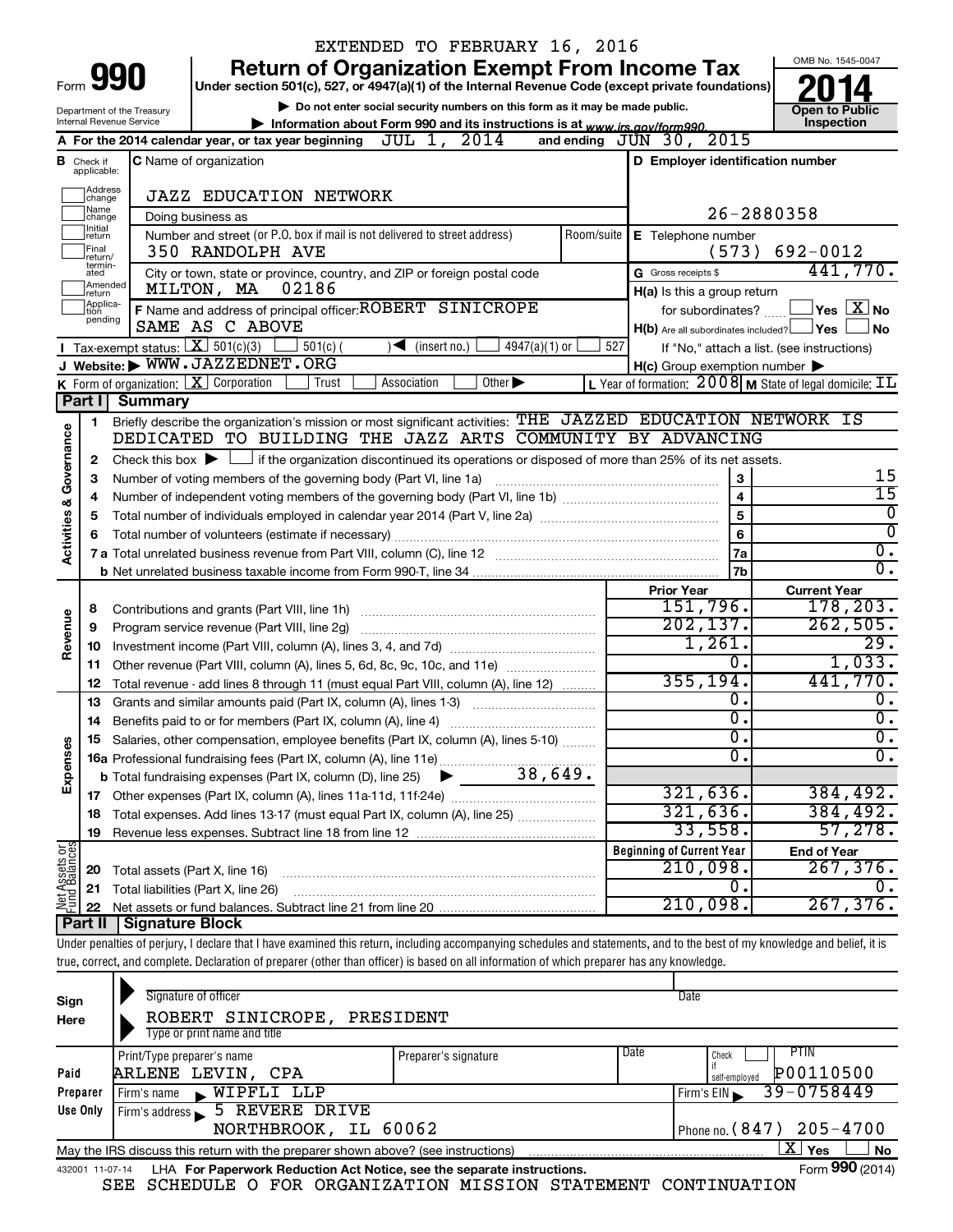|     | <b>JAZZ EDUCATION NETWORK</b><br>Form 990 (2014)                                                                                             | 26-2880358                     | Page 2                                               |
|-----|----------------------------------------------------------------------------------------------------------------------------------------------|--------------------------------|------------------------------------------------------|
|     | <b>Statement of Program Service Accomplishments</b><br>Part III                                                                              |                                |                                                      |
|     |                                                                                                                                              |                                |                                                      |
| 1   | Briefly describe the organization's mission:                                                                                                 |                                |                                                      |
|     | THE JAZZ EDUCATION NETWORK IS DEDICATED TO BUILDING THE JAZZ ARTS                                                                            |                                |                                                      |
|     | COMMUNITY BY ADVANCING EDUCATION, PROMOTING PERFORMANCE,                                                                                     | AND                            |                                                      |
|     | DEVELOPING NEW AUDIENCES.                                                                                                                    |                                |                                                      |
| 2   | Did the organization undertake any significant program services during the year which were not listed on                                     |                                |                                                      |
|     | the prior Form 990 or 990-EZ?                                                                                                                |                                | $\sqrt{\mathsf{Yes}\ \mathbb{X}}$ No                 |
|     | If "Yes," describe these new services on Schedule O.                                                                                         |                                |                                                      |
| 3   | Did the organization cease conducting, or make significant changes in how it conducts, any program services?                                 |                                | $\overline{\mathsf{Yes}}$ $\overline{\mathsf{X}}$ No |
|     | If "Yes," describe these changes on Schedule O.                                                                                              |                                |                                                      |
| 4   | Describe the organization's program service accomplishments for each of its three largest program services, as measured by expenses.         |                                |                                                      |
|     | Section 501(c)(3) and 501(c)(4) organizations are required to report the amount of grants and allocations to others, the total expenses, and |                                |                                                      |
|     | revenue, if any, for each program service reported.                                                                                          |                                |                                                      |
|     | $170,698$ $\cdot$ including grants of \$<br>) (Revenue \$<br>4a (Code:<br>(Expenses \$                                                       |                                | 223, 355.                                            |
|     | 2015 CONFERENCE HELD IN SAN DIEGO, CALIFORNIA: THE CONFERENCE                                                                                | ΙS                             |                                                      |
|     | DESIGNED TO BRING THE MEMBERSHIP TOGETHER, TO ADDRESS THE VARIOUS                                                                            |                                |                                                      |
|     | COMPONENTS OF THE JEN MISSION STATEMENT THROUGH BUILDING THE JAZZ ARTS                                                                       |                                |                                                      |
|     | THE ANNUAL CONFERENCE HAS GROWN WITH EACH PASSING YEAR IN<br>COMMUNITY.<br>TERMS OF ATTENDANCE NUMBERS AND IN THE VARIOUS OFFERINGS          | TO THE                         |                                                      |
|     | MEMBERSHIP AND TO THE LOCAL/REGIONAL COMMUNITY IN WHICH THE CONFERENCE                                                                       |                                |                                                      |
|     | IS BEING HELD EACH YEAR.                                                                                                                     |                                |                                                      |
|     |                                                                                                                                              |                                |                                                      |
|     |                                                                                                                                              |                                |                                                      |
|     |                                                                                                                                              |                                |                                                      |
|     |                                                                                                                                              |                                |                                                      |
|     |                                                                                                                                              |                                |                                                      |
| 4b. | 581.<br>) (Expenses \$<br>including grants of \$<br>) (Revenue \$<br>(Code:                                                                  |                                | 32,150.                                              |
|     | 2016 TO BE HELD IN LOUISVILLE, KENTUCKY: THE CONFERENCE IS DESIGNED TO                                                                       |                                |                                                      |
|     | BRING THE MEMBERSHIP TOGETHER, TO ADDRESS THE VARIOUS COMPONENTS                                                                             |                                | OF THE                                               |
|     | JEN MISSION STATEMENT THROUGH BUILIDING THE JAZZ ARTS COMMUNITY.                                                                             |                                | THE                                                  |
|     | ANNUAL CONFERENCE HAS GROWN WITH EACH PASSING YEAR<br>ΙN<br>ATTENDANCE NUMBERS AND IN THE VARIOUS OFFERINGS TO                               | TERMS OF<br>THE MEMBERSHIP AND |                                                      |
|     | THE LOCAL/REGIONAL COMMUNITY IN WHICH THE CONFERENCE<br>TО                                                                                   | IS BEING HELD                  |                                                      |
|     | EACH YEAR.                                                                                                                                   |                                |                                                      |
|     |                                                                                                                                              |                                |                                                      |
|     |                                                                                                                                              |                                |                                                      |
|     |                                                                                                                                              |                                |                                                      |
|     |                                                                                                                                              |                                |                                                      |
|     |                                                                                                                                              |                                |                                                      |
| 4с  | 8,431. including grants of \$<br>) (Revenue \$<br>(Code:<br>) (Expenses \$                                                                   |                                | 7,000.                                               |
|     | <b>SCHOLARSHIPS</b>                                                                                                                          |                                |                                                      |
|     |                                                                                                                                              |                                |                                                      |
|     |                                                                                                                                              |                                |                                                      |
|     |                                                                                                                                              |                                |                                                      |
|     |                                                                                                                                              |                                |                                                      |
|     |                                                                                                                                              |                                |                                                      |
|     |                                                                                                                                              |                                |                                                      |
|     |                                                                                                                                              |                                |                                                      |
|     |                                                                                                                                              |                                |                                                      |
|     |                                                                                                                                              |                                |                                                      |
|     |                                                                                                                                              |                                |                                                      |
| 4d  | Other program services (Describe in Schedule O.)                                                                                             |                                |                                                      |
| 4е  | (Expenses \$<br>including grants of \$<br>(Revenue \$<br>179,710.                                                                            |                                |                                                      |
|     | Total program service expenses                                                                                                               |                                | Form 990 (2014)                                      |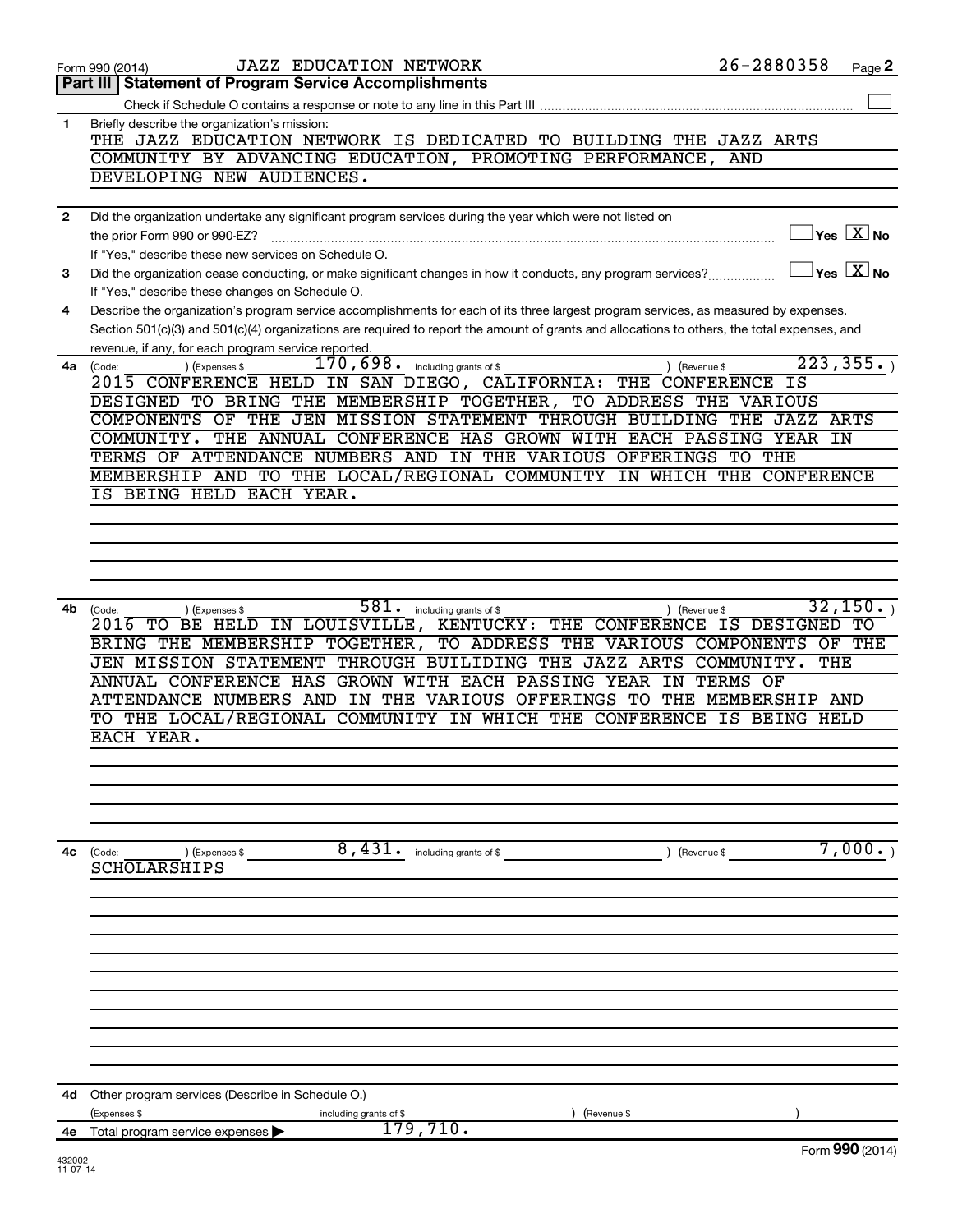**Part IV Checklist of Required Schedules**

 $\frac{1}{100}$  Form 990 (2014) UAZZ EDUCATION NETWORK  $\frac{1}{100}$  and  $\frac{1}{100}$   $\frac{1}{20}$   $\frac{1}{20}$   $\frac{1}{20}$ JAZZ EDUCATION NETWORK

|    |                                                                                                                                                                                                                                           |                       | Yes                     | No                      |  |  |
|----|-------------------------------------------------------------------------------------------------------------------------------------------------------------------------------------------------------------------------------------------|-----------------------|-------------------------|-------------------------|--|--|
| 1. | Is the organization described in section $501(c)(3)$ or $4947(a)(1)$ (other than a private foundation)?                                                                                                                                   |                       |                         |                         |  |  |
|    | If "Yes," complete Schedule A                                                                                                                                                                                                             | 1                     | х                       |                         |  |  |
| 2  |                                                                                                                                                                                                                                           | $\mathbf{2}$          | $\overline{\textbf{x}}$ |                         |  |  |
| 3  | Did the organization engage in direct or indirect political campaign activities on behalf of or in opposition to candidates for                                                                                                           |                       |                         |                         |  |  |
|    | public office? If "Yes," complete Schedule C, Part I                                                                                                                                                                                      | 3                     |                         | x                       |  |  |
| 4  | Section 501(c)(3) organizations. Did the organization engage in lobbying activities, or have a section 501(h) election in effect                                                                                                          |                       |                         |                         |  |  |
|    |                                                                                                                                                                                                                                           | 4                     |                         | x                       |  |  |
| 5  | Is the organization a section 501(c)(4), 501(c)(5), or 501(c)(6) organization that receives membership dues, assessments, or                                                                                                              |                       |                         |                         |  |  |
|    |                                                                                                                                                                                                                                           | 5                     |                         | x                       |  |  |
| 6  | Did the organization maintain any donor advised funds or any similar funds or accounts for which donors have the right to                                                                                                                 |                       |                         | x                       |  |  |
|    | provide advice on the distribution or investment of amounts in such funds or accounts? If "Yes," complete Schedule D, Part I<br>Did the organization receive or hold a conservation easement, including easements to preserve open space, | 6                     |                         |                         |  |  |
| 7  | the environment, historic land areas, or historic structures? If "Yes," complete Schedule D, Part II                                                                                                                                      | $\overline{7}$        |                         | x                       |  |  |
|    | Did the organization maintain collections of works of art, historical treasures, or other similar assets? If "Yes," complete<br>8                                                                                                         |                       |                         |                         |  |  |
|    |                                                                                                                                                                                                                                           | 8                     |                         | x                       |  |  |
| 9  | Did the organization report an amount in Part X, line 21, for escrow or custodial account liability; serve as a custodian for                                                                                                             |                       |                         |                         |  |  |
|    | amounts not listed in Part X; or provide credit counseling, debt management, credit repair, or debt negotiation services?                                                                                                                 |                       |                         |                         |  |  |
|    | If "Yes," complete Schedule D, Part IV                                                                                                                                                                                                    | 9                     |                         | x                       |  |  |
| 10 | Did the organization, directly or through a related organization, hold assets in temporarily restricted endowments, permanent                                                                                                             |                       |                         |                         |  |  |
|    |                                                                                                                                                                                                                                           | 10                    |                         | x.                      |  |  |
| 11 | If the organization's answer to any of the following questions is "Yes," then complete Schedule D, Parts VI, VII, VIII, IX, or X                                                                                                          |                       |                         |                         |  |  |
|    | as applicable.                                                                                                                                                                                                                            |                       |                         |                         |  |  |
|    | a Did the organization report an amount for land, buildings, and equipment in Part X, line 10? If "Yes," complete Schedule D,                                                                                                             |                       |                         |                         |  |  |
|    | Part VI                                                                                                                                                                                                                                   | 11a                   |                         | x                       |  |  |
|    | <b>b</b> Did the organization report an amount for investments - other securities in Part X, line 12 that is 5% or more of its total                                                                                                      |                       |                         |                         |  |  |
|    |                                                                                                                                                                                                                                           | 11b                   |                         | x                       |  |  |
|    | c Did the organization report an amount for investments - program related in Part X, line 13 that is 5% or more of its total                                                                                                              |                       |                         |                         |  |  |
|    |                                                                                                                                                                                                                                           | 11c                   |                         | x                       |  |  |
|    | d Did the organization report an amount for other assets in Part X, line 15 that is 5% or more of its total assets reported in                                                                                                            |                       |                         |                         |  |  |
|    |                                                                                                                                                                                                                                           | 11d                   |                         | х                       |  |  |
|    | e Did the organization report an amount for other liabilities in Part X, line 25? If "Yes," complete Schedule D, Part X                                                                                                                   | 11e                   |                         | $\overline{\mathtt{x}}$ |  |  |
| f. | Did the organization's separate or consolidated financial statements for the tax year include a footnote that addresses                                                                                                                   |                       |                         |                         |  |  |
|    | the organization's liability for uncertain tax positions under FIN 48 (ASC 740)? If "Yes," complete Schedule D, Part X                                                                                                                    | 11f                   |                         | x.                      |  |  |
|    | 12a Did the organization obtain separate, independent audited financial statements for the tax year? If "Yes," complete                                                                                                                   |                       | x                       |                         |  |  |
|    | Schedule D, Parts XI and XII                                                                                                                                                                                                              | 12a                   |                         |                         |  |  |
|    | b Was the organization included in consolidated, independent audited financial statements for the tax year?                                                                                                                               |                       |                         | х                       |  |  |
| 13 | If "Yes," and if the organization answered "No" to line 12a, then completing Schedule D, Parts XI and XII is optional www.                                                                                                                | 12 <sub>b</sub><br>13 |                         | $\overline{\textbf{x}}$ |  |  |
|    |                                                                                                                                                                                                                                           | 14a                   |                         | X                       |  |  |
|    | <b>b</b> Did the organization have aggregate revenues or expenses of more than \$10,000 from grantmaking, fundraising, business,                                                                                                          |                       |                         |                         |  |  |
|    | investment, and program service activities outside the United States, or aggregate foreign investments valued at \$100,000                                                                                                                |                       |                         |                         |  |  |
|    |                                                                                                                                                                                                                                           | 14b                   |                         | x                       |  |  |
| 15 | Did the organization report on Part IX, column (A), line 3, more than \$5,000 of grants or other assistance to or for any                                                                                                                 |                       |                         |                         |  |  |
|    |                                                                                                                                                                                                                                           | 15                    |                         | X.                      |  |  |
| 16 | Did the organization report on Part IX, column (A), line 3, more than \$5,000 of aggregate grants or other assistance to                                                                                                                  |                       |                         |                         |  |  |
|    |                                                                                                                                                                                                                                           | 16                    |                         | x                       |  |  |
| 17 | Did the organization report a total of more than \$15,000 of expenses for professional fundraising services on Part IX,                                                                                                                   |                       |                         |                         |  |  |
|    |                                                                                                                                                                                                                                           | 17                    |                         | x                       |  |  |
| 18 | Did the organization report more than \$15,000 total of fundraising event gross income and contributions on Part VIII, lines                                                                                                              |                       |                         |                         |  |  |
|    |                                                                                                                                                                                                                                           | 18                    |                         | x                       |  |  |
| 19 | Did the organization report more than \$15,000 of gross income from gaming activities on Part VIII, line 9a? If "Yes,"                                                                                                                    |                       |                         |                         |  |  |
|    |                                                                                                                                                                                                                                           | 19                    |                         | x                       |  |  |
|    |                                                                                                                                                                                                                                           | 20a                   |                         | $\overline{\textbf{x}}$ |  |  |
|    |                                                                                                                                                                                                                                           | <b>20b</b>            |                         |                         |  |  |

Form (2014) **990**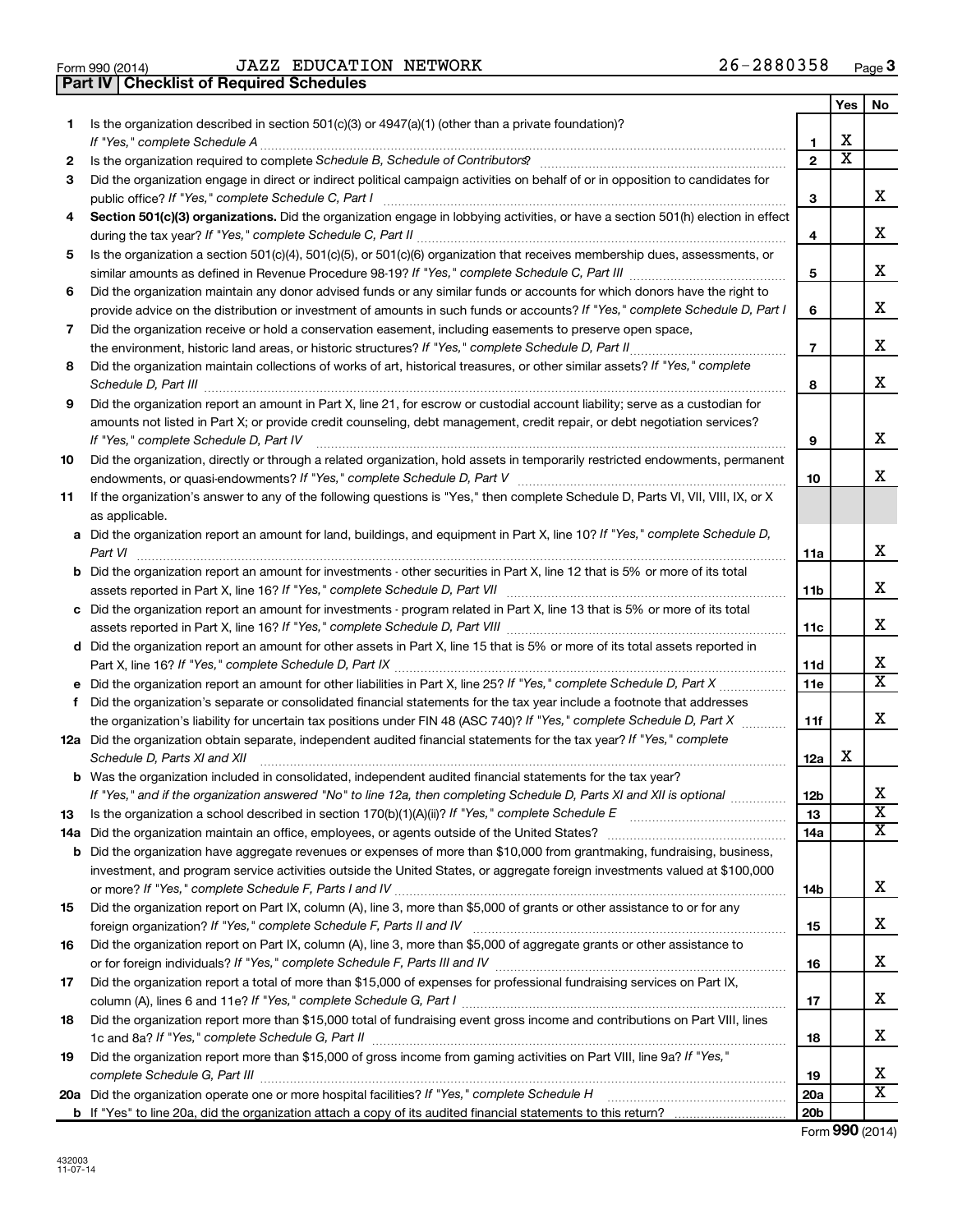**Part IV Checklist of Required Schedules**

 $\frac{1}{100}$  Form 990 (2014) UAZZ EDUCATION NETWORK  $\frac{1}{100}$  and  $\frac{1}{100}$   $\frac{1}{20}$   $\frac{1}{20}$   $\frac{1}{20}$ JAZZ EDUCATION NETWORK 26-2880358

*(continued)*

|    |                                                                                                                                   |                 | Yes | No |
|----|-----------------------------------------------------------------------------------------------------------------------------------|-----------------|-----|----|
| 21 | Did the organization report more than \$5,000 of grants or other assistance to any domestic organization or                       |                 |     |    |
|    | domestic government on Part IX, column (A), line 1? If "Yes," complete Schedule I, Parts I and II                                 | 21              |     | x  |
| 22 | Did the organization report more than \$5,000 of grants or other assistance to or for domestic individuals on                     |                 |     |    |
|    |                                                                                                                                   | 22              |     | x  |
| 23 | Did the organization answer "Yes" to Part VII, Section A, line 3, 4, or 5 about compensation of the organization's current        |                 |     |    |
|    | and former officers, directors, trustees, key employees, and highest compensated employees? If "Yes," complete                    |                 |     |    |
|    | Schedule J                                                                                                                        | 23              |     | х  |
|    | 24a Did the organization have a tax-exempt bond issue with an outstanding principal amount of more than \$100,000 as of the       |                 |     |    |
|    | last day of the year, that was issued after December 31, 2002? If "Yes," answer lines 24b through 24d and complete                |                 |     |    |
|    | Schedule K. If "No", go to line 25a                                                                                               | 24a             |     | x  |
| b  | Did the organization invest any proceeds of tax-exempt bonds beyond a temporary period exception?                                 | 24 <sub>b</sub> |     |    |
| с  | Did the organization maintain an escrow account other than a refunding escrow at any time during the year to defease              |                 |     |    |
|    |                                                                                                                                   | 24c             |     |    |
|    |                                                                                                                                   | 24d             |     |    |
|    | 25a Section 501(c)(3), 501(c)(4), and 501(c)(29) organizations. Did the organization engage in an excess benefit                  |                 |     |    |
|    |                                                                                                                                   | 25a             |     | х  |
| b  | Is the organization aware that it engaged in an excess benefit transaction with a disqualified person in a prior year, and        |                 |     |    |
|    | that the transaction has not been reported on any of the organization's prior Forms 990 or 990-EZ? If "Yes," complete             |                 |     |    |
|    | Schedule L, Part I                                                                                                                | 25b             |     | x  |
| 26 | Did the organization report any amount on Part X, line 5, 6, or 22 for receivables from or payables to any current or             |                 |     |    |
|    | former officers, directors, trustees, key employees, highest compensated employees, or disqualified persons? If "Yes,"            |                 |     |    |
|    | complete Schedule L, Part II                                                                                                      | 26              |     | х  |
| 27 | Did the organization provide a grant or other assistance to an officer, director, trustee, key employee, substantial              |                 |     |    |
|    | contributor or employee thereof, a grant selection committee member, or to a 35% controlled entity or family member               |                 |     | x  |
|    |                                                                                                                                   | 27              |     |    |
| 28 | Was the organization a party to a business transaction with one of the following parties (see Schedule L, Part IV                 |                 |     |    |
|    | instructions for applicable filing thresholds, conditions, and exceptions):                                                       |                 |     | х  |
| а  | A current or former officer, director, trustee, or key employee? If "Yes," complete Schedule L, Part IV                           | 28a             |     | x  |
| b  | A family member of a current or former officer, director, trustee, or key employee? If "Yes," complete Schedule L, Part IV        | 28 <sub>b</sub> |     |    |
|    | c An entity of which a current or former officer, director, trustee, or key employee (or a family member thereof) was an officer, |                 |     | х  |
|    |                                                                                                                                   | 28c<br>29       |     | X  |
| 29 |                                                                                                                                   |                 |     |    |
| 30 | Did the organization receive contributions of art, historical treasures, or other similar assets, or qualified conservation       | 30              |     | x  |
|    |                                                                                                                                   |                 |     |    |
| 31 | Did the organization liquidate, terminate, or dissolve and cease operations?                                                      | 31              |     | x  |
| 32 | Did the organization sell, exchange, dispose of, or transfer more than 25% of its net assets? If "Yes," complete                  |                 |     |    |
|    | Schedule N, Part II                                                                                                               | 32              |     | х  |
| 33 | Did the organization own 100% of an entity disregarded as separate from the organization under Regulations                        |                 |     |    |
|    |                                                                                                                                   | 33              |     | x  |
| 34 | Was the organization related to any tax-exempt or taxable entity? If "Yes," complete Schedule R, Part II, III, or IV, and         |                 |     |    |
|    | Part V, line 1                                                                                                                    | 34              |     | х  |
|    |                                                                                                                                   | 35a             |     | x  |
|    | b If "Yes" to line 35a, did the organization receive any payment from or engage in any transaction with a controlled entity       |                 |     |    |
|    |                                                                                                                                   | 35b             |     |    |
| 36 | Section 501(c)(3) organizations. Did the organization make any transfers to an exempt non-charitable related organization?        |                 |     |    |
|    |                                                                                                                                   | 36              |     | x  |
| 37 | Did the organization conduct more than 5% of its activities through an entity that is not a related organization                  |                 |     |    |
|    |                                                                                                                                   | 37              |     | x  |
| 38 | Did the organization complete Schedule O and provide explanations in Schedule O for Part VI, lines 11b and 19?                    |                 |     |    |
|    |                                                                                                                                   | 38              | X   |    |

Form (2014) **990**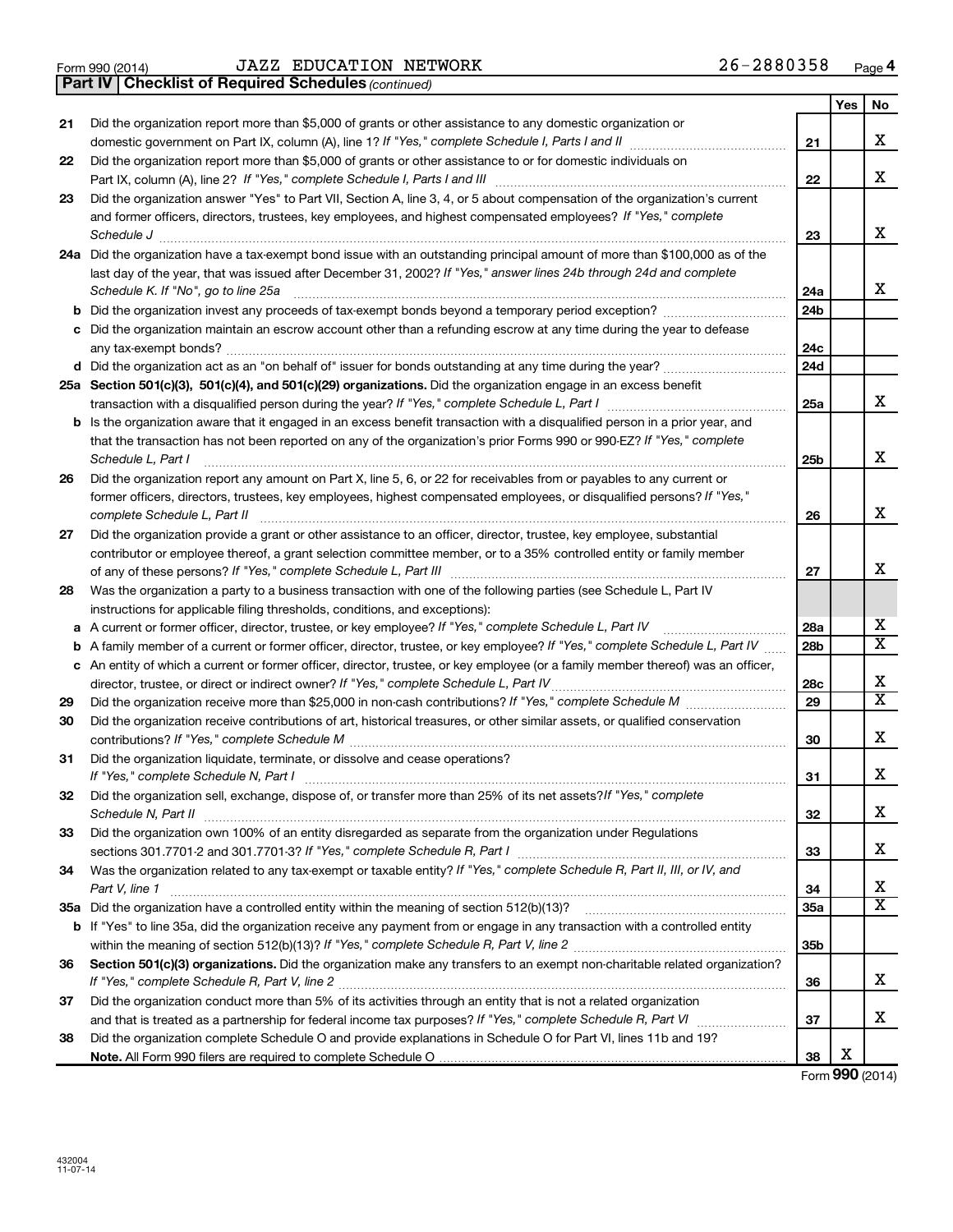|    | <b>JAZZ EDUCATION NETWORK</b><br>Form 990 (2014)                                                                                                  | 26-2880358 |     |     | Page 5                  |  |  |
|----|---------------------------------------------------------------------------------------------------------------------------------------------------|------------|-----|-----|-------------------------|--|--|
|    | <b>Statements Regarding Other IRS Filings and Tax Compliance</b><br><b>Part V</b>                                                                 |            |     |     |                         |  |  |
|    | Check if Schedule O contains a response or note to any line in this Part V                                                                        |            |     |     |                         |  |  |
|    |                                                                                                                                                   |            |     | Yes | No                      |  |  |
|    | 1a                                                                                                                                                | 3          |     |     |                         |  |  |
| b  | Enter the number of Forms W-2G included in line 1a. Enter -0- if not applicable <i>manumumumum</i><br>1b                                          |            |     |     |                         |  |  |
|    | c Did the organization comply with backup withholding rules for reportable payments to vendors and reportable gaming                              |            |     |     |                         |  |  |
|    |                                                                                                                                                   |            | 1c  | х   |                         |  |  |
|    | 2a Enter the number of employees reported on Form W-3, Transmittal of Wage and Tax Statements,                                                    |            |     |     |                         |  |  |
|    | filed for the calendar year ending with or within the year covered by this return<br>2a                                                           | 0          |     |     |                         |  |  |
|    |                                                                                                                                                   |            | 2b  |     |                         |  |  |
|    |                                                                                                                                                   |            |     |     |                         |  |  |
|    | 3a Did the organization have unrelated business gross income of \$1,000 or more during the year?                                                  |            | За  |     | x                       |  |  |
|    |                                                                                                                                                   |            |     |     |                         |  |  |
|    | 4a At any time during the calendar year, did the organization have an interest in, or a signature or other authority over, a                      |            |     |     |                         |  |  |
|    | financial account in a foreign country (such as a bank account, securities account, or other financial account)?                                  |            |     |     |                         |  |  |
|    | <b>b</b> If "Yes," enter the name of the foreign country: $\blacktriangleright$                                                                   |            |     |     |                         |  |  |
|    | See instructions for filing requirements for FinCEN Form 114, Report of Foreign Bank and Financial Accounts (FBAR).                               |            |     |     |                         |  |  |
|    |                                                                                                                                                   |            | 5a  |     | х                       |  |  |
|    |                                                                                                                                                   |            | 5b  |     | $\overline{\texttt{x}}$ |  |  |
|    |                                                                                                                                                   |            | 5c  |     |                         |  |  |
|    | 6a Does the organization have annual gross receipts that are normally greater than \$100,000, and did the organization solicit                    |            |     |     |                         |  |  |
|    | any contributions that were not tax deductible as charitable contributions?                                                                       |            | 6a  |     | X                       |  |  |
|    | <b>b</b> If "Yes," did the organization include with every solicitation an express statement that such contributions or gifts                     |            |     |     |                         |  |  |
|    | were not tax deductible?                                                                                                                          |            |     |     |                         |  |  |
| 7  | Organizations that may receive deductible contributions under section 170(c).                                                                     |            |     |     |                         |  |  |
|    | a Did the organization receive a payment in excess of \$75 made partly as a contribution and partly for goods and services provided to the payor? |            |     |     |                         |  |  |
|    |                                                                                                                                                   |            |     |     |                         |  |  |
|    | c Did the organization sell, exchange, or otherwise dispose of tangible personal property for which it was required                               |            |     |     |                         |  |  |
|    | to file Form 8282?                                                                                                                                |            |     |     |                         |  |  |
|    | d If "Yes," indicate the number of Forms 8282 filed during the year manufactured intervent manufactured in the                                    | 7d         |     |     |                         |  |  |
| е  | Did the organization receive any funds, directly or indirectly, to pay premiums on a personal benefit contract?                                   |            | 7e  |     | х                       |  |  |
| f. | Did the organization, during the year, pay premiums, directly or indirectly, on a personal benefit contract?                                      |            | 7f  |     | $\overline{\text{x}}$   |  |  |
| g  | If the organization received a contribution of qualified intellectual property, did the organization file Form 8899 as required?                  |            | 7g  |     |                         |  |  |
|    | h If the organization received a contribution of cars, boats, airplanes, or other vehicles, did the organization file a Form 1098-C?              |            | 7h  |     |                         |  |  |
| 8  | Sponsoring organizations maintaining donor advised funds. Did a donor advised fund maintained by the                                              |            |     |     |                         |  |  |
|    | sponsoring organization have excess business holdings at any time during the year?                                                                |            | 8   |     | X                       |  |  |
| 9  | Sponsoring organizations maintaining donor advised funds.                                                                                         |            |     |     |                         |  |  |
| а  | Did the sponsoring organization make any taxable distributions under section 4966?                                                                |            | 9а  |     | х                       |  |  |
| b  |                                                                                                                                                   |            | 9b  |     | $\overline{\textbf{x}}$ |  |  |
| 10 | Section 501(c)(7) organizations. Enter:                                                                                                           |            |     |     |                         |  |  |
| а  | 10a                                                                                                                                               |            |     |     |                         |  |  |
| b  | Gross receipts, included on Form 990, Part VIII, line 12, for public use of club facilities<br>10b                                                |            |     |     |                         |  |  |
| 11 | Section 501(c)(12) organizations. Enter:                                                                                                          |            |     |     |                         |  |  |
| а  | 11a                                                                                                                                               |            |     |     |                         |  |  |
| b  | Gross income from other sources (Do not net amounts due or paid to other sources against                                                          |            |     |     |                         |  |  |
|    | 11b                                                                                                                                               |            |     |     |                         |  |  |
|    | 12a Section 4947(a)(1) non-exempt charitable trusts. Is the organization filing Form 990 in lieu of Form 1041?                                    |            | 12a |     |                         |  |  |
| b  | If "Yes," enter the amount of tax-exempt interest received or accrued during the year<br>12b                                                      |            |     |     |                         |  |  |
| 13 | Section 501(c)(29) qualified nonprofit health insurance issuers.                                                                                  |            |     |     |                         |  |  |
|    |                                                                                                                                                   |            | 13a |     |                         |  |  |
|    | Note. See the instructions for additional information the organization must report on Schedule O.                                                 |            |     |     |                         |  |  |
|    | <b>b</b> Enter the amount of reserves the organization is required to maintain by the states in which the                                         |            |     |     |                         |  |  |
|    | 13 <sub>b</sub>                                                                                                                                   |            |     |     |                         |  |  |
|    | 13с                                                                                                                                               |            |     |     |                         |  |  |
|    | <b>14a</b> Did the organization receive any payments for indoor tanning services during the tax year?                                             |            | 14a |     | X                       |  |  |
|    |                                                                                                                                                   |            | 14b |     |                         |  |  |
|    |                                                                                                                                                   |            |     |     |                         |  |  |

|  |  | Form 990 (2014) |
|--|--|-----------------|
|--|--|-----------------|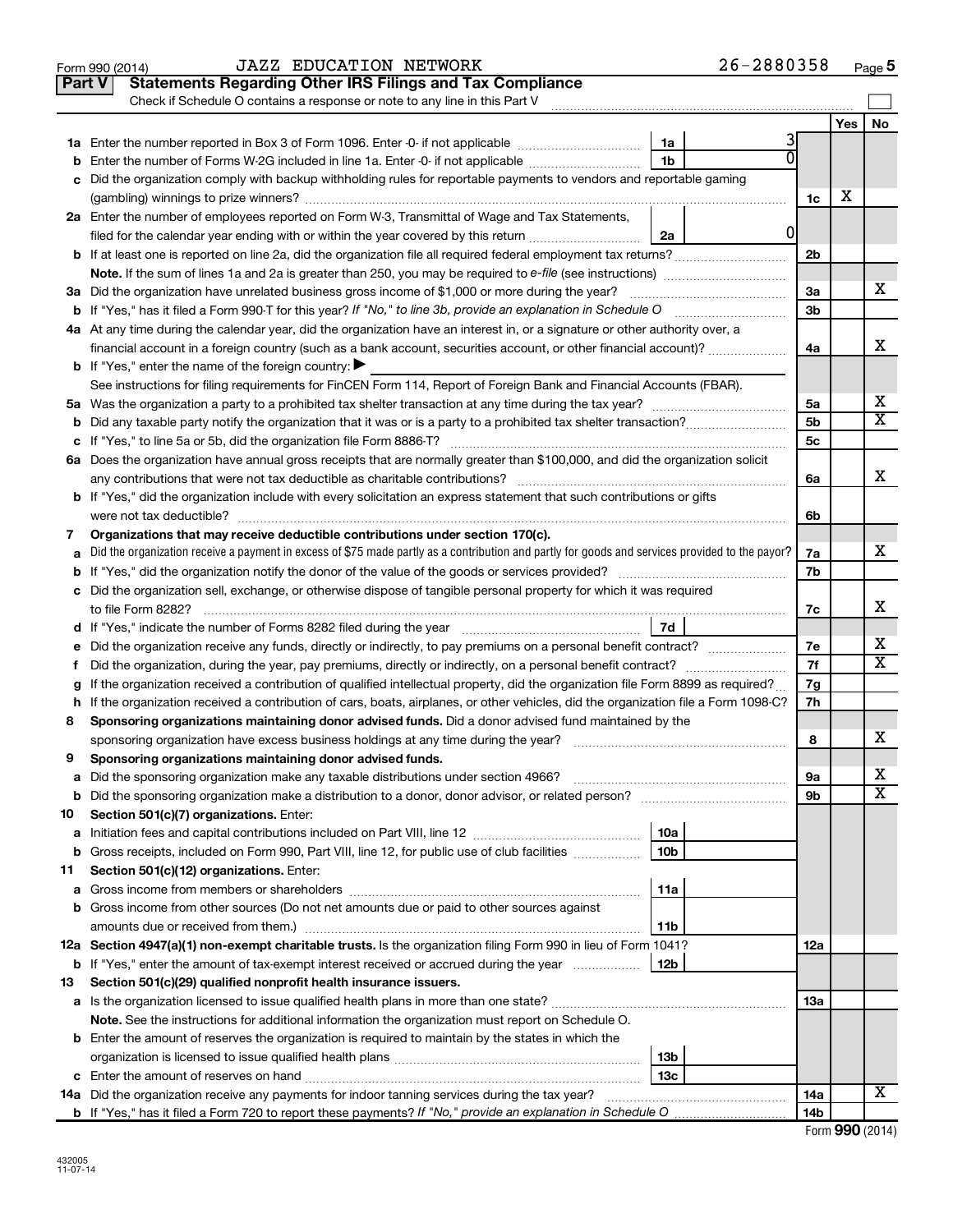| Form 990 (2014) |  |
|-----------------|--|
|-----------------|--|

#### Form 990 (2014)  $JAZZ$  EDUCATION NETWORK  $26-2880358$  Page

| Part VI   Governance, Management, and Disclosure For each "Yes" response to lines 2 through 7b below, and for a "No" response |
|-------------------------------------------------------------------------------------------------------------------------------|
| to line 8a, 8b, or 10b below, describe the circumstances, processes, or changes in Schedule O. See instructions.              |

|     | Check if Schedule O contains a response or note to any line in this Part VI                                                                                                                                                    |                 |                         | $\overline{\mathbf{x}}$ |  |  |  |  |  |
|-----|--------------------------------------------------------------------------------------------------------------------------------------------------------------------------------------------------------------------------------|-----------------|-------------------------|-------------------------|--|--|--|--|--|
|     | <b>Section A. Governing Body and Management</b>                                                                                                                                                                                |                 |                         |                         |  |  |  |  |  |
|     |                                                                                                                                                                                                                                |                 | <b>Yes</b>              | No                      |  |  |  |  |  |
|     | 15<br>1a Enter the number of voting members of the governing body at the end of the tax year<br>1a                                                                                                                             |                 |                         |                         |  |  |  |  |  |
|     | If there are material differences in voting rights among members of the governing body, or if the governing                                                                                                                    |                 |                         |                         |  |  |  |  |  |
|     | body delegated broad authority to an executive committee or similar committee, explain in Schedule O.                                                                                                                          |                 |                         |                         |  |  |  |  |  |
| b   | 15<br>Enter the number of voting members included in line 1a, above, who are independent<br>1b                                                                                                                                 |                 |                         |                         |  |  |  |  |  |
| 2   | Did any officer, director, trustee, or key employee have a family relationship or a business relationship with any other                                                                                                       |                 |                         |                         |  |  |  |  |  |
|     | officer, director, trustee, or key employee?                                                                                                                                                                                   | $\mathbf{2}$    |                         | х                       |  |  |  |  |  |
| 3   | Did the organization delegate control over management duties customarily performed by or under the direct supervision                                                                                                          |                 |                         |                         |  |  |  |  |  |
|     | of officers, directors, or trustees, or key employees to a management company or other person?                                                                                                                                 | 3               |                         | х                       |  |  |  |  |  |
| 4   | Did the organization make any significant changes to its governing documents since the prior Form 990 was filed?                                                                                                               |                 |                         |                         |  |  |  |  |  |
| 5   |                                                                                                                                                                                                                                | 5               |                         | $\overline{\textbf{x}}$ |  |  |  |  |  |
| 6   |                                                                                                                                                                                                                                | 6               |                         | $\overline{\mathbf{X}}$ |  |  |  |  |  |
| 7a  | Did the organization have members, stockholders, or other persons who had the power to elect or appoint one or                                                                                                                 |                 |                         |                         |  |  |  |  |  |
|     |                                                                                                                                                                                                                                | 7a              |                         | х                       |  |  |  |  |  |
|     | <b>b</b> Are any governance decisions of the organization reserved to (or subject to approval by) members, stockholders, or                                                                                                    |                 |                         |                         |  |  |  |  |  |
|     | persons other than the governing body?                                                                                                                                                                                         | 7b              |                         | x                       |  |  |  |  |  |
| 8   | Did the organization contemporaneously document the meetings held or written actions undertaken during the year by the following:                                                                                              |                 |                         |                         |  |  |  |  |  |
| а   |                                                                                                                                                                                                                                | 8а              | х                       |                         |  |  |  |  |  |
|     |                                                                                                                                                                                                                                | 8b              | $\overline{\textbf{x}}$ |                         |  |  |  |  |  |
| 9   | Is there any officer, director, trustee, or key employee listed in Part VII, Section A, who cannot be reached at the                                                                                                           |                 |                         |                         |  |  |  |  |  |
|     | 9<br>organization's mailing address? If "Yes," provide the names and addresses in Schedule O                                                                                                                                   |                 |                         |                         |  |  |  |  |  |
|     | Section B. Policies (This Section B requests information about policies not required by the Internal Revenue Code.)                                                                                                            |                 |                         |                         |  |  |  |  |  |
|     |                                                                                                                                                                                                                                |                 | Yes                     | No                      |  |  |  |  |  |
|     |                                                                                                                                                                                                                                | 10a             |                         | X                       |  |  |  |  |  |
|     | <b>b</b> If "Yes," did the organization have written policies and procedures governing the activities of such chapters, affiliates,                                                                                            |                 |                         |                         |  |  |  |  |  |
|     |                                                                                                                                                                                                                                | 10b             |                         |                         |  |  |  |  |  |
|     | 11a Has the organization provided a complete copy of this Form 990 to all members of its governing body before filing the form?                                                                                                | 11a             | х                       |                         |  |  |  |  |  |
| b   | Describe in Schedule O the process, if any, used by the organization to review this Form 990.                                                                                                                                  |                 |                         |                         |  |  |  |  |  |
| 12a | Did the organization have a written conflict of interest policy? If "No," go to line 13                                                                                                                                        | 12a             | х                       |                         |  |  |  |  |  |
| b   | Were officers, directors, or trustees, and key employees required to disclose annually interests that could give rise to conflicts?                                                                                            | 12 <sub>b</sub> | $\overline{\textbf{x}}$ |                         |  |  |  |  |  |
| с   | Did the organization regularly and consistently monitor and enforce compliance with the policy? If "Yes," describe                                                                                                             |                 |                         |                         |  |  |  |  |  |
|     | in Schedule O how this was done                                                                                                                                                                                                | 12c             | х                       |                         |  |  |  |  |  |
| 13  | Did the organization have a written whistleblower policy?                                                                                                                                                                      | 13              | $\overline{\textbf{x}}$ |                         |  |  |  |  |  |
| 14  |                                                                                                                                                                                                                                | 14              | $\overline{\textbf{x}}$ |                         |  |  |  |  |  |
| 15  | Did the process for determining compensation of the following persons include a review and approval by independent                                                                                                             |                 |                         |                         |  |  |  |  |  |
|     | persons, comparability data, and contemporaneous substantiation of the deliberation and decision?                                                                                                                              |                 |                         |                         |  |  |  |  |  |
| а   | The organization's CEO, Executive Director, or top management official manufactured content of the organization's CEO, Executive Director, or top management official manufactured content of the organization's CEO, Executiv | <b>15a</b>      |                         | х                       |  |  |  |  |  |
|     |                                                                                                                                                                                                                                | 15b             | х                       |                         |  |  |  |  |  |
|     | If "Yes" to line 15a or 15b, describe the process in Schedule O (see instructions).                                                                                                                                            |                 |                         |                         |  |  |  |  |  |
|     | 16a Did the organization invest in, contribute assets to, or participate in a joint venture or similar arrangement with a                                                                                                      |                 |                         |                         |  |  |  |  |  |
|     | taxable entity during the year?                                                                                                                                                                                                | <b>16a</b>      |                         | x                       |  |  |  |  |  |
|     | b If "Yes," did the organization follow a written policy or procedure requiring the organization to evaluate its participation                                                                                                 |                 |                         |                         |  |  |  |  |  |
|     | in joint venture arrangements under applicable federal tax law, and take steps to safeguard the organization's                                                                                                                 |                 |                         |                         |  |  |  |  |  |
|     | exempt status with respect to such arrangements?                                                                                                                                                                               | 16b             |                         |                         |  |  |  |  |  |
|     | <b>Section C. Disclosure</b>                                                                                                                                                                                                   |                 |                         |                         |  |  |  |  |  |
| 17  | List the states with which a copy of this Form 990 is required to be filed $\blacktriangleright$ IL                                                                                                                            |                 |                         |                         |  |  |  |  |  |
| 18  | Section 6104 requires an organization to make its Forms 1023 (or 1024 if applicable), 990, and 990-T (Section 501(c)(3)s only) available                                                                                       |                 |                         |                         |  |  |  |  |  |
|     | for public inspection. Indicate how you made these available. Check all that apply.                                                                                                                                            |                 |                         |                         |  |  |  |  |  |
|     | $ \mathbf{X} $ Upon request<br>Own website<br>Another's website<br>Other (explain in Schedule O)                                                                                                                               |                 |                         |                         |  |  |  |  |  |
| 19  | Describe in Schedule O whether (and if so, how) the organization made its governing documents, conflict of interest policy, and financial                                                                                      |                 |                         |                         |  |  |  |  |  |
|     | statements available to the public during the tax year.                                                                                                                                                                        |                 |                         |                         |  |  |  |  |  |
| 20  | State the name, address, and telephone number of the person who possesses the organization's books and records:                                                                                                                |                 |                         |                         |  |  |  |  |  |
|     | TIM FELLOWS - 801-787-1129                                                                                                                                                                                                     |                 |                         |                         |  |  |  |  |  |
|     | 37072<br>522 MONCRIEF AVE, GOODLETTSVILLE,<br>TN                                                                                                                                                                               |                 |                         |                         |  |  |  |  |  |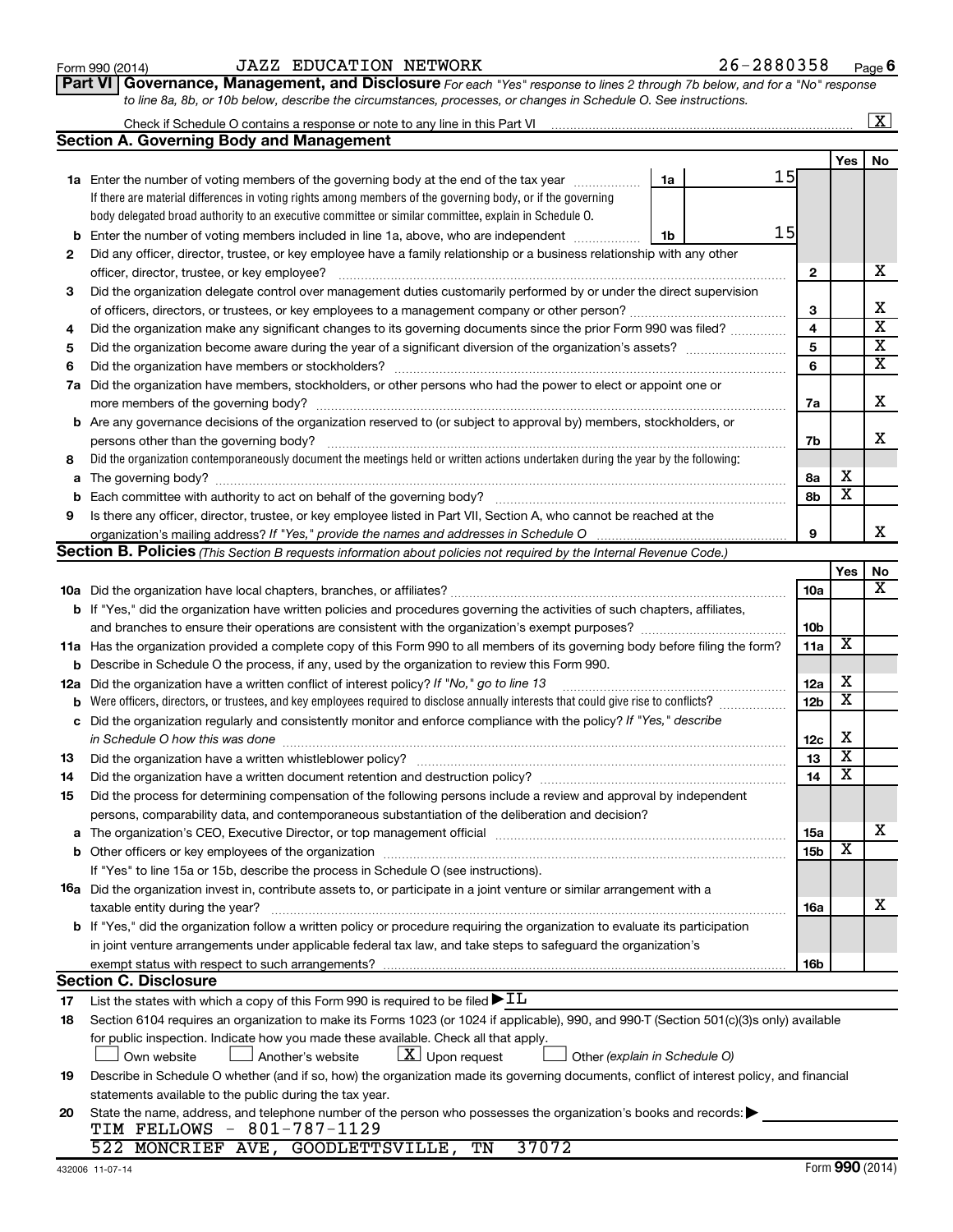$\Box$ 

| Part VII Compensation of Officers, Directors, Trustees, Key Employees, Highest Compensated |  |  |
|--------------------------------------------------------------------------------------------|--|--|
| <b>Employees, and Independent Contractors</b>                                              |  |  |

Check if Schedule O contains a response or note to any line in this Part VII

**Section A. Officers, Directors, Trustees, Key Employees, and Highest Compensated Employees**

**1a**  Complete this table for all persons required to be listed. Report compensation for the calendar year ending with or within the organization's tax year.

**•** List all of the organization's current officers, directors, trustees (whether individuals or organizations), regardless of amount of compensation. Enter -0- in columns  $(D)$ ,  $(E)$ , and  $(F)$  if no compensation was paid.

**•** List all of the organization's **current** key employees, if any. See instructions for definition of "key employee."

**•** List the organization's five current highest compensated employees (other than an officer, director, trustee, or key employee) who received reportable compensation (Box 5 of Form W-2 and/or Box 7 of Form 1099-MISC) of more than \$100,000 from the organization and any related organizations.

**•** List all of the organization's former officers, key employees, and highest compensated employees who received more than \$100,000 of reportable compensation from the organization and any related organizations.

**•** List all of the organization's former directors or trustees that received, in the capacity as a former director or trustee of the organization, more than \$10,000 of reportable compensation from the organization and any related organizations.

List persons in the following order: individual trustees or directors; institutional trustees; officers; key employees; highest compensated employees; and former such persons.

 $\boxed{\textbf{X}}$  Check this box if neither the organization nor any related organization compensated any current officer, director, or trustee.

| (A)                          | (B)                    | (C)                                     |                                                                  |             |              |                                 |        | (D)             | (E)             | (F)                          |
|------------------------------|------------------------|-----------------------------------------|------------------------------------------------------------------|-------------|--------------|---------------------------------|--------|-----------------|-----------------|------------------------------|
| Name and Title               | Average                | Position<br>(do not check more than one |                                                                  |             |              |                                 |        | Reportable      | Reportable      | Estimated                    |
|                              | hours per              |                                         | box, unless person is both an<br>officer and a director/trustee) |             |              |                                 |        | compensation    | compensation    | amount of                    |
|                              | week                   |                                         |                                                                  |             |              |                                 |        | from            | from related    | other                        |
|                              | (list any              |                                         |                                                                  |             |              |                                 |        | the             | organizations   | compensation                 |
|                              | hours for              |                                         |                                                                  |             |              |                                 |        | organization    | (W-2/1099-MISC) | from the                     |
|                              | related                |                                         |                                                                  |             |              |                                 |        | (W-2/1099-MISC) |                 | organization                 |
|                              | organizations<br>below |                                         |                                                                  |             |              |                                 |        |                 |                 | and related<br>organizations |
|                              | line)                  | Individual trustee or director          | Institutional trustee                                            | Officer     | Key employee | Highest compensated<br>employee | Former |                 |                 |                              |
| ANDREW SURMANI<br>(1)        | 10.00                  |                                         |                                                                  |             |              |                                 |        |                 |                 |                              |
| PAST PRESIDENT               |                        | $\mathbf X$                             |                                                                  | $\mathbf X$ |              |                                 |        | 0.              | 0.              | $\mathbf 0$ .                |
| (2)<br><b>BOB BREITHAUPT</b> | 4.00                   |                                         |                                                                  |             |              |                                 |        |                 |                 |                              |
| VICE PRESIDENT               |                        | $\mathbf X$                             |                                                                  | $\mathbf X$ |              |                                 |        | 0               | $\mathbf 0$ .   | $\mathbf 0$ .                |
| (3)<br><b>BOB SINICROPE</b>  | 20.00                  |                                         |                                                                  |             |              |                                 |        |                 |                 |                              |
| PRESIDENT                    |                        | $\mathbf x$                             |                                                                  | $\mathbf X$ |              |                                 |        | $\mathbf 0$     | $\mathbf 0$ .   | $0$ .                        |
| CALEB CHAPMAN<br>(4)         | 1.50                   |                                         |                                                                  |             |              |                                 |        |                 |                 |                              |
| PRESIDENT - ELECT            |                        | X                                       |                                                                  | $\mathbf X$ |              |                                 |        | 0               | $\mathbf 0$ .   | $\mathbf 0$ .                |
| JOHN CLAYTON<br>(5)          | 5.00                   |                                         |                                                                  |             |              |                                 |        |                 |                 |                              |
| <b>DIRECTOR</b>              |                        | $\mathbf X$                             |                                                                  |             |              |                                 |        | $\mathbf 0$ .   | $\mathbf 0$ .   | $\mathbf 0$ .                |
| MARY JO PAPICH<br>(6)        | 15.00                  |                                         |                                                                  |             |              |                                 |        |                 |                 |                              |
| PAST PRESIDENT               |                        | X                                       |                                                                  | $\mathbf X$ |              |                                 |        | 0               | $\mathbf 0$ .   | $\mathbf 0$ .                |
| MONIKA HERZIG<br>(7)         | 5.00                   |                                         |                                                                  |             |              |                                 |        |                 |                 |                              |
| <b>SECRETARY</b>             |                        | $\mathbf X$                             |                                                                  | $\mathbf X$ |              |                                 |        | $\mathbf 0$     | $\mathbf 0$ .   | $\mathbf 0$ .                |
| SHARON BURCH<br>(8)          | 5.00                   |                                         |                                                                  |             |              |                                 |        |                 |                 |                              |
| <b>DIRECTOR</b>              |                        | $\mathbf X$                             |                                                                  |             |              |                                 |        | $\mathbf 0$     | $\mathbf 0$ .   | $\mathbf 0$ .                |
| RICK DRUMM<br>(9)            | 3.00                   |                                         |                                                                  |             |              |                                 |        |                 |                 |                              |
| <b>DIRECTOR</b>              |                        | $\mathbf X$                             |                                                                  |             |              |                                 |        | $\mathbf 0$     | $\mathbf 0$ .   | $\mathbf 0$ .                |
| (10) TIM FELLOW              | 5.00                   |                                         |                                                                  |             |              |                                 |        |                 |                 |                              |
| <b>TREASURER</b>             |                        | $\mathbf X$                             |                                                                  | $\mathbf X$ |              |                                 |        | $\mathbf 0$     | $\mathbf 0$ .   | $\mathbf 0$ .                |
| (11) DAN FLORES              | 3.00                   |                                         |                                                                  |             |              |                                 |        |                 |                 |                              |
| <b>DIRECTOR</b>              |                        | $\mathbf X$                             |                                                                  |             |              |                                 |        | $\mathbf 0$     | $\mathbf 0$ .   | 0.                           |
| (12) DANIEL GREGERMAN        | 3.00                   |                                         |                                                                  |             |              |                                 |        |                 |                 |                              |
| <b>DIRECTOR</b>              |                        | $\mathbf X$                             |                                                                  |             |              |                                 |        | $\mathbf 0$     | $\mathbf 0$ .   | $\mathbf 0$ .                |
| (13) TODD STOLL              | 3.00                   |                                         |                                                                  |             |              |                                 |        |                 |                 |                              |
| <b>DIRECTOR</b>              |                        | $\mathbf X$                             |                                                                  |             |              |                                 |        | $\mathbf 0$     | $\mathbf 0$ .   | $\mathbf 0$ .                |
| (14) TONY WHITE              | 3.00                   |                                         |                                                                  |             |              |                                 |        |                 |                 |                              |
| <b>DIRECTOR</b>              |                        | $\mathbf X$                             |                                                                  |             |              |                                 |        | $\mathbf 0$     | 0.              | 0.                           |
|                              |                        |                                         |                                                                  |             |              |                                 |        |                 |                 |                              |
|                              |                        |                                         |                                                                  |             |              |                                 |        |                 |                 |                              |
|                              |                        |                                         |                                                                  |             |              |                                 |        |                 |                 |                              |
|                              |                        |                                         |                                                                  |             |              |                                 |        |                 |                 |                              |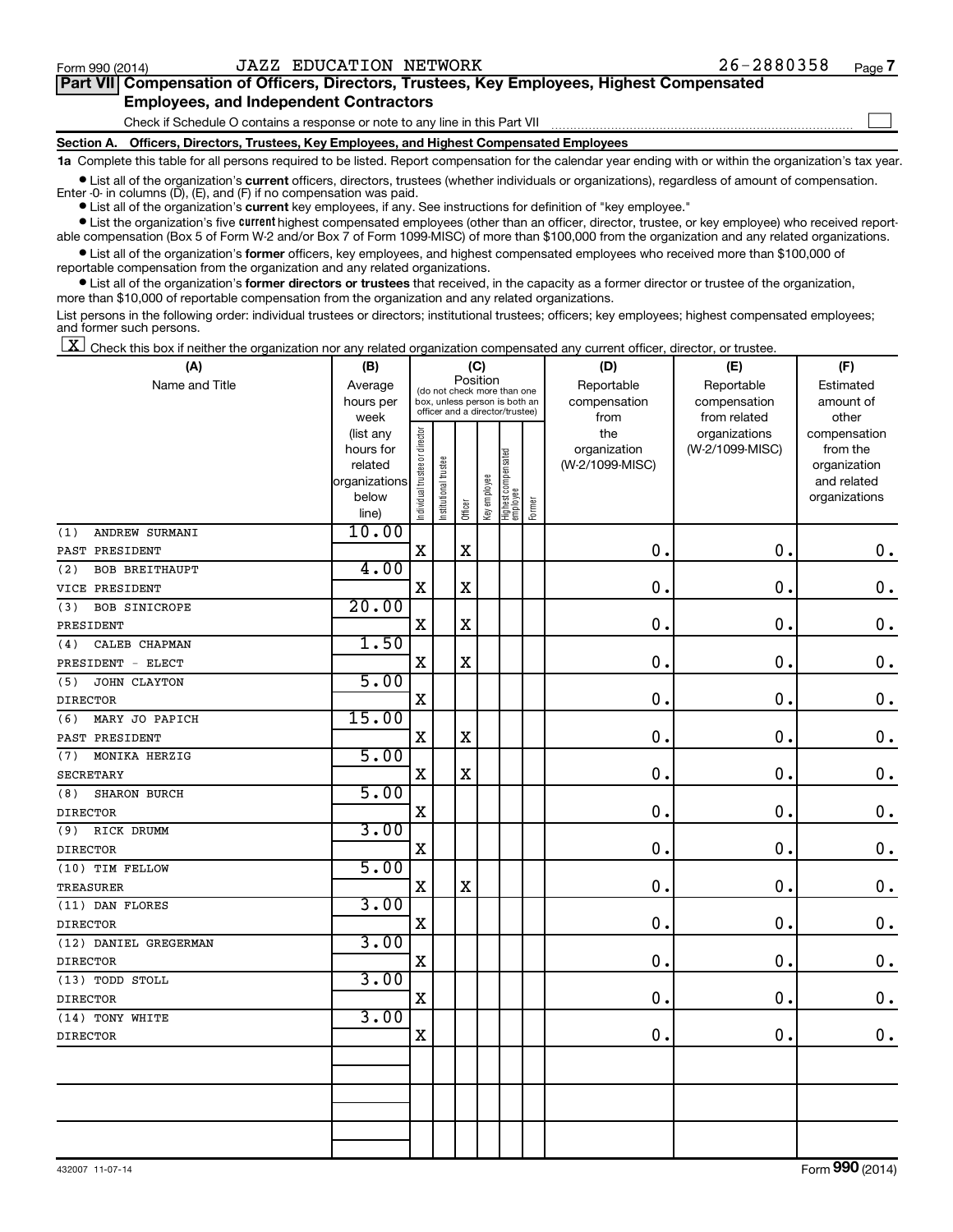|    | <b>JAZZ EDUCATION NETWORK</b><br>Form 990 (2014)                                                                                                                                                                                                       |                                                                      |                                |                       |                 |              |                                                                                                 |        |                                           | 26-2880358                                        |                        |                                                                          | Page 8                               |
|----|--------------------------------------------------------------------------------------------------------------------------------------------------------------------------------------------------------------------------------------------------------|----------------------------------------------------------------------|--------------------------------|-----------------------|-----------------|--------------|-------------------------------------------------------------------------------------------------|--------|-------------------------------------------|---------------------------------------------------|------------------------|--------------------------------------------------------------------------|--------------------------------------|
|    | <b>Part VII</b><br>Section A. Officers, Directors, Trustees, Key Employees, and Highest Compensated Employees (continued)                                                                                                                              |                                                                      |                                |                       |                 |              |                                                                                                 |        |                                           |                                                   |                        |                                                                          |                                      |
|    | (A)<br>Name and title                                                                                                                                                                                                                                  | (B)<br>Average<br>hours per<br>week                                  |                                |                       | (C)<br>Position |              | (do not check more than one<br>box, unless person is both an<br>officer and a director/trustee) |        | (D)<br>Reportable<br>compensation<br>from | (E)<br>Reportable<br>compensation<br>from related |                        | (F)<br>Estimated<br>amount of<br>other                                   |                                      |
|    |                                                                                                                                                                                                                                                        | (list any<br>hours for<br>related<br>organizations<br>below<br>line) | Individual trustee or director | Institutional trustee | Officer         | Key employee | <br>  Highest compensated<br>  employee                                                         | Former | the<br>organization<br>(W-2/1099-MISC)    | organizations<br>(W-2/1099-MISC)                  |                        | compensation<br>from the<br>organization<br>and related<br>organizations |                                      |
|    |                                                                                                                                                                                                                                                        |                                                                      |                                |                       |                 |              |                                                                                                 |        |                                           |                                                   |                        |                                                                          |                                      |
|    |                                                                                                                                                                                                                                                        |                                                                      |                                |                       |                 |              |                                                                                                 |        |                                           |                                                   |                        |                                                                          |                                      |
|    |                                                                                                                                                                                                                                                        |                                                                      |                                |                       |                 |              |                                                                                                 |        |                                           |                                                   |                        |                                                                          |                                      |
|    |                                                                                                                                                                                                                                                        |                                                                      |                                |                       |                 |              |                                                                                                 |        |                                           |                                                   |                        |                                                                          |                                      |
|    |                                                                                                                                                                                                                                                        |                                                                      |                                |                       |                 |              |                                                                                                 |        |                                           |                                                   |                        |                                                                          |                                      |
|    |                                                                                                                                                                                                                                                        |                                                                      |                                |                       |                 |              |                                                                                                 |        |                                           |                                                   |                        |                                                                          |                                      |
|    |                                                                                                                                                                                                                                                        |                                                                      |                                |                       |                 |              |                                                                                                 |        |                                           |                                                   |                        |                                                                          |                                      |
|    | 1b Sub-total                                                                                                                                                                                                                                           |                                                                      |                                |                       |                 |              |                                                                                                 |        | $\mathbf{0}$ .<br>$\overline{0}$ .        |                                                   | 0.<br>$\overline{0}$ . |                                                                          | $\overline{0}$ .<br>$\overline{0}$ . |
|    |                                                                                                                                                                                                                                                        |                                                                      |                                |                       |                 |              |                                                                                                 |        | $\overline{0}$ .                          |                                                   | 0.                     |                                                                          | $\overline{0}$ .                     |
| 2  | Total number of individuals (including but not limited to those listed above) who received more than \$100,000 of reportable<br>compensation from the organization $\blacktriangleright$                                                               |                                                                      |                                |                       |                 |              |                                                                                                 |        |                                           |                                                   |                        |                                                                          | 0                                    |
| 3  | Did the organization list any former officer, director, or trustee, key employee, or highest compensated employee on<br>line 1a? If "Yes," complete Schedule J for such individual [11] manufacture manufacture in the set of the set o                |                                                                      |                                |                       |                 |              |                                                                                                 |        |                                           |                                                   | з                      | Yes                                                                      | No<br>х                              |
|    | For any individual listed on line 1a, is the sum of reportable compensation and other compensation from the organization<br>and related organizations greater than \$150,000? If "Yes," complete Schedule J for such individual                        |                                                                      |                                |                       |                 |              |                                                                                                 |        |                                           |                                                   | 4                      |                                                                          | x                                    |
| 5  | Did any person listed on line 1a receive or accrue compensation from any unrelated organization or individual for services<br><b>Section B. Independent Contractors</b>                                                                                |                                                                      |                                |                       |                 |              |                                                                                                 |        |                                           |                                                   | 5                      |                                                                          | х                                    |
| 1. | Complete this table for your five highest compensated independent contractors that received more than \$100,000 of compensation from<br>the organization. Report compensation for the calendar year ending with or within the organization's tax year. |                                                                      |                                |                       |                 |              |                                                                                                 |        |                                           |                                                   |                        |                                                                          |                                      |
|    | (A)<br>Name and business address                                                                                                                                                                                                                       |                                                                      |                                | <b>NONE</b>           |                 |              |                                                                                                 |        | (B)<br>Description of services            |                                                   |                        | (C)<br>Compensation                                                      |                                      |
|    |                                                                                                                                                                                                                                                        |                                                                      |                                |                       |                 |              |                                                                                                 |        |                                           |                                                   |                        |                                                                          |                                      |
|    |                                                                                                                                                                                                                                                        |                                                                      |                                |                       |                 |              |                                                                                                 |        |                                           |                                                   |                        |                                                                          |                                      |
|    |                                                                                                                                                                                                                                                        |                                                                      |                                |                       |                 |              |                                                                                                 |        |                                           |                                                   |                        |                                                                          |                                      |
|    |                                                                                                                                                                                                                                                        |                                                                      |                                |                       |                 |              |                                                                                                 |        |                                           |                                                   |                        |                                                                          |                                      |
| 2  | Total number of independent contractors (including but not limited to those listed above) who received more than<br>\$100,000 of compensation from the organization                                                                                    |                                                                      |                                |                       |                 |              | 0                                                                                               |        |                                           |                                                   |                        |                                                                          |                                      |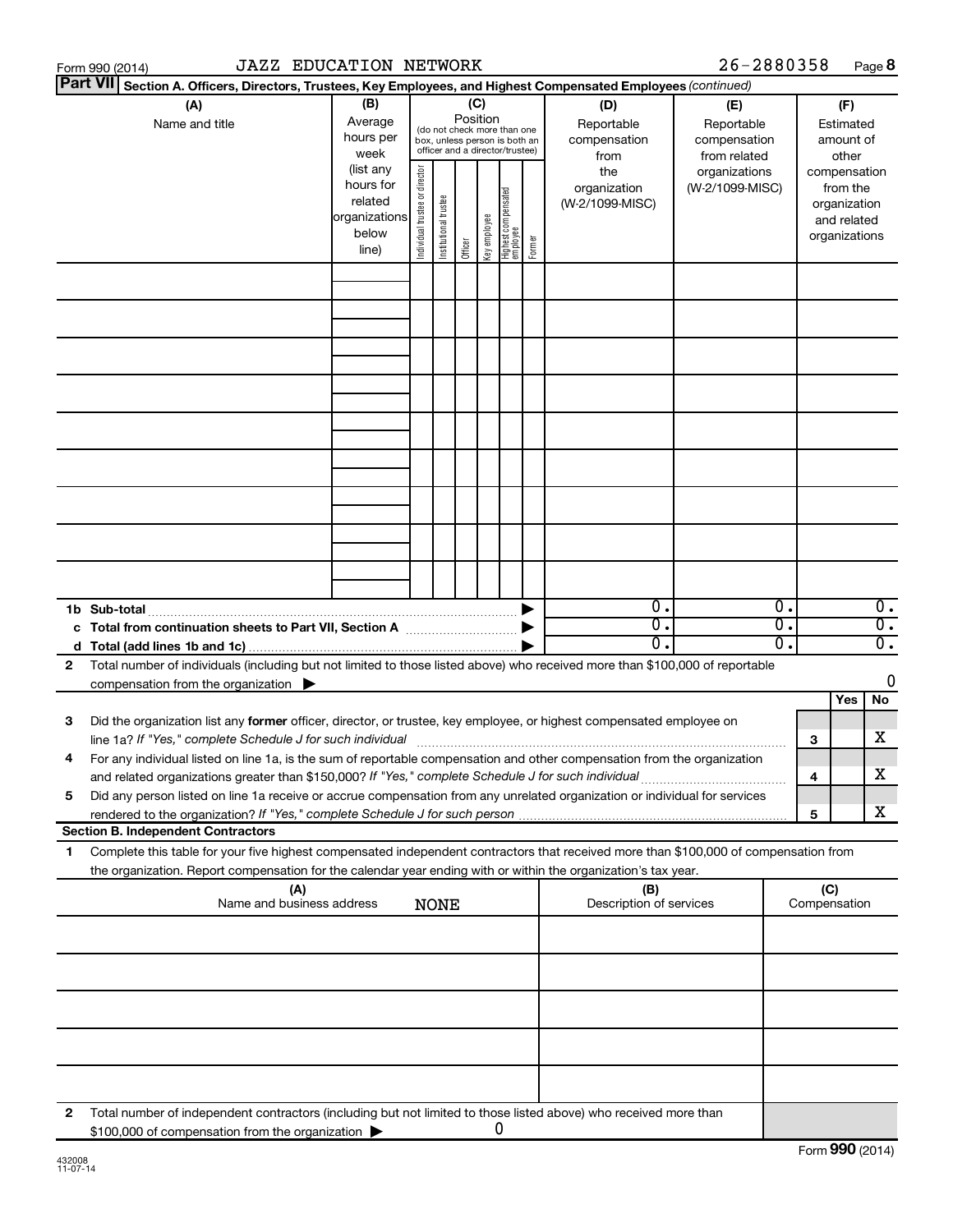|                                                           | Form 990 (2014)        |                                                                                                                                                                                                                                                           |                                                                      | <b>JAZZ EDUCATION NETWORK</b>                      |                                |                                          | 26-2880358                       | Page 9                                                      |
|-----------------------------------------------------------|------------------------|-----------------------------------------------------------------------------------------------------------------------------------------------------------------------------------------------------------------------------------------------------------|----------------------------------------------------------------------|----------------------------------------------------|--------------------------------|------------------------------------------|----------------------------------|-------------------------------------------------------------|
|                                                           | <b>Part VIII</b>       | <b>Statement of Revenue</b>                                                                                                                                                                                                                               |                                                                      |                                                    |                                |                                          |                                  |                                                             |
|                                                           |                        |                                                                                                                                                                                                                                                           |                                                                      |                                                    | Total revenue                  | Related or<br>exempt function<br>revenue | Unrelated<br>business<br>revenue | Revenue excluded<br>from tax under<br>sections<br>512 - 514 |
| Contributions, Gifts, Grants<br>and Other Similar Amounts | d<br>е                 | 1 a Federated campaigns<br>c Fundraising events<br>Related organizations<br>Government grants (contributions)<br>f All other contributions, gifts, grants, and<br>similar amounts not included above<br>Noncash contributions included in lines 1a-1f: \$ | 1a<br>1 <sub>b</sub><br>1 <sub>c</sub><br>1 <sub>d</sub><br>1e<br>1f | 122,989.<br>55,214.                                | 178,203.                       |                                          |                                  |                                                             |
| Program Service                                           | 2a<br>h<br>d<br>е<br>f | 2015 CONFERENCE<br>2016 CONFERENCE<br><b>SCHOLARSHIPS</b>                                                                                                                                                                                                 |                                                                      | <b>Business Code</b><br>711300<br>711300<br>711130 | 223, 355.<br>32,150.<br>7,000. | 223, 355.<br>32,150.<br>7,000.           |                                  |                                                             |
|                                                           | g<br>3<br>4            | Investment income (including dividends, interest, and<br>Income from investment of tax-exempt bond proceeds                                                                                                                                               |                                                                      |                                                    | 262,505.<br>29.                |                                          |                                  | 29.                                                         |
|                                                           | 5<br>6а<br>b<br>c<br>d | Gross rents<br>$\ldots \ldots \ldots \ldots \ldots$<br>Less: rental expenses<br>Rental income or (loss)<br>Net rental income or (loss)                                                                                                                    | (i) Real                                                             | (ii) Personal                                      | 1,033.                         |                                          |                                  | 1,033.                                                      |
|                                                           |                        | 7 a Gross amount from sales of<br>assets other than inventory<br><b>b</b> Less: cost or other basis<br>and sales expenses                                                                                                                                 | (i) Securities                                                       | (ii) Other                                         |                                |                                          |                                  |                                                             |
| <b>Other Revenue</b>                                      |                        | 8 a Gross income from fundraising events (not<br>including \$<br>contributions reported on line 1c). See                                                                                                                                                  | оf                                                                   |                                                    |                                |                                          |                                  |                                                             |
|                                                           |                        | c Net income or (loss) from fundraising events<br>9 a Gross income from gaming activities. See<br><b>b</b> Less: direct expenses <b>manually contained</b><br>c Net income or (loss) from gaming activities                                               | $\mathbf{b}$                                                         | ▶                                                  |                                |                                          |                                  |                                                             |
|                                                           |                        | 10 a Gross sales of inventory, less returns<br>c Net income or (loss) from sales of inventory                                                                                                                                                             |                                                                      |                                                    |                                |                                          |                                  |                                                             |
|                                                           | 11 a<br>b<br>с         | Miscellaneous Revenue                                                                                                                                                                                                                                     |                                                                      | <b>Business Code</b>                               |                                |                                          |                                  |                                                             |
|                                                           | d<br>е<br>12           |                                                                                                                                                                                                                                                           |                                                                      |                                                    | 441,770.                       | 262,505.                                 | 0.1                              | 1,062.                                                      |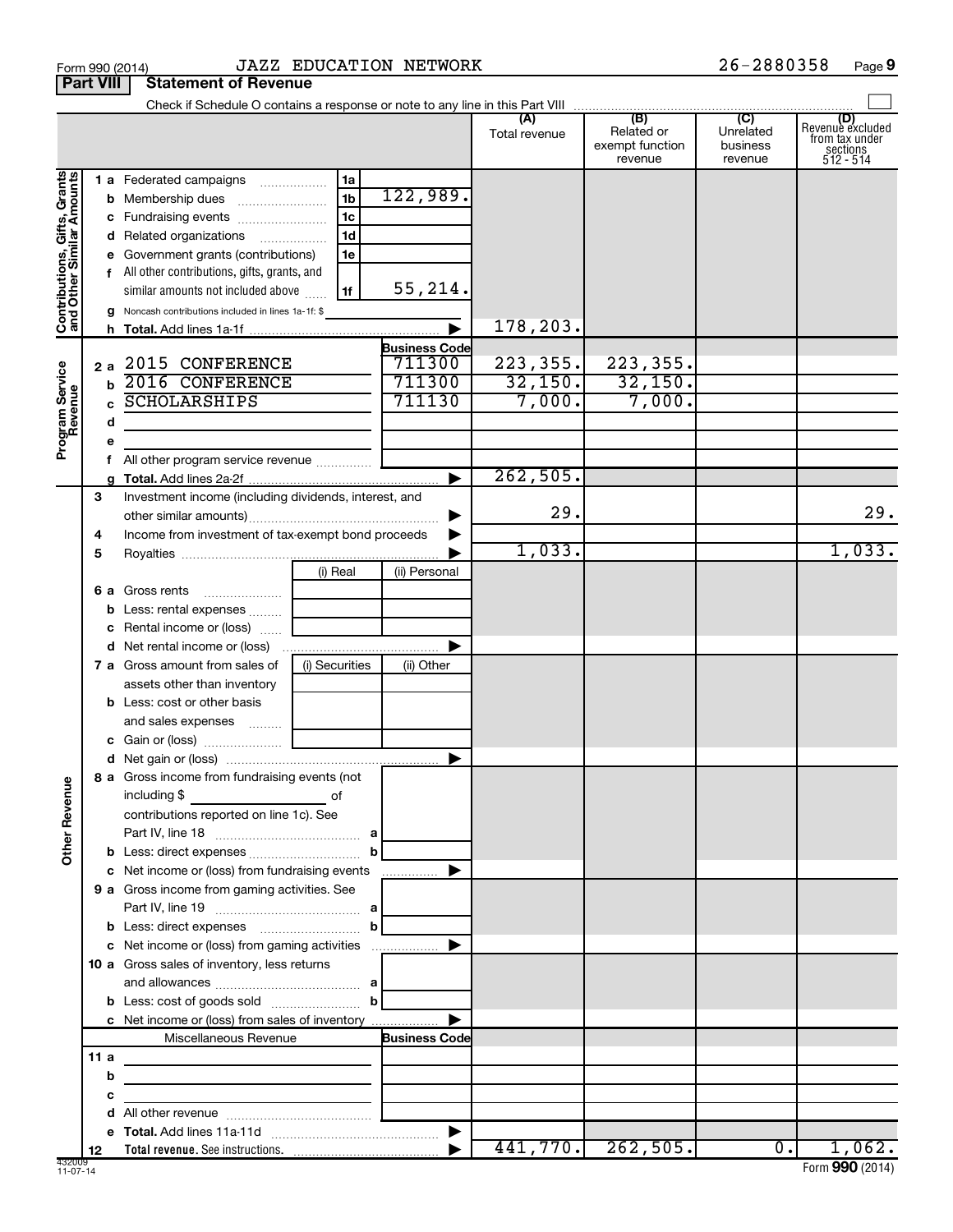**Part IX Statement of Functional Expenses** 

#### Form 990 (2014)  $JAZZ$   $EDUCATION$   $NET WORK$   $26-2880358$   $Page$

|              | Section 501(c)(3) and 501(c)(4) organizations must complete all columns. All other organizations must complete column (A).                                                                                    |                       |                                    |                                           |                                |
|--------------|---------------------------------------------------------------------------------------------------------------------------------------------------------------------------------------------------------------|-----------------------|------------------------------------|-------------------------------------------|--------------------------------|
|              | Check if Schedule O contains a response or note to any line in this Part IX                                                                                                                                   |                       |                                    |                                           |                                |
|              | Do not include amounts reported on lines 6b,<br>7b, 8b, 9b, and 10b of Part VIII.                                                                                                                             | (A)<br>Total expenses | (B)<br>Program service<br>expenses | (C)<br>Management and<br>general expenses | (D)<br>Fundraising<br>expenses |
| 1.           | Grants and other assistance to domestic organizations                                                                                                                                                         |                       |                                    |                                           |                                |
|              | and domestic governments. See Part IV, line 21                                                                                                                                                                |                       |                                    |                                           |                                |
| $\mathbf{2}$ | Grants and other assistance to domestic                                                                                                                                                                       |                       |                                    |                                           |                                |
|              | individuals. See Part IV, line 22                                                                                                                                                                             |                       |                                    |                                           |                                |
| 3            | Grants and other assistance to foreign                                                                                                                                                                        |                       |                                    |                                           |                                |
|              | organizations, foreign governments, and foreign                                                                                                                                                               |                       |                                    |                                           |                                |
|              | individuals. See Part IV, lines 15 and 16                                                                                                                                                                     |                       |                                    |                                           |                                |
| 4            | Benefits paid to or for members                                                                                                                                                                               |                       |                                    |                                           |                                |
| 5            | Compensation of current officers, directors,                                                                                                                                                                  |                       |                                    |                                           |                                |
|              | trustees, and key employees                                                                                                                                                                                   |                       |                                    |                                           |                                |
| 6            | Compensation not included above, to disqualified                                                                                                                                                              |                       |                                    |                                           |                                |
|              | persons (as defined under section 4958(f)(1)) and                                                                                                                                                             |                       |                                    |                                           |                                |
|              | persons described in section 4958(c)(3)(B)                                                                                                                                                                    |                       |                                    |                                           |                                |
| 7            |                                                                                                                                                                                                               |                       |                                    |                                           |                                |
| 8            | Pension plan accruals and contributions (include                                                                                                                                                              |                       |                                    |                                           |                                |
|              | section 401(k) and 403(b) employer contributions)                                                                                                                                                             |                       |                                    |                                           |                                |
| 9            |                                                                                                                                                                                                               |                       |                                    |                                           |                                |
| 10           |                                                                                                                                                                                                               |                       |                                    |                                           |                                |
| 11           | Fees for services (non-employees):                                                                                                                                                                            |                       |                                    |                                           |                                |
| а            |                                                                                                                                                                                                               | 88,008.               |                                    | 88,008.                                   |                                |
| b            |                                                                                                                                                                                                               | 960.                  |                                    | 960.                                      |                                |
| с            |                                                                                                                                                                                                               | 10,900.               |                                    | 10,900.                                   |                                |
| d            |                                                                                                                                                                                                               |                       |                                    |                                           |                                |
| е            | Professional fundraising services. See Part IV, line 17                                                                                                                                                       |                       |                                    |                                           |                                |
| f            | Investment management fees                                                                                                                                                                                    |                       |                                    |                                           |                                |
| g            | Other. (If line 11g amount exceeds 10% of line 25,                                                                                                                                                            |                       |                                    |                                           |                                |
|              | column (A) amount, list line 11g expenses on Sch O.)                                                                                                                                                          |                       |                                    |                                           |                                |
| 12           |                                                                                                                                                                                                               | 5,534.                |                                    | 5,534.                                    |                                |
| 13           |                                                                                                                                                                                                               | 1,521.                |                                    | 1,521.                                    |                                |
| 14           |                                                                                                                                                                                                               |                       |                                    |                                           |                                |
| 15           |                                                                                                                                                                                                               |                       |                                    |                                           |                                |
| 16           |                                                                                                                                                                                                               |                       |                                    |                                           |                                |
| 17           |                                                                                                                                                                                                               | 23,682.               | 381.                               | $2\overline{3}$ , $301$ .                 |                                |
| 18           | Payments of travel or entertainment expenses                                                                                                                                                                  |                       |                                    |                                           |                                |
|              | for any federal, state, or local public officials                                                                                                                                                             |                       |                                    |                                           |                                |
| 19           | Conferences, conventions, and meetings                                                                                                                                                                        | 178, 267.             | 178,267.                           |                                           |                                |
| 20           | Interest                                                                                                                                                                                                      |                       |                                    |                                           |                                |
| 21           |                                                                                                                                                                                                               |                       |                                    |                                           |                                |
| 22           | Depreciation, depletion, and amortization                                                                                                                                                                     |                       |                                    |                                           |                                |
| 23           | Insurance                                                                                                                                                                                                     | 2,763.                | 1,062.                             | 1,701                                     |                                |
| 24           | Other expenses. Itemize expenses not covered<br>above. (List miscellaneous expenses in line 24e. If line<br>24e amount exceeds 10% of line 25, column (A)<br>amount, list line 24e expenses on Schedule O.) [ |                       |                                    |                                           |                                |
| a            | FUNDRAISING EXPENSES                                                                                                                                                                                          | 38,649.               |                                    |                                           | 38,649.                        |
| b            | <b>WEBSITE CHARGES</b>                                                                                                                                                                                        | 17,083.               |                                    | 17,083.                                   |                                |
|              | <b>BANK AND CREDIT</b><br><b>CARD FE</b>                                                                                                                                                                      | 13,984.               |                                    | 13,984.                                   |                                |
| d            | 50% OF MEALS AND<br><b>ENTERT</b>                                                                                                                                                                             | 2,870.                |                                    | 2,870.                                    |                                |
|              | e All other expenses                                                                                                                                                                                          | $\overline{271}$      |                                    | $\overline{271}$                          |                                |
| 25           | Total functional expenses. Add lines 1 through 24e                                                                                                                                                            | 384,492.              | 179,710.                           | 166, 133.                                 | 38,649.                        |
| 26           | Joint costs. Complete this line only if the organization                                                                                                                                                      |                       |                                    |                                           |                                |
|              | reported in column (B) joint costs from a combined                                                                                                                                                            |                       |                                    |                                           |                                |
|              | educational campaign and fundraising solicitation.                                                                                                                                                            |                       |                                    |                                           |                                |
|              | Check here $\blacktriangleright$<br>if following SOP 98-2 (ASC 958-720)                                                                                                                                       |                       |                                    |                                           |                                |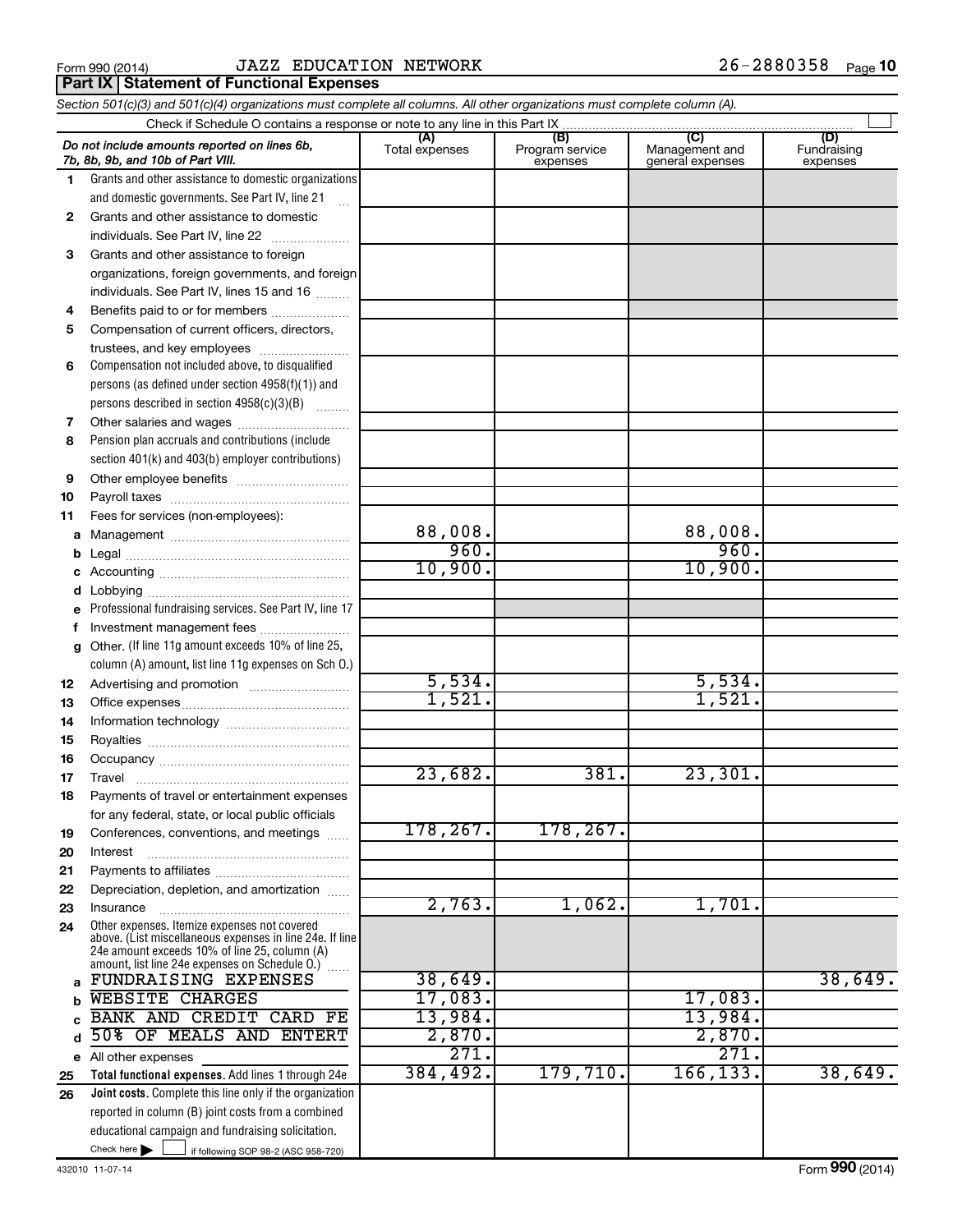| Form 990 (2014) | <b>EDUCATION</b><br><b>NETWORK</b><br>エスワワ<br>JA44 | 700 A<br>Page<br>2000330<br>∠ O ∹ |
|-----------------|----------------------------------------------------|-----------------------------------|
|                 |                                                    |                                   |

|                             |    |                                                                                                                                                                                                                                | (A)<br>Beginning of year |                          | (B)<br>End of year |
|-----------------------------|----|--------------------------------------------------------------------------------------------------------------------------------------------------------------------------------------------------------------------------------|--------------------------|--------------------------|--------------------|
|                             | 1  |                                                                                                                                                                                                                                | 191,094.                 | $\mathbf{1}$             | 248, 372.          |
|                             | 2  |                                                                                                                                                                                                                                | 19,004.                  | $\mathbf{2}$             | 19,004.            |
|                             | З  |                                                                                                                                                                                                                                |                          | 3                        |                    |
|                             | 4  |                                                                                                                                                                                                                                |                          | 4                        |                    |
|                             | 5  | Loans and other receivables from current and former officers, directors,                                                                                                                                                       |                          |                          |                    |
|                             |    | trustees, key employees, and highest compensated employees. Complete                                                                                                                                                           |                          |                          |                    |
|                             |    |                                                                                                                                                                                                                                |                          | 5                        |                    |
|                             | 6  | Loans and other receivables from other disqualified persons (as defined under                                                                                                                                                  |                          |                          |                    |
|                             |    | section 4958(f)(1)), persons described in section 4958(c)(3)(B), and contributing                                                                                                                                              |                          |                          |                    |
|                             |    | employers and sponsoring organizations of section 501(c)(9) voluntary                                                                                                                                                          |                          |                          |                    |
|                             |    | employees' beneficiary organizations (see instr). Complete Part II of Sch L                                                                                                                                                    |                          | 6                        |                    |
| Assets                      | 7  |                                                                                                                                                                                                                                |                          | $\overline{\phantom{a}}$ |                    |
|                             | 8  |                                                                                                                                                                                                                                |                          | 8                        |                    |
|                             | 9  | Prepaid expenses and deferred charges [11] [11] prepaid expenses and deferred charges [11] [11] minimum and the Prepaid expenses and deferred charges [11] minimum and the Prepaid expenses and the Prepaid experiment of Prep |                          | 9                        |                    |
|                             |    | 10a Land, buildings, and equipment: cost or other                                                                                                                                                                              |                          |                          |                    |
|                             |    | basis. Complete Part VI of Schedule D    10a                                                                                                                                                                                   |                          |                          |                    |
|                             |    | 10 <sub>b</sub><br><b>b</b> Less: accumulated depreciation <i></i>                                                                                                                                                             |                          | 10 <sub>c</sub>          |                    |
|                             | 11 |                                                                                                                                                                                                                                |                          | 11                       |                    |
|                             | 12 |                                                                                                                                                                                                                                |                          | 12                       |                    |
|                             | 13 |                                                                                                                                                                                                                                |                          | 13                       |                    |
|                             | 14 |                                                                                                                                                                                                                                |                          | 14                       |                    |
|                             | 15 |                                                                                                                                                                                                                                |                          | 15                       |                    |
|                             | 16 | <b>Total assets.</b> Add lines 1 through 15 (must equal line 34) <i></i>                                                                                                                                                       | 210,098.                 | 16                       | 267,376.           |
|                             | 17 |                                                                                                                                                                                                                                |                          | 17                       |                    |
|                             | 18 |                                                                                                                                                                                                                                |                          | 18                       |                    |
|                             | 19 |                                                                                                                                                                                                                                |                          | 19                       |                    |
|                             | 20 |                                                                                                                                                                                                                                |                          | 20                       |                    |
|                             | 21 | Escrow or custodial account liability. Complete Part IV of Schedule D                                                                                                                                                          |                          | 21                       |                    |
| Liabilities                 | 22 | Loans and other payables to current and former officers, directors, trustees,                                                                                                                                                  |                          |                          |                    |
|                             |    | key employees, highest compensated employees, and disqualified persons.                                                                                                                                                        |                          |                          |                    |
|                             |    |                                                                                                                                                                                                                                |                          | 22                       |                    |
|                             | 23 | Secured mortgages and notes payable to unrelated third parties                                                                                                                                                                 |                          | 23                       |                    |
|                             | 24 |                                                                                                                                                                                                                                |                          | 24                       |                    |
|                             | 25 | Other liabilities (including federal income tax, payables to related third<br>parties, and other liabilities not included on lines 17-24). Complete Part X of                                                                  |                          |                          |                    |
|                             |    | Schedule D                                                                                                                                                                                                                     |                          | 25                       |                    |
|                             | 26 |                                                                                                                                                                                                                                | σ.                       | 26                       | $\overline{0}$ .   |
|                             |    | Organizations that follow SFAS 117 (ASC 958), check here<br>and                                                                                                                                                                |                          |                          |                    |
|                             |    | complete lines 27 through 29, and lines 33 and 34.                                                                                                                                                                             |                          |                          |                    |
|                             | 27 |                                                                                                                                                                                                                                |                          | 27                       |                    |
|                             | 28 |                                                                                                                                                                                                                                |                          | 28                       |                    |
|                             | 29 | Permanently restricted net assets                                                                                                                                                                                              |                          | 29                       |                    |
|                             |    | Organizations that do not follow SFAS 117 (ASC 958), check here $\blacktriangleright \boxed{X}$                                                                                                                                |                          |                          |                    |
|                             |    | and complete lines 30 through 34.                                                                                                                                                                                              |                          |                          |                    |
|                             | 30 |                                                                                                                                                                                                                                | $0$ .                    | 30                       | 0.                 |
|                             | 31 | Paid-in or capital surplus, or land, building, or equipment fund                                                                                                                                                               | $\overline{0}$ .         | 31                       | $\overline{0}$ .   |
| Net Assets or Fund Balances | 32 | Retained earnings, endowment, accumulated income, or other funds                                                                                                                                                               | 210,098.                 | 32                       | 267, 376.          |
|                             | 33 |                                                                                                                                                                                                                                | 210,098.                 | 33                       | 267,376.           |
|                             | 34 |                                                                                                                                                                                                                                | 210,098.                 | 34                       | 267,376.           |

Form (2014) **990**

## **Part X Balance Sheet**<br>**Part X Balance Sheet**

| Form 990 (2014) |  |  |
|-----------------|--|--|
|                 |  |  |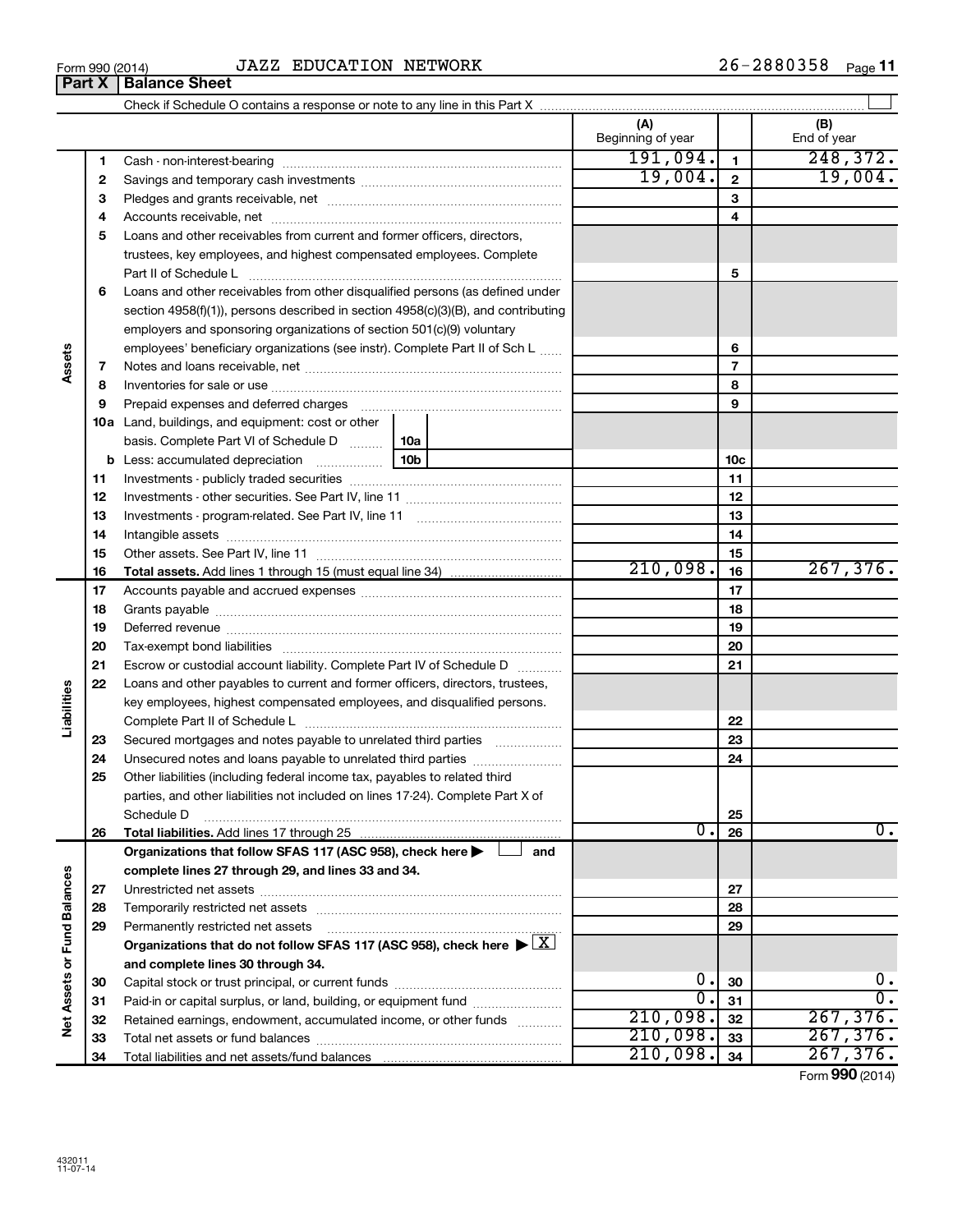| Part XI   Reconciliation of Net Assets<br>1<br>1<br>$\overline{2}$<br>2<br>3<br>Revenue less expenses. Subtract line 2 from line 1<br>З<br>$\overline{\mathbf{4}}$<br>4<br>5<br>5<br>6<br>Donated services and use of facilities<br>6<br>$\overline{7}$<br>Investment expenses<br>7<br>8<br>8<br>Prior period adjustments<br>$\begin{minipage}{0.5\textwidth} \begin{tabular}{ l l l } \hline \multicolumn{1}{ l l l } \hline \multicolumn{1}{ l l } \hline \multicolumn{1}{ l } \multicolumn{1}{ l } \hline \multicolumn{1}{ l } \multicolumn{1}{ l } \multicolumn{1}{ l } \hline \multicolumn{1}{ l } \multicolumn{1}{ l } \multicolumn{1}{ l } \hline \multicolumn{1}{ l } \multicolumn{1}{ l } \hline \multicolumn{1}{ l } \multicolumn{1}{ l } \hline \multicolumn{1}{ $<br>9<br>9<br>Net assets or fund balances at end of year. Combine lines 3 through 9 (must equal Part X, line 33,<br>10<br>column (B))<br>10<br>Part XII Financial Statements and Reporting<br>Accounting method used to prepare the Form 990: $X$ Cash $\Box$ Accrual $\Box$ Other<br>1<br>If the organization changed its method of accounting from a prior year or checked "Other," explain in Schedule O.<br>2a<br>If "Yes," check a box below to indicate whether the financial statements for the year were compiled or reviewed on a |                                                                                                                             | 441,770.<br>384, 492. |  |  |  |  |
|-------------------------------------------------------------------------------------------------------------------------------------------------------------------------------------------------------------------------------------------------------------------------------------------------------------------------------------------------------------------------------------------------------------------------------------------------------------------------------------------------------------------------------------------------------------------------------------------------------------------------------------------------------------------------------------------------------------------------------------------------------------------------------------------------------------------------------------------------------------------------------------------------------------------------------------------------------------------------------------------------------------------------------------------------------------------------------------------------------------------------------------------------------------------------------------------------------------------------------------------------------------------------------------------------------------------------|-----------------------------------------------------------------------------------------------------------------------------|-----------------------|--|--|--|--|
|                                                                                                                                                                                                                                                                                                                                                                                                                                                                                                                                                                                                                                                                                                                                                                                                                                                                                                                                                                                                                                                                                                                                                                                                                                                                                                                         |                                                                                                                             | 57,278.               |  |  |  |  |
|                                                                                                                                                                                                                                                                                                                                                                                                                                                                                                                                                                                                                                                                                                                                                                                                                                                                                                                                                                                                                                                                                                                                                                                                                                                                                                                         |                                                                                                                             |                       |  |  |  |  |
|                                                                                                                                                                                                                                                                                                                                                                                                                                                                                                                                                                                                                                                                                                                                                                                                                                                                                                                                                                                                                                                                                                                                                                                                                                                                                                                         |                                                                                                                             |                       |  |  |  |  |
|                                                                                                                                                                                                                                                                                                                                                                                                                                                                                                                                                                                                                                                                                                                                                                                                                                                                                                                                                                                                                                                                                                                                                                                                                                                                                                                         |                                                                                                                             |                       |  |  |  |  |
|                                                                                                                                                                                                                                                                                                                                                                                                                                                                                                                                                                                                                                                                                                                                                                                                                                                                                                                                                                                                                                                                                                                                                                                                                                                                                                                         |                                                                                                                             |                       |  |  |  |  |
|                                                                                                                                                                                                                                                                                                                                                                                                                                                                                                                                                                                                                                                                                                                                                                                                                                                                                                                                                                                                                                                                                                                                                                                                                                                                                                                         |                                                                                                                             |                       |  |  |  |  |
|                                                                                                                                                                                                                                                                                                                                                                                                                                                                                                                                                                                                                                                                                                                                                                                                                                                                                                                                                                                                                                                                                                                                                                                                                                                                                                                         |                                                                                                                             | 210,098.              |  |  |  |  |
|                                                                                                                                                                                                                                                                                                                                                                                                                                                                                                                                                                                                                                                                                                                                                                                                                                                                                                                                                                                                                                                                                                                                                                                                                                                                                                                         |                                                                                                                             |                       |  |  |  |  |
|                                                                                                                                                                                                                                                                                                                                                                                                                                                                                                                                                                                                                                                                                                                                                                                                                                                                                                                                                                                                                                                                                                                                                                                                                                                                                                                         |                                                                                                                             |                       |  |  |  |  |
|                                                                                                                                                                                                                                                                                                                                                                                                                                                                                                                                                                                                                                                                                                                                                                                                                                                                                                                                                                                                                                                                                                                                                                                                                                                                                                                         |                                                                                                                             |                       |  |  |  |  |
|                                                                                                                                                                                                                                                                                                                                                                                                                                                                                                                                                                                                                                                                                                                                                                                                                                                                                                                                                                                                                                                                                                                                                                                                                                                                                                                         |                                                                                                                             |                       |  |  |  |  |
|                                                                                                                                                                                                                                                                                                                                                                                                                                                                                                                                                                                                                                                                                                                                                                                                                                                                                                                                                                                                                                                                                                                                                                                                                                                                                                                         |                                                                                                                             | $\overline{0}$ .      |  |  |  |  |
|                                                                                                                                                                                                                                                                                                                                                                                                                                                                                                                                                                                                                                                                                                                                                                                                                                                                                                                                                                                                                                                                                                                                                                                                                                                                                                                         |                                                                                                                             |                       |  |  |  |  |
|                                                                                                                                                                                                                                                                                                                                                                                                                                                                                                                                                                                                                                                                                                                                                                                                                                                                                                                                                                                                                                                                                                                                                                                                                                                                                                                         |                                                                                                                             | 267,376.              |  |  |  |  |
|                                                                                                                                                                                                                                                                                                                                                                                                                                                                                                                                                                                                                                                                                                                                                                                                                                                                                                                                                                                                                                                                                                                                                                                                                                                                                                                         |                                                                                                                             |                       |  |  |  |  |
|                                                                                                                                                                                                                                                                                                                                                                                                                                                                                                                                                                                                                                                                                                                                                                                                                                                                                                                                                                                                                                                                                                                                                                                                                                                                                                                         |                                                                                                                             |                       |  |  |  |  |
|                                                                                                                                                                                                                                                                                                                                                                                                                                                                                                                                                                                                                                                                                                                                                                                                                                                                                                                                                                                                                                                                                                                                                                                                                                                                                                                         | <b>Yes</b>                                                                                                                  | <b>No</b>             |  |  |  |  |
|                                                                                                                                                                                                                                                                                                                                                                                                                                                                                                                                                                                                                                                                                                                                                                                                                                                                                                                                                                                                                                                                                                                                                                                                                                                                                                                         |                                                                                                                             |                       |  |  |  |  |
|                                                                                                                                                                                                                                                                                                                                                                                                                                                                                                                                                                                                                                                                                                                                                                                                                                                                                                                                                                                                                                                                                                                                                                                                                                                                                                                         |                                                                                                                             |                       |  |  |  |  |
|                                                                                                                                                                                                                                                                                                                                                                                                                                                                                                                                                                                                                                                                                                                                                                                                                                                                                                                                                                                                                                                                                                                                                                                                                                                                                                                         |                                                                                                                             | x                     |  |  |  |  |
|                                                                                                                                                                                                                                                                                                                                                                                                                                                                                                                                                                                                                                                                                                                                                                                                                                                                                                                                                                                                                                                                                                                                                                                                                                                                                                                         |                                                                                                                             |                       |  |  |  |  |
| separate basis, consolidated basis, or both:                                                                                                                                                                                                                                                                                                                                                                                                                                                                                                                                                                                                                                                                                                                                                                                                                                                                                                                                                                                                                                                                                                                                                                                                                                                                            |                                                                                                                             |                       |  |  |  |  |
| Separate basis<br>Both consolidated and separate basis<br>Consolidated basis                                                                                                                                                                                                                                                                                                                                                                                                                                                                                                                                                                                                                                                                                                                                                                                                                                                                                                                                                                                                                                                                                                                                                                                                                                            |                                                                                                                             |                       |  |  |  |  |
| 2 <sub>b</sub>                                                                                                                                                                                                                                                                                                                                                                                                                                                                                                                                                                                                                                                                                                                                                                                                                                                                                                                                                                                                                                                                                                                                                                                                                                                                                                          | х                                                                                                                           |                       |  |  |  |  |
| If "Yes," check a box below to indicate whether the financial statements for the year were audited on a separate basis,                                                                                                                                                                                                                                                                                                                                                                                                                                                                                                                                                                                                                                                                                                                                                                                                                                                                                                                                                                                                                                                                                                                                                                                                 |                                                                                                                             |                       |  |  |  |  |
| consolidated basis, or both:                                                                                                                                                                                                                                                                                                                                                                                                                                                                                                                                                                                                                                                                                                                                                                                                                                                                                                                                                                                                                                                                                                                                                                                                                                                                                            |                                                                                                                             |                       |  |  |  |  |
| $\lfloor x \rfloor$ Separate basis<br>Consolidated basis<br>Both consolidated and separate basis                                                                                                                                                                                                                                                                                                                                                                                                                                                                                                                                                                                                                                                                                                                                                                                                                                                                                                                                                                                                                                                                                                                                                                                                                        |                                                                                                                             |                       |  |  |  |  |
|                                                                                                                                                                                                                                                                                                                                                                                                                                                                                                                                                                                                                                                                                                                                                                                                                                                                                                                                                                                                                                                                                                                                                                                                                                                                                                                         | c If "Yes" to line 2a or 2b, does the organization have a committee that assumes responsibility for oversight of the audit, |                       |  |  |  |  |
| 2c                                                                                                                                                                                                                                                                                                                                                                                                                                                                                                                                                                                                                                                                                                                                                                                                                                                                                                                                                                                                                                                                                                                                                                                                                                                                                                                      |                                                                                                                             | x                     |  |  |  |  |
| If the organization changed either its oversight process or selection process during the tax year, explain in Schedule O.                                                                                                                                                                                                                                                                                                                                                                                                                                                                                                                                                                                                                                                                                                                                                                                                                                                                                                                                                                                                                                                                                                                                                                                               |                                                                                                                             |                       |  |  |  |  |
| 3a As a result of a federal award, was the organization required to undergo an audit or audits as set forth in the Single Audit                                                                                                                                                                                                                                                                                                                                                                                                                                                                                                                                                                                                                                                                                                                                                                                                                                                                                                                                                                                                                                                                                                                                                                                         |                                                                                                                             |                       |  |  |  |  |
| 3a                                                                                                                                                                                                                                                                                                                                                                                                                                                                                                                                                                                                                                                                                                                                                                                                                                                                                                                                                                                                                                                                                                                                                                                                                                                                                                                      |                                                                                                                             | x                     |  |  |  |  |
| b If "Yes," did the organization undergo the required audit or audits? If the organization did not undergo the required audit                                                                                                                                                                                                                                                                                                                                                                                                                                                                                                                                                                                                                                                                                                                                                                                                                                                                                                                                                                                                                                                                                                                                                                                           |                                                                                                                             |                       |  |  |  |  |
| 3 <sub>b</sub>                                                                                                                                                                                                                                                                                                                                                                                                                                                                                                                                                                                                                                                                                                                                                                                                                                                                                                                                                                                                                                                                                                                                                                                                                                                                                                          |                                                                                                                             |                       |  |  |  |  |

Form (2014) **990**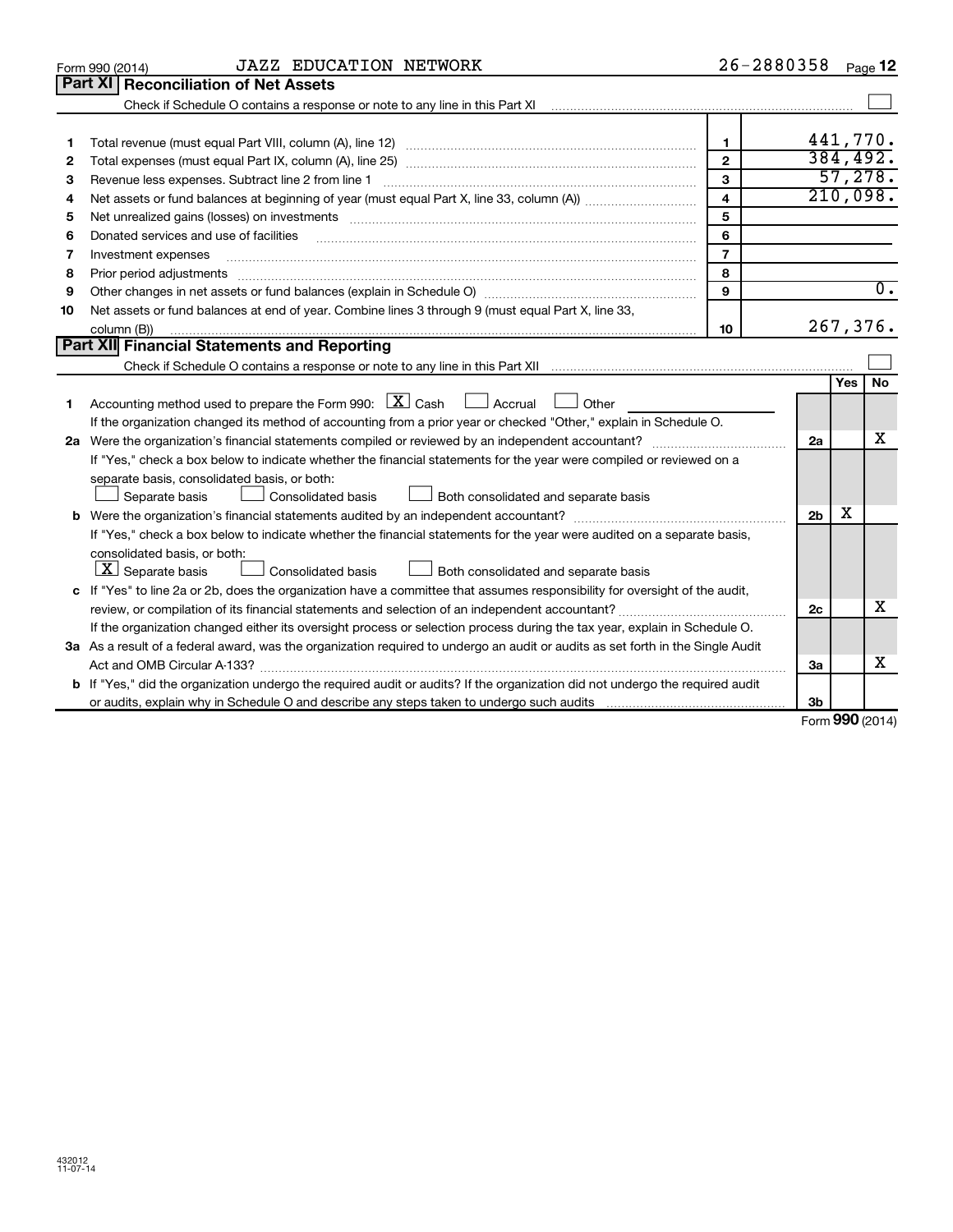| <b>SCHEDULE A</b> |  |
|-------------------|--|
|-------------------|--|

| (Form 990 or 990-EZ) |  |  |  |  |
|----------------------|--|--|--|--|
|----------------------|--|--|--|--|

# Form 990 or 990-EZ) **Public Charity Status and Public Support**<br>
Complete if the organization is a section 501(c)(3) organization or a section<br> **2014**

**4947(a)(1) nonexempt charitable trust. | Attach to Form 990 or Form 990-EZ.** 

| ____                  |  |  |
|-----------------------|--|--|
| <b>Open to Public</b> |  |  |
| <b>Inspection</b>     |  |  |

OMB No. 1545-0047

Department of the Treasury Internal Revenue Service

| ► Information about Schedule A (Form 990 or 990-EZ) and its instructions is at www.irs.gov/form990. |  |
|-----------------------------------------------------------------------------------------------------|--|
|                                                                                                     |  |

|  | Name of the organization |
|--|--------------------------|

|                | <b>Employer identification number</b><br>Name of the organization |                                                                                                                                               |                               |                            |                          |                           |                        |  |                    |
|----------------|-------------------------------------------------------------------|-----------------------------------------------------------------------------------------------------------------------------------------------|-------------------------------|----------------------------|--------------------------|---------------------------|------------------------|--|--------------------|
|                |                                                                   |                                                                                                                                               | <b>JAZZ EDUCATION NETWORK</b> |                            |                          |                           |                        |  | 26-2880358         |
|                | Part I                                                            | Reason for Public Charity Status (All organizations must complete this part.) See instructions.                                               |                               |                            |                          |                           |                        |  |                    |
|                |                                                                   | The organization is not a private foundation because it is: (For lines 1 through 11, check only one box.)                                     |                               |                            |                          |                           |                        |  |                    |
| 1              |                                                                   | A church, convention of churches, or association of churches described in section 170(b)(1)(A)(i).                                            |                               |                            |                          |                           |                        |  |                    |
| 2              |                                                                   | A school described in section 170(b)(1)(A)(ii). (Attach Schedule E.)                                                                          |                               |                            |                          |                           |                        |  |                    |
| 3              |                                                                   | A hospital or a cooperative hospital service organization described in section 170(b)(1)(A)(iii).                                             |                               |                            |                          |                           |                        |  |                    |
| 4              |                                                                   | A medical research organization operated in conjunction with a hospital described in section 170(b)(1)(A)(iii). Enter the hospital's name,    |                               |                            |                          |                           |                        |  |                    |
|                |                                                                   | city, and state:                                                                                                                              |                               |                            |                          |                           |                        |  |                    |
| 5              |                                                                   | An organization operated for the benefit of a college or university owned or operated by a governmental unit described in                     |                               |                            |                          |                           |                        |  |                    |
|                |                                                                   | section 170(b)(1)(A)(iv). (Complete Part II.)                                                                                                 |                               |                            |                          |                           |                        |  |                    |
| 6              |                                                                   | A federal, state, or local government or governmental unit described in section 170(b)(1)(A)(v).                                              |                               |                            |                          |                           |                        |  |                    |
| $\overline{7}$ | $\mathbf{X}$                                                      | An organization that normally receives a substantial part of its support from a governmental unit or from the general public described in     |                               |                            |                          |                           |                        |  |                    |
|                |                                                                   | section 170(b)(1)(A)(vi). (Complete Part II.)                                                                                                 |                               |                            |                          |                           |                        |  |                    |
| 8              |                                                                   | A community trust described in section 170(b)(1)(A)(vi). (Complete Part II.)                                                                  |                               |                            |                          |                           |                        |  |                    |
| 9              |                                                                   | An organization that normally receives: (1) more than 33 1/3% of its support from contributions, membership fees, and gross receipts from     |                               |                            |                          |                           |                        |  |                    |
|                |                                                                   | activities related to its exempt functions - subject to certain exceptions, and (2) no more than 33 1/3% of its support from gross investment |                               |                            |                          |                           |                        |  |                    |
|                |                                                                   | income and unrelated business taxable income (less section 511 tax) from businesses acquired by the organization after June 30, 1975.         |                               |                            |                          |                           |                        |  |                    |
|                |                                                                   | See section 509(a)(2). (Complete Part III.)                                                                                                   |                               |                            |                          |                           |                        |  |                    |
| 10             |                                                                   | An organization organized and operated exclusively to test for public safety. See section 509(a)(4).                                          |                               |                            |                          |                           |                        |  |                    |
| 11             |                                                                   | An organization organized and operated exclusively for the benefit of, to perform the functions of, or to carry out the purposes of one or    |                               |                            |                          |                           |                        |  |                    |
|                |                                                                   | more publicly supported organizations described in section 509(a)(1) or section 509(a)(2). See section 509(a)(3). Check the box in            |                               |                            |                          |                           |                        |  |                    |
|                |                                                                   | lines 11a through 11d that describes the type of supporting organization and complete lines 11e, 11f, and 11g.                                |                               |                            |                          |                           |                        |  |                    |
| а              |                                                                   | Type I. A supporting organization operated, supervised, or controlled by its supported organization(s), typically by giving                   |                               |                            |                          |                           |                        |  |                    |
|                |                                                                   | the supported organization(s) the power to regularly appoint or elect a majority of the directors or trustees of the supporting               |                               |                            |                          |                           |                        |  |                    |
|                |                                                                   | organization. You must complete Part IV, Sections A and B.                                                                                    |                               |                            |                          |                           |                        |  |                    |
| b              |                                                                   | Type II. A supporting organization supervised or controlled in connection with its supported organization(s), by having                       |                               |                            |                          |                           |                        |  |                    |
|                |                                                                   | control or management of the supporting organization vested in the same persons that control or manage the supported                          |                               |                            |                          |                           |                        |  |                    |
|                |                                                                   | organization(s). You must complete Part IV, Sections A and C.                                                                                 |                               |                            |                          |                           |                        |  |                    |
|                |                                                                   | Type III functionally integrated. A supporting organization operated in connection with, and functionally integrated with,                    |                               |                            |                          |                           |                        |  |                    |
|                |                                                                   | its supported organization(s) (see instructions). You must complete Part IV, Sections A, D, and E.                                            |                               |                            |                          |                           |                        |  |                    |
| d              |                                                                   | Type III non-functionally integrated. A supporting organization operated in connection with its supported organization(s)                     |                               |                            |                          |                           |                        |  |                    |
|                |                                                                   | that is not functionally integrated. The organization generally must satisfy a distribution requirement and an attentiveness                  |                               |                            |                          |                           |                        |  |                    |
|                |                                                                   | requirement (see instructions). You must complete Part IV, Sections A and D, and Part V.                                                      |                               |                            |                          |                           |                        |  |                    |
| е              |                                                                   | Check this box if the organization received a written determination from the IRS that it is a Type I, Type II, Type III                       |                               |                            |                          |                           |                        |  |                    |
|                |                                                                   | functionally integrated, or Type III non-functionally integrated supporting organization.                                                     |                               |                            |                          |                           |                        |  |                    |
|                |                                                                   |                                                                                                                                               |                               |                            |                          |                           |                        |  |                    |
|                |                                                                   | g Provide the following information about the supported organization(s).<br>(i) Name of supported                                             | (ii) EIN                      | (iii) Type of organization | (iv) Is the organization |                           | (v) Amount of monetary |  | (vi) Amount of     |
|                |                                                                   | organization                                                                                                                                  |                               | (described on lines 1-9    |                          | listed in your            | support (see           |  | other support (see |
|                |                                                                   |                                                                                                                                               |                               | above or IRC section       | Yes                      | governing document?<br>No | Instructions)          |  | Instructions)      |
|                |                                                                   |                                                                                                                                               |                               | (see instructions))        |                          |                           |                        |  |                    |
|                |                                                                   |                                                                                                                                               |                               |                            |                          |                           |                        |  |                    |
|                |                                                                   |                                                                                                                                               |                               |                            |                          |                           |                        |  |                    |
|                |                                                                   |                                                                                                                                               |                               |                            |                          |                           |                        |  |                    |
|                |                                                                   |                                                                                                                                               |                               |                            |                          |                           |                        |  |                    |
|                |                                                                   |                                                                                                                                               |                               |                            |                          |                           |                        |  |                    |
|                |                                                                   |                                                                                                                                               |                               |                            |                          |                           |                        |  |                    |
|                |                                                                   |                                                                                                                                               |                               |                            |                          |                           |                        |  |                    |
|                |                                                                   |                                                                                                                                               |                               |                            |                          |                           |                        |  |                    |

**Total**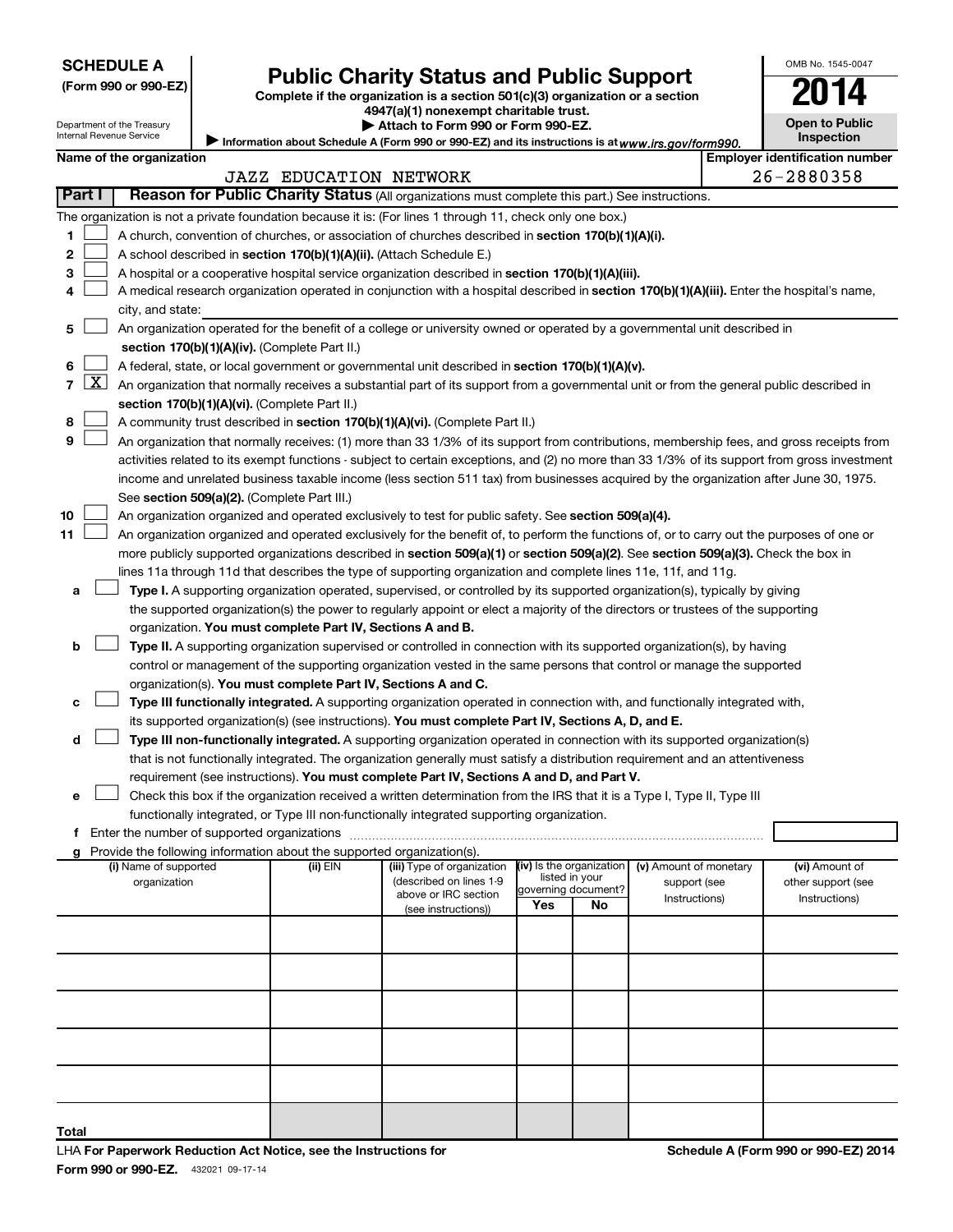#### Schedule A (Form 990 or 990-EZ) 2014  $\rm JAZZ$  EDUCATION NETWORK  $26-2880358$  Page

(Complete only if you checked the box on line 5, 7, or 8 of Part I or if the organization failed to qualify under Part III. If the organization **Part II Support Schedule for Organizations Described in Sections 170(b)(1)(A)(iv) and 170(b)(1)(A)(vi)**

fails to qualify under the tests listed below, please complete Part III.)

| <b>Section A. Public Support</b>                                                                                                           |                                   |                     |                        |                               |                                    |                                    |
|--------------------------------------------------------------------------------------------------------------------------------------------|-----------------------------------|---------------------|------------------------|-------------------------------|------------------------------------|------------------------------------|
| Calendar year (or fiscal year beginning in)                                                                                                | (a) 2010                          | (b) 2011            | $(c)$ 2012             | $(d)$ 2013                    | (e) 2014                           | (f) Total                          |
| 1 Gifts, grants, contributions, and                                                                                                        |                                   |                     |                        |                               |                                    |                                    |
| membership fees received. (Do not                                                                                                          |                                   |                     |                        |                               |                                    |                                    |
| include any "unusual grants.")                                                                                                             | 80, 310.                          | 88, 235.            | 123,530.               | 151, 796.                     | 178,203.                           | 622,074.                           |
| 2 Tax revenues levied for the organ-                                                                                                       |                                   |                     |                        |                               |                                    |                                    |
| ization's benefit and either paid to                                                                                                       |                                   |                     |                        |                               |                                    |                                    |
| or expended on its behalf                                                                                                                  |                                   |                     |                        |                               |                                    |                                    |
| 3 The value of services or facilities                                                                                                      |                                   |                     |                        |                               |                                    |                                    |
| furnished by a governmental unit to                                                                                                        |                                   |                     |                        |                               |                                    |                                    |
| the organization without charge                                                                                                            |                                   |                     |                        |                               |                                    |                                    |
| 4 Total. Add lines 1 through 3                                                                                                             | 80,310.                           | 88, 235.            | 123,530.               |                               | $151, 796.$ 178, 203.              | 622,074.                           |
| 5 The portion of total contributions                                                                                                       |                                   |                     |                        |                               |                                    |                                    |
| by each person (other than a                                                                                                               |                                   |                     |                        |                               |                                    |                                    |
| governmental unit or publicly                                                                                                              |                                   |                     |                        |                               |                                    |                                    |
| supported organization) included                                                                                                           |                                   |                     |                        |                               |                                    |                                    |
| on line 1 that exceeds 2% of the                                                                                                           |                                   |                     |                        |                               |                                    |                                    |
| amount shown on line 11,                                                                                                                   |                                   |                     |                        |                               |                                    |                                    |
| column (f)                                                                                                                                 |                                   |                     |                        |                               |                                    |                                    |
| 6 Public support. Subtract line 5 from line 4.                                                                                             |                                   |                     |                        |                               |                                    | 622,074.                           |
| <b>Section B. Total Support</b>                                                                                                            |                                   |                     |                        |                               |                                    |                                    |
| Calendar year (or fiscal year beginning in)                                                                                                |                                   |                     |                        |                               |                                    |                                    |
| 7 Amounts from line 4                                                                                                                      | (a) 2010<br>$\frac{1}{80}$ , 310. | (b) 2011<br>88,235. | $(c)$ 2012<br>123,530. | $(d)$ 2013<br><u>151,796.</u> | (e) 2014<br>$\overline{178}$ ,203. | $(t)$ Total<br>622, 074.           |
| 8 Gross income from interest,                                                                                                              |                                   |                     |                        |                               |                                    |                                    |
|                                                                                                                                            |                                   |                     |                        |                               |                                    |                                    |
| dividends, payments received on                                                                                                            |                                   |                     |                        |                               |                                    |                                    |
| securities loans, rents, royalties                                                                                                         |                                   | 131.                | 117.                   |                               |                                    | 248.                               |
| and income from similar sources                                                                                                            |                                   |                     |                        |                               |                                    |                                    |
| <b>9</b> Net income from unrelated business                                                                                                |                                   |                     |                        |                               |                                    |                                    |
| activities, whether or not the                                                                                                             |                                   |                     |                        |                               |                                    |                                    |
| business is regularly carried on                                                                                                           |                                   |                     |                        |                               |                                    |                                    |
| 10 Other income. Do not include gain                                                                                                       |                                   |                     |                        |                               |                                    |                                    |
| or loss from the sale of capital                                                                                                           |                                   |                     |                        |                               |                                    |                                    |
| assets (Explain in Part VI.)                                                                                                               |                                   |                     |                        |                               |                                    | 622, 322.                          |
| 11 Total support. Add lines 7 through 10                                                                                                   |                                   |                     |                        |                               |                                    | 185, 356.                          |
| <b>12</b> Gross receipts from related activities, etc. (see instructions)                                                                  |                                   |                     |                        |                               | 12                                 |                                    |
| 13 First five years. If the Form 990 is for the organization's first, second, third, fourth, or fifth tax year as a section 501(c)(3)      |                                   |                     |                        |                               |                                    |                                    |
| organization, check this box and stop here<br>Section C. Computation of Public Support Percentage                                          |                                   |                     |                        |                               |                                    |                                    |
|                                                                                                                                            |                                   |                     |                        |                               |                                    | 99.96                              |
|                                                                                                                                            |                                   |                     |                        |                               | 14                                 | %<br>99.92                         |
|                                                                                                                                            |                                   |                     |                        |                               | 15                                 | %                                  |
| 16a 33 1/3% support test - 2014. If the organization did not check the box on line 13, and line 14 is 33 1/3% or more, check this box and  |                                   |                     |                        |                               |                                    |                                    |
| stop here. The organization qualifies as a publicly supported organization                                                                 |                                   |                     |                        |                               |                                    | $\blacktriangleright$ $\mathbf{X}$ |
| b 33 1/3% support test - 2013. If the organization did not check a box on line 13 or 16a, and line 15 is 33 1/3% or more, check this box   |                                   |                     |                        |                               |                                    |                                    |
|                                                                                                                                            |                                   |                     |                        |                               |                                    |                                    |
| 17a 10% -facts-and-circumstances test - 2014. If the organization did not check a box on line 13, 16a, or 16b, and line 14 is 10% or more, |                                   |                     |                        |                               |                                    |                                    |
| and if the organization meets the "facts-and-circumstances" test, check this box and stop here. Explain in Part VI how the organization    |                                   |                     |                        |                               |                                    |                                    |
|                                                                                                                                            |                                   |                     |                        |                               |                                    |                                    |
| b 10% -facts-and-circumstances test - 2013. If the organization did not check a box on line 13, 16a, 16b, or 17a, and line 15 is 10% or    |                                   |                     |                        |                               |                                    |                                    |
| more, and if the organization meets the "facts-and-circumstances" test, check this box and stop here. Explain in Part VI how the           |                                   |                     |                        |                               |                                    |                                    |
| organization meets the "facts-and-circumstances" test. The organization qualifies as a publicly supported organization                     |                                   |                     |                        |                               |                                    |                                    |
| 18 Private foundation. If the organization did not check a box on line 13, 16a, 16b, 17a, or 17b, check this box and see instructions      |                                   |                     |                        |                               |                                    |                                    |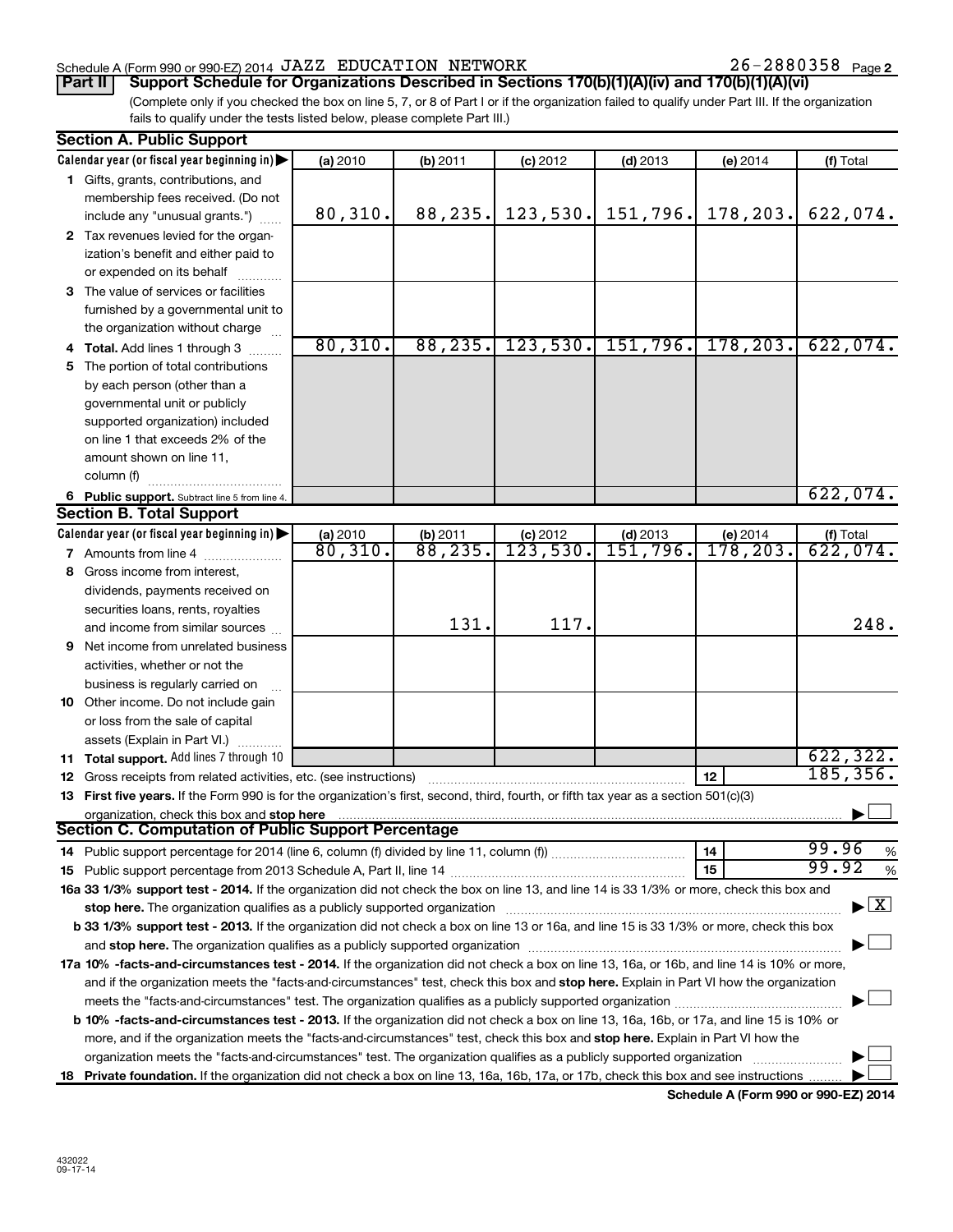#### **Part III Support Schedule for Organizations Described in Section 509(a)(2)**

(Complete only if you checked the box on line 9 of Part I or if the organization failed to qualify under Part II. If the organization fails to qualify under the tests listed below, please complete Part II.)

| <b>Section A. Public Support</b>                                                                                                                    |          |          |            |            |          |           |
|-----------------------------------------------------------------------------------------------------------------------------------------------------|----------|----------|------------|------------|----------|-----------|
| Calendar year (or fiscal year beginning in)                                                                                                         | (a) 2010 | (b) 2011 | $(c)$ 2012 | $(d)$ 2013 | (e) 2014 | (f) Total |
| 1 Gifts, grants, contributions, and                                                                                                                 |          |          |            |            |          |           |
| membership fees received. (Do not                                                                                                                   |          |          |            |            |          |           |
| include any "unusual grants.")                                                                                                                      |          |          |            |            |          |           |
| 2 Gross receipts from admissions,                                                                                                                   |          |          |            |            |          |           |
| merchandise sold or services per-                                                                                                                   |          |          |            |            |          |           |
| formed, or facilities furnished in                                                                                                                  |          |          |            |            |          |           |
| any activity that is related to the<br>organization's tax-exempt purpose                                                                            |          |          |            |            |          |           |
| 3 Gross receipts from activities that                                                                                                               |          |          |            |            |          |           |
| are not an unrelated trade or bus-                                                                                                                  |          |          |            |            |          |           |
| iness under section 513                                                                                                                             |          |          |            |            |          |           |
| 4 Tax revenues levied for the organ-                                                                                                                |          |          |            |            |          |           |
| ization's benefit and either paid to                                                                                                                |          |          |            |            |          |           |
| or expended on its behalf<br>.                                                                                                                      |          |          |            |            |          |           |
| 5 The value of services or facilities                                                                                                               |          |          |            |            |          |           |
| furnished by a governmental unit to                                                                                                                 |          |          |            |            |          |           |
| the organization without charge                                                                                                                     |          |          |            |            |          |           |
| 6 Total. Add lines 1 through 5                                                                                                                      |          |          |            |            |          |           |
| 7a Amounts included on lines 1, 2, and                                                                                                              |          |          |            |            |          |           |
| 3 received from disqualified persons                                                                                                                |          |          |            |            |          |           |
| <b>b</b> Amounts included on lines 2 and 3 received                                                                                                 |          |          |            |            |          |           |
| from other than disqualified persons that                                                                                                           |          |          |            |            |          |           |
| exceed the greater of \$5,000 or 1% of the<br>amount on line 13 for the year                                                                        |          |          |            |            |          |           |
| c Add lines 7a and 7b                                                                                                                               |          |          |            |            |          |           |
| 8 Public support (Subtract line 7c from line 6.)                                                                                                    |          |          |            |            |          |           |
| <b>Section B. Total Support</b>                                                                                                                     |          |          |            |            |          |           |
| Calendar year (or fiscal year beginning in) $\blacktriangleright$                                                                                   | (a) 2010 | (b) 2011 | $(c)$ 2012 | $(d)$ 2013 | (e) 2014 | (f) Total |
| 9 Amounts from line 6                                                                                                                               |          |          |            |            |          |           |
| <b>10a</b> Gross income from interest,                                                                                                              |          |          |            |            |          |           |
| dividends, payments received on                                                                                                                     |          |          |            |            |          |           |
| securities loans, rents, royalties<br>and income from similar sources                                                                               |          |          |            |            |          |           |
| <b>b</b> Unrelated business taxable income                                                                                                          |          |          |            |            |          |           |
| (less section 511 taxes) from businesses                                                                                                            |          |          |            |            |          |           |
| acquired after June 30, 1975                                                                                                                        |          |          |            |            |          |           |
| $\overline{\phantom{a}}$<br>c Add lines 10a and 10b                                                                                                 |          |          |            |            |          |           |
| <b>11</b> Net income from unrelated business                                                                                                        |          |          |            |            |          |           |
| activities not included in line 10b.                                                                                                                |          |          |            |            |          |           |
| whether or not the business is                                                                                                                      |          |          |            |            |          |           |
| regularly carried on<br>12 Other income. Do not include gain                                                                                        |          |          |            |            |          |           |
| or loss from the sale of capital                                                                                                                    |          |          |            |            |          |           |
| assets (Explain in Part VI.)                                                                                                                        |          |          |            |            |          |           |
| <b>13</b> Total support. (Add lines 9, 10c, 11, and 12.)                                                                                            |          |          |            |            |          |           |
| 14 First five years. If the Form 990 is for the organization's first, second, third, fourth, or fifth tax year as a section 501(c)(3) organization, |          |          |            |            |          |           |
| check this box and stop here<br><b>Section C. Computation of Public Support Percentage</b>                                                          |          |          |            |            |          |           |
|                                                                                                                                                     |          |          |            |            | 15       |           |
|                                                                                                                                                     |          |          |            |            | 16       | %         |
| Section D. Computation of Investment Income Percentage                                                                                              |          |          |            |            |          | %         |
|                                                                                                                                                     |          |          |            |            | 17       |           |
| 17 Investment income percentage for 2014 (line 10c, column (f) divided by line 13, column (f))                                                      |          |          |            |            |          | %         |
| 18 Investment income percentage from 2013 Schedule A, Part III, line 17                                                                             |          |          |            |            | 18       | %         |
| 19a 33 1/3% support tests - 2014. If the organization did not check the box on line 14, and line 15 is more than 33 1/3%, and line 17 is not        |          |          |            |            |          |           |
| more than 33 1/3%, check this box and stop here. The organization qualifies as a publicly supported organization                                    |          |          |            |            |          |           |
| b 33 1/3% support tests - 2013. If the organization did not check a box on line 14 or line 19a, and line 16 is more than 33 1/3%, and               |          |          |            |            |          |           |
| line 18 is not more than 33 1/3%, check this box and stop here. The organization qualifies as a publicly supported organization                     |          |          |            |            |          |           |
|                                                                                                                                                     |          |          |            |            |          |           |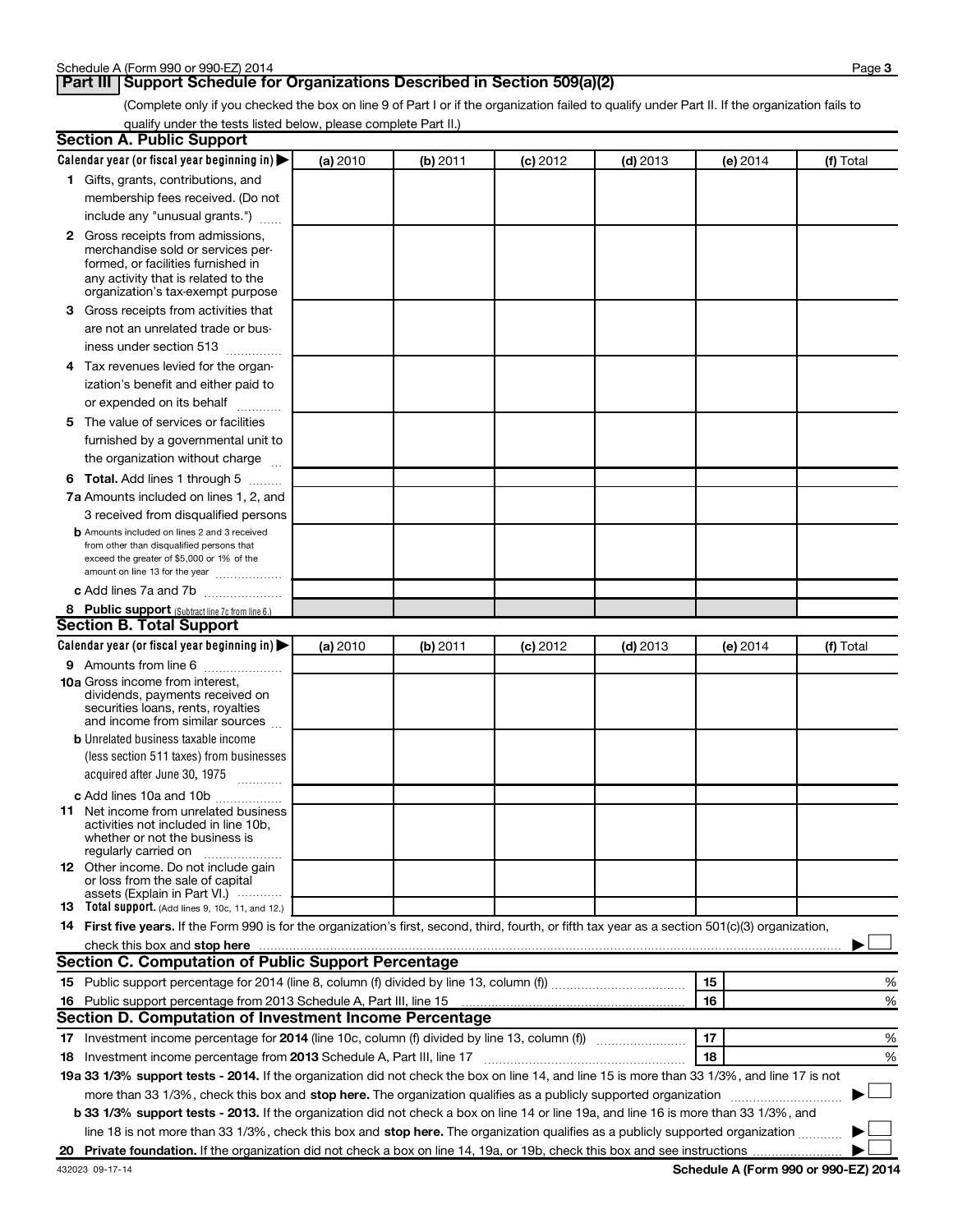#### **Part IV** | Supporting Organizations

(Complete only if you checked a box on line 11 of Part I. If you checked 11a of Part I, complete Sections A and B. If you checked 11b of Part I, complete Sections A and C. If you checked 11c of Part I, complete Sections A, D, and E. If you checked 11d of Part I, complete Sections A and D, and complete Part V.)

#### **Section A. All Supporting Organizations**

- **1** Are all of the organization's supported organizations listed by name in the organization's governing documents? If "No" describe in  $_{\mathsf{Part}}$   $_{\mathsf{V}}$  how the supported organizations are designated. If designated by *class or purpose, describe the designation. If historic and continuing relationship, explain.*
- **2** Did the organization have any supported organization that does not have an IRS determination of status under section 509(a)(1) or (2)? If "Yes," explain in  $_{\sf Part}$   $_{\sf VI}$  how the organization determined that the supported *organization was described in section 509(a)(1) or (2).*
- **3a** Did the organization have a supported organization described in section 501(c)(4), (5), or (6)? If "Yes," answer *(b) and (c) below.*
- **b** Did the organization confirm that each supported organization qualified under section 501(c)(4), (5), or (6) and satisfied the public support tests under section 509(a)(2)? If "Yes," describe in  $_{\rm Part}$   $_{\rm VI}$  when and how the *organization made the determination.*
- **c** Did the organization ensure that all support to such organizations was used exclusively for section 170(c)(2) (B) purposes? If "Yes," explain in  $_{\mathsf{Part}}$   $_{\mathsf{V}}$  what controls the organization put in place to ensure such use.
- **4 a** *If* Was any supported organization not organized in the United States ("foreign supported organization")? *"Yes" and if you checked 11a or 11b in Part I, answer (b) and (c) below.*
- **b** Did the organization have ultimate control and discretion in deciding whether to make grants to the foreign supported organization? If "Yes," describe in Part VI how the organization had such control and discretion *despite being controlled or supervised by or in connection with its supported organizations.*
- **c** Did the organization support any foreign supported organization that does not have an IRS determination under sections 501(c)(3) and 509(a)(1) or (2)? If "Yes," ex*plain in*  $_{\sf Part}$  *v*J what controls the organization used *to ensure that all support to the foreign supported organization was used exclusively for section 170(c)(2)(B) purposes.*
- **5a** Did the organization add, substitute, or remove any supported organizations during the tax year? If "Yes," answer (b) and (c) below (if applicable). Also, provide detail in  $_{\mathsf{Part}}$   $_{\mathsf{V{\mathsf{I}}}}$ , including (i) the names and EIN *numbers of the supported organizations added, substituted, or removed, (ii) the reasons for each such action, (iii) the authority under the organization's organizing document authorizing such action, and (iv) how the action was accomplished (such as by amendment to the organizing document).*
- **b** Type I or Type II only. Was any added or substituted supported organization part of a class already designated in the organization's organizing document?
- **c Substitutions only.**  Was the substitution the result of an event beyond the organization's control?
- **6** Did the organization provide support (whether in the form of grants or the provision of services or facilities) to support or benefit one or more of the filing organization's supported organizations? If "Yes," provide detail in anyone other than (a) its supported organizations; (b) individuals that are part of the charitable class benefited by one or more of its supported organizations; or (c) other supporting organizations that also *Part VI.*
- **7** Did the organization provide a grant, loan, compensation, or other similar payment to a substantial controlled entity with regard to a substantial contributor? If "Yes," complete Part I of Schedule L (Form 990). contributor (defined in IRC 4958(c)(3)(C)), a family member of a substantial contributor, or a 35-percent
- **8** Did the organization make a loan to a disqualified person (as defined in section 4958) not described in line 7? *If "Yes," complete Part I of Schedule L (Form 990).*
- **9 a** Was the organization controlled directly or indirectly at any time during the tax year by one or more *If "Yes," provide detail in*  in section 509(a)(1) or (2))? *Part VI.* disqualified persons as defined in section 4946 (other than foundation managers and organizations described
- **b** Did one or more disqualified persons (as defined in line 9(a)) hold a controlling interest in any entity in which  *If "Yes," provide detail in*  the supporting organization had an interest? *Part VI.*
- **c** Did a disqualified person (as defined in line 9(a)) have an ownership interest in, or derive any personal benefit from, assets in which the supporting organization also had an interest? If "Yes," *provide detail in Part VI.*
- **10 a** Was the organization subject to the excess business holdings rules of IRC 4943 because of IRC 4943(f)  *If "Yes," answer (b) below.* organizations)? (regarding certain Type II supporting organizations, and all Type III non-functionally integrated supporting
	- **b** Did the organization have any excess business holdings in the tax year? (Use Schedule C, Form 4720, to *determine whether the organization had excess business holdings.)*

|                         | <u>Yes</u><br>I | <u>No</u> |
|-------------------------|-----------------|-----------|
|                         |                 |           |
| 1                       |                 |           |
|                         |                 |           |
| $\overline{\mathbf{2}}$ |                 |           |
|                         |                 |           |
| 3 <u>a</u>              |                 |           |
|                         |                 |           |
| 3b                      |                 |           |
| 3c                      |                 |           |
|                         |                 |           |
| 4a                      |                 |           |
|                         |                 |           |
| 4b                      |                 |           |
|                         |                 |           |
| 4c                      |                 |           |
|                         |                 |           |
| 5a                      |                 |           |
| 5b                      |                 |           |
| 5c                      |                 |           |
|                         |                 |           |
| 6                       |                 |           |
|                         |                 |           |
| $\overline{1}$          |                 |           |
| 8                       |                 |           |
|                         |                 |           |
| 9a                      |                 |           |
| 9b                      |                 |           |
|                         |                 |           |
| 9c                      |                 |           |
|                         |                 |           |
| 10a                     |                 |           |
| 10 <sub>b</sub>         |                 |           |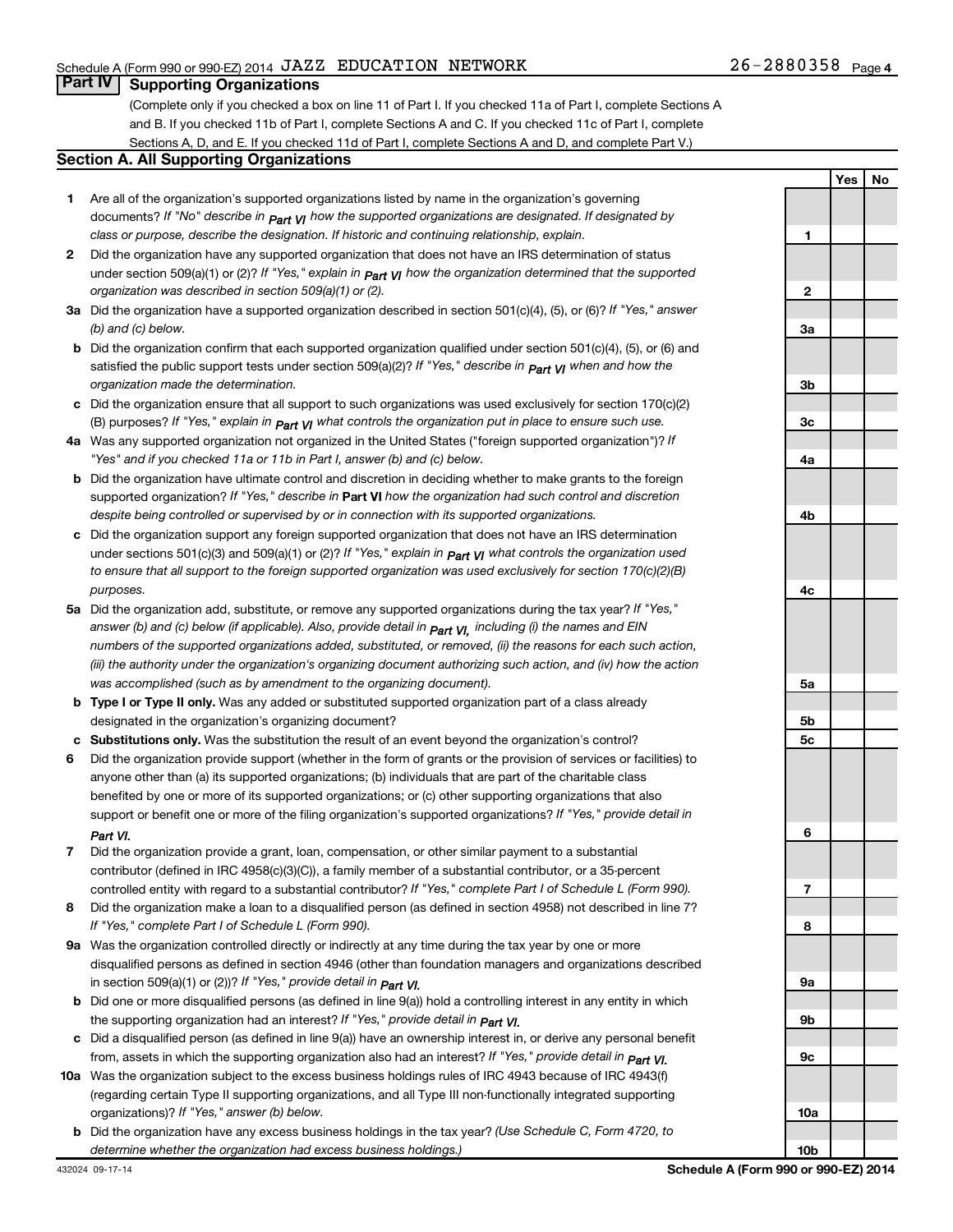|    |                                                                                                                                  |              | Yes | No |
|----|----------------------------------------------------------------------------------------------------------------------------------|--------------|-----|----|
| 11 | Has the organization accepted a gift or contribution from any of the following persons?                                          |              |     |    |
|    | a A person who directly or indirectly controls, either alone or together with persons described in (b) and (c)                   |              |     |    |
|    | below, the governing body of a supported organization?                                                                           | 11a          |     |    |
|    | <b>b</b> A family member of a person described in (a) above?                                                                     | 11b          |     |    |
|    | c A 35% controlled entity of a person described in (a) or (b) above? If "Yes" to a, b, or c, provide detail in Part VI.          | 11c          |     |    |
|    | <b>Section B. Type I Supporting Organizations</b>                                                                                |              |     |    |
|    |                                                                                                                                  |              | Yes | No |
| 1. | Did the directors, trustees, or membership of one or more supported organizations have the power to                              |              |     |    |
|    |                                                                                                                                  |              |     |    |
|    | regularly appoint or elect at least a majority of the organization's directors or trustees at all times during the               |              |     |    |
|    | tax year? If "No," describe in $_{Part}$ $_{VI}$ how the supported organization(s) effectively operated, supervised, or          |              |     |    |
|    | controlled the organization's activities. If the organization had more than one supported organization,                          |              |     |    |
|    | describe how the powers to appoint and/or remove directors or trustees were allocated among the supported                        |              |     |    |
|    | organizations and what conditions or restrictions, if any, applied to such powers during the tax year.                           | 1            |     |    |
| 2  | Did the organization operate for the benefit of any supported organization other than the supported                              |              |     |    |
|    | organization(s) that operated, supervised, or controlled the supporting organization? If "Yes," explain in                       |              |     |    |
|    | Part VI how providing such benefit carried out the purposes of the supported organization(s) that operated,                      |              |     |    |
|    | supervised, or controlled the supporting organization.                                                                           | $\mathbf{2}$ |     |    |
|    | <b>Section C. Type II Supporting Organizations</b>                                                                               |              |     |    |
|    |                                                                                                                                  |              | Yes | No |
| 1. | Were a majority of the organization's directors or trustees during the tax year also a majority of the directors                 |              |     |    |
|    | or trustees of each of the organization's supported organization(s)? If "No," describe in <b>Part VI</b> how control             |              |     |    |
|    | or management of the supporting organization was vested in the same persons that controlled or managed                           |              |     |    |
|    | the supported organization(s).                                                                                                   | 1            |     |    |
|    | <b>Section D. Type III Supporting Organizations</b>                                                                              |              |     |    |
|    |                                                                                                                                  |              | Yes | No |
| 1  | Did the organization provide to each of its supported organizations, by the last day of the fifth month of the                   |              |     |    |
|    | organization's tax year, (1) a written notice describing the type and amount of support provided during the prior tax            |              |     |    |
|    | year, (2) a copy of the Form 990 that was most recently filed as of the date of notification, and (3) copies of the              |              |     |    |
|    | organization's governing documents in effect on the date of notification, to the extent not previously provided?                 | 1            |     |    |
| 2  | Were any of the organization's officers, directors, or trustees either (i) appointed or elected by the supported                 |              |     |    |
|    | organization(s) or (ii) serving on the governing body of a supported organization? If "No," explain in part VI how               |              |     |    |
|    | the organization maintained a close and continuous working relationship with the supported organization(s).                      | 2            |     |    |
| 3  | By reason of the relationship described in (2), did the organization's supported organizations have a                            |              |     |    |
|    | significant voice in the organization's investment policies and in directing the use of the organization's                       |              |     |    |
|    | income or assets at all times during the tax year? If "Yes," describe in $P_{\text{art } VI}$ the role the organization's        |              |     |    |
|    | supported organizations played in this regard.                                                                                   | 3            |     |    |
|    | Section E. Type III Functionally-Integrated Supporting Organizations                                                             |              |     |    |
| 1. | Check the box next to the method that the organization used to satisfy the Integral Part Test during the year(see instructions): |              |     |    |
| a  | The organization satisfied the Activities Test. Complete line 2 below.                                                           |              |     |    |
| b  | The organization is the parent of each of its supported organizations. Complete $_{\text{line 3}}$ below.                        |              |     |    |
| с  | The organization supported a governmental entity. Describe in Part VI how you supported a government entity (see instructions).  |              |     |    |
| 2  | Activities Test. Answer (a) and (b) below.                                                                                       |              | Yes | No |
| а  | Did substantially all of the organization's activities during the tax year directly further the exempt purposes of               |              |     |    |
|    | the supported organization(s) to which the organization was responsive? If "Yes," then in Part VI identify                       |              |     |    |
|    | how these activities directly furthered their exempt purposes,<br>those supported organizations and explain                      |              |     |    |
|    | how the organization was responsive to those supported organizations, and how the organization determined                        |              |     |    |
|    | that these activities constituted substantially all of its activities.                                                           | 2a           |     |    |
| b  | Did the activities described in (a) constitute activities that, but for the organization's involvement, one or more              |              |     |    |
|    | of the organization's supported organization(s) would have been engaged in? If "Yes," explain in <b>Part VI</b> the              |              |     |    |
|    | reasons for the organization's position that its supported organization(s) would have engaged in these                           |              |     |    |
|    | activities but for the organization's involvement.                                                                               | 2b           |     |    |
|    |                                                                                                                                  |              |     |    |
| З  | Parent of Supported Organizations. Answer (a) and (b) below.                                                                     |              |     |    |
| а  | Did the organization have the power to regularly appoint or elect a majority of the officers, directors, or                      | За           |     |    |
|    | trustees of each of the supported organizations? Provide details in <i>Part VI.</i>                                              |              |     |    |
|    | <b>b</b> Did the organization exercise a substantial degree of direction over the policies, programs, and activities of each     |              |     |    |
|    | of its supported organizations? If "Yes," describe in $Part$ $VI$ the role played by the organization in this regard.            | 3b           |     |    |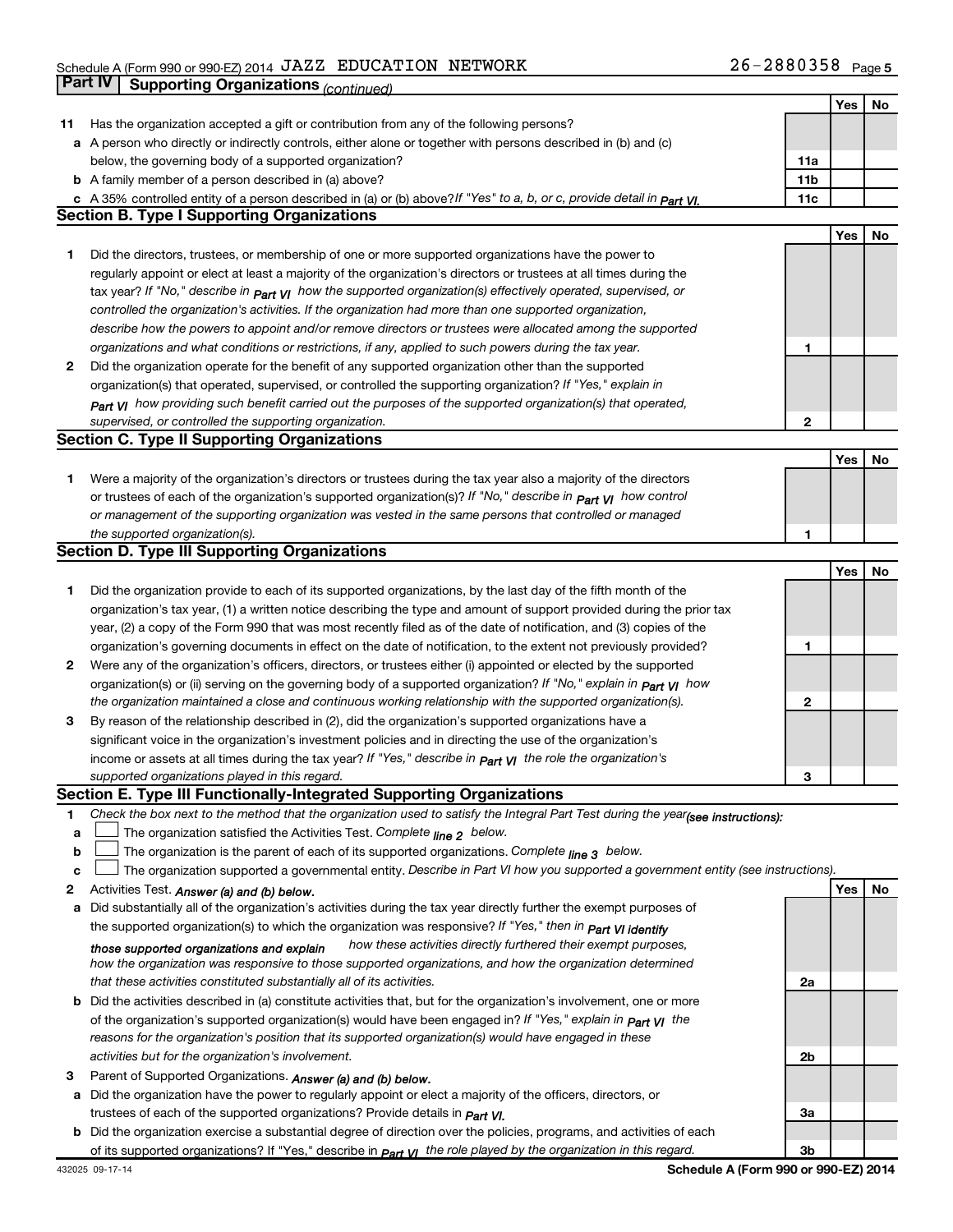#### Schedule A (Form 990 or 990-EZ) 2014  $\rm JAZZ$  EDUCATION NETWORK  $26-2880358$  Page

1 **Letter on Reck here if the organization satisfied the Integral Part Test as a qualifying trust on Nov. 20, 1970. See instructions. All** other Type III non-functionally integrated supporting organizations must complete Sections A through E. **Part V Type III Non-Functionally Integrated 509(a)(3) Supporting Organizations** 

| Section A - Adjusted Net Income |                                                                              |                | (A) Prior Year | (B) Current Year<br>(optional) |
|---------------------------------|------------------------------------------------------------------------------|----------------|----------------|--------------------------------|
| 1                               | Net short-term capital gain                                                  | 1              |                |                                |
| $\mathbf{2}$                    | Recoveries of prior-year distributions                                       | $\mathbf{2}$   |                |                                |
| 3                               | Other gross income (see instructions)                                        | 3              |                |                                |
| 4                               | Add lines 1 through 3                                                        | 4              |                |                                |
| 5                               | Depreciation and depletion                                                   | 5              |                |                                |
| 6                               | Portion of operating expenses paid or incurred for production or             |                |                |                                |
|                                 | collection of gross income or for management, conservation, or               |                |                |                                |
|                                 | maintenance of property held for production of income (see instructions)     | 6              |                |                                |
| 7                               | Other expenses (see instructions)                                            | $\overline{7}$ |                |                                |
| 8                               | Adjusted Net Income (subtract lines 5, 6 and 7 from line 4)                  | 8              |                |                                |
|                                 | <b>Section B - Minimum Asset Amount</b>                                      |                | (A) Prior Year | (B) Current Year<br>(optional) |
| 1                               | Aggregate fair market value of all non-exempt-use assets (see                |                |                |                                |
|                                 | instructions for short tax year or assets held for part of year):            |                |                |                                |
|                                 | <b>a</b> Average monthly value of securities                                 | 1a             |                |                                |
|                                 | <b>b</b> Average monthly cash balances                                       | 1 <sub>b</sub> |                |                                |
|                                 | <b>c</b> Fair market value of other non-exempt-use assets                    | 1c             |                |                                |
|                                 | <b>d</b> Total (add lines 1a, 1b, and 1c)                                    | 1d             |                |                                |
|                                 | e Discount claimed for blockage or other                                     |                |                |                                |
|                                 | factors (explain in detail in Part VI):                                      |                |                |                                |
| 2                               | Acquisition indebtedness applicable to non-exempt-use assets                 | $\mathbf{2}$   |                |                                |
| З                               | Subtract line 2 from line 1d                                                 | 3              |                |                                |
| 4                               | Cash deemed held for exempt use. Enter 1-1/2% of line 3 (for greater amount, |                |                |                                |
|                                 | see instructions).                                                           | 4              |                |                                |
| 5                               | Net value of non-exempt-use assets (subtract line 4 from line 3)             | 5              |                |                                |
| 6                               | 035. Multiply line 5 by                                                      | 6              |                |                                |
| $\overline{\phantom{a}}$        | Recoveries of prior-year distributions                                       | $\overline{7}$ |                |                                |
| 8                               | Minimum Asset Amount (add line 7 to line 6)                                  | 8              |                |                                |
|                                 | <b>Section C - Distributable Amount</b>                                      |                |                | <b>Current Year</b>            |
| 1                               | Adjusted net income for prior year (from Section A, line 8, Column A)        | 1              |                |                                |
| $\mathbf{2}$                    | Enter 85% of line 1                                                          | $\mathbf{2}$   |                |                                |
| З                               | Minimum asset amount for prior year (from Section B, line 8, Column A)       | 3              |                |                                |
| 4                               | Enter greater of line 2 or line 3                                            | 4              |                |                                |
| 5                               | Income tax imposed in prior year                                             | 5              |                |                                |
| 6                               | Distributable Amount. Subtract line 5 from line 4, unless subject to         |                |                |                                |
|                                 | emergency temporary reduction (see instructions)                             | 6              |                |                                |
|                                 |                                                                              |                |                |                                |

**7** Check here if the current year is the organization's first as a non-functionally-integrated Type III supporting organization (see † instructions).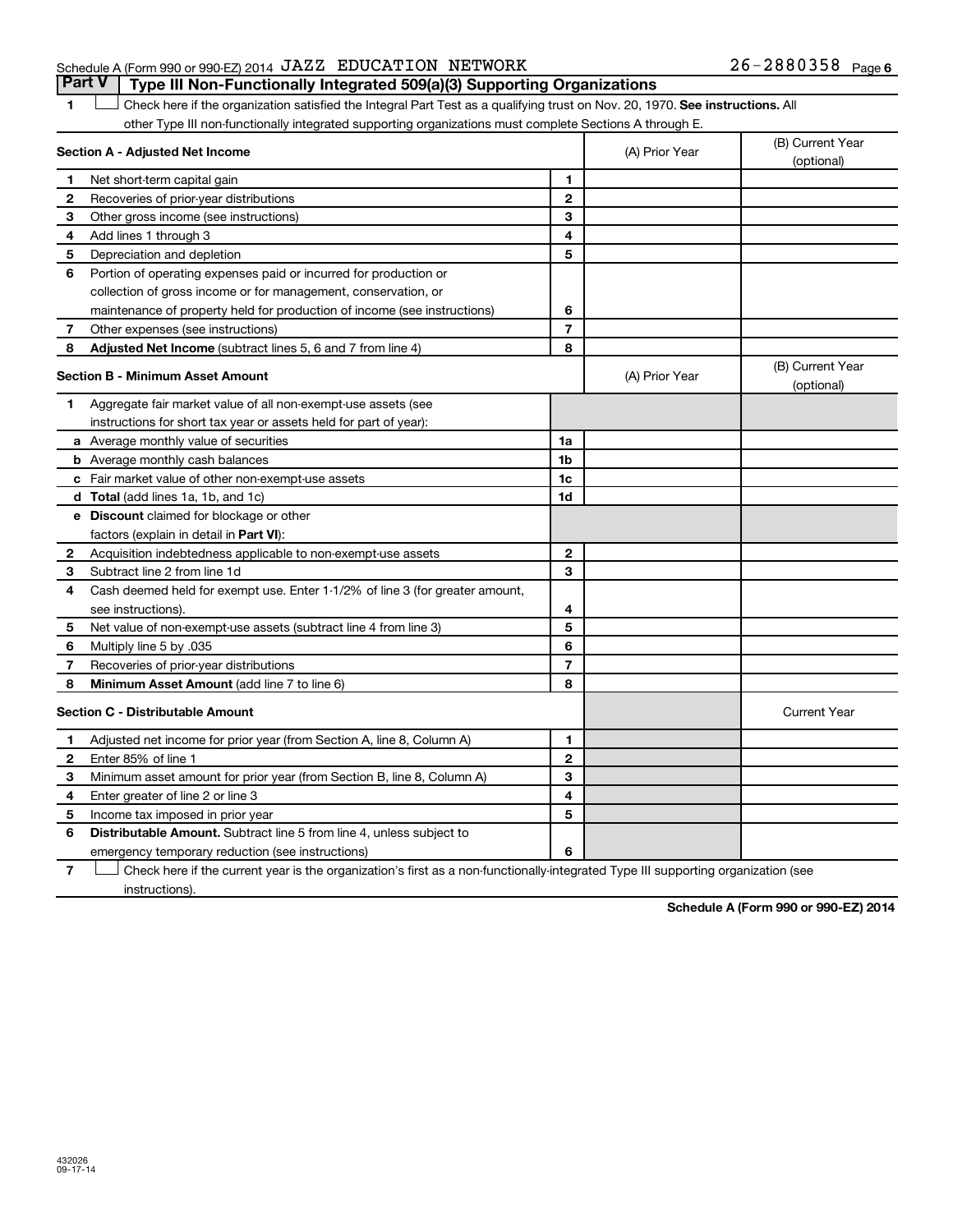| <b>Part V</b><br>Type III Non-Functionally Integrated 509(a)(3) Supporting Organizations (continued) |                                                                                            |                             |                           |                      |  |
|------------------------------------------------------------------------------------------------------|--------------------------------------------------------------------------------------------|-----------------------------|---------------------------|----------------------|--|
|                                                                                                      | <b>Section D - Distributions</b>                                                           | <b>Current Year</b>         |                           |                      |  |
| 1                                                                                                    | Amounts paid to supported organizations to accomplish exempt purposes                      |                             |                           |                      |  |
| 2                                                                                                    | Amounts paid to perform activity that directly furthers exempt purposes of supported       |                             |                           |                      |  |
|                                                                                                      | organizations, in excess of income from activity                                           |                             |                           |                      |  |
| 3                                                                                                    | Administrative expenses paid to accomplish exempt purposes of supported organizations      |                             |                           |                      |  |
| 4                                                                                                    | Amounts paid to acquire exempt-use assets                                                  |                             |                           |                      |  |
| 5                                                                                                    | Qualified set-aside amounts (prior IRS approval required)                                  |                             |                           |                      |  |
| 6                                                                                                    | Other distributions (describe in Part VI). See instructions.                               |                             |                           |                      |  |
| 7                                                                                                    | Total annual distributions. Add lines 1 through 6.                                         |                             |                           |                      |  |
| 8                                                                                                    | Distributions to attentive supported organizations to which the organization is responsive |                             |                           |                      |  |
|                                                                                                      | (provide details in Part VI). See instructions.                                            |                             |                           |                      |  |
| 9                                                                                                    | Distributable amount for 2014 from Section C, line 6                                       |                             |                           |                      |  |
| 10                                                                                                   | Line 8 amount divided by Line 9 amount                                                     |                             |                           |                      |  |
|                                                                                                      |                                                                                            | (i)                         | (ii)                      | (iii)                |  |
|                                                                                                      | Section E - Distribution Allocations (see instructions)                                    | <b>Excess Distributions</b> | <b>Underdistributions</b> | <b>Distributable</b> |  |
|                                                                                                      |                                                                                            |                             | Pre-2014                  | Amount for 2014      |  |
| 1                                                                                                    | Distributable amount for 2014 from Section C, line 6                                       |                             |                           |                      |  |
| 2                                                                                                    | Underdistributions, if any, for years prior to 2014                                        |                             |                           |                      |  |
|                                                                                                      | (reasonable cause required-see instructions)                                               |                             |                           |                      |  |
| 3                                                                                                    | Excess distributions carryover, if any, to 2014:                                           |                             |                           |                      |  |
| a                                                                                                    |                                                                                            |                             |                           |                      |  |
| b                                                                                                    |                                                                                            |                             |                           |                      |  |
| с<br>d                                                                                               |                                                                                            |                             |                           |                      |  |
|                                                                                                      | e From 2013                                                                                |                             |                           |                      |  |
| f                                                                                                    | <b>Total</b> of lines 3a through e                                                         |                             |                           |                      |  |
|                                                                                                      | <b>g</b> Applied to underdistributions of prior years                                      |                             |                           |                      |  |
|                                                                                                      | <b>h</b> Applied to 2014 distributable amount                                              |                             |                           |                      |  |
|                                                                                                      | Carryover from 2009 not applied (see instructions)                                         |                             |                           |                      |  |
|                                                                                                      | Remainder. Subtract lines 3g, 3h, and 3i from 3f.                                          |                             |                           |                      |  |
| 4                                                                                                    | Distributions for 2014 from Section D,                                                     |                             |                           |                      |  |
|                                                                                                      | line $7:$                                                                                  |                             |                           |                      |  |
|                                                                                                      | a Applied to underdistributions of prior years                                             |                             |                           |                      |  |
|                                                                                                      | <b>b</b> Applied to 2014 distributable amount                                              |                             |                           |                      |  |
| с                                                                                                    | Remainder. Subtract lines 4a and 4b from 4.                                                |                             |                           |                      |  |
| 5                                                                                                    | Remaining underdistributions for years prior to 2014, if                                   |                             |                           |                      |  |
|                                                                                                      | any. Subtract lines 3g and 4a from line 2 (if amount                                       |                             |                           |                      |  |
|                                                                                                      | greater than zero, see instructions).                                                      |                             |                           |                      |  |
| 6                                                                                                    | Remaining underdistributions for 2014. Subtract lines 3h                                   |                             |                           |                      |  |
|                                                                                                      | and 4b from line 1 (if amount greater than zero, see                                       |                             |                           |                      |  |
|                                                                                                      | instructions).                                                                             |                             |                           |                      |  |
| $\overline{7}$                                                                                       | Excess distributions carryover to 2015. Add lines 3j                                       |                             |                           |                      |  |
|                                                                                                      | and 4c.                                                                                    |                             |                           |                      |  |
| 8                                                                                                    | Breakdown of line 7:                                                                       |                             |                           |                      |  |
| а                                                                                                    |                                                                                            |                             |                           |                      |  |
| b                                                                                                    |                                                                                            |                             |                           |                      |  |
| с                                                                                                    |                                                                                            |                             |                           |                      |  |
|                                                                                                      | d Excess from 2013                                                                         |                             |                           |                      |  |
|                                                                                                      | e Excess from 2014                                                                         |                             |                           |                      |  |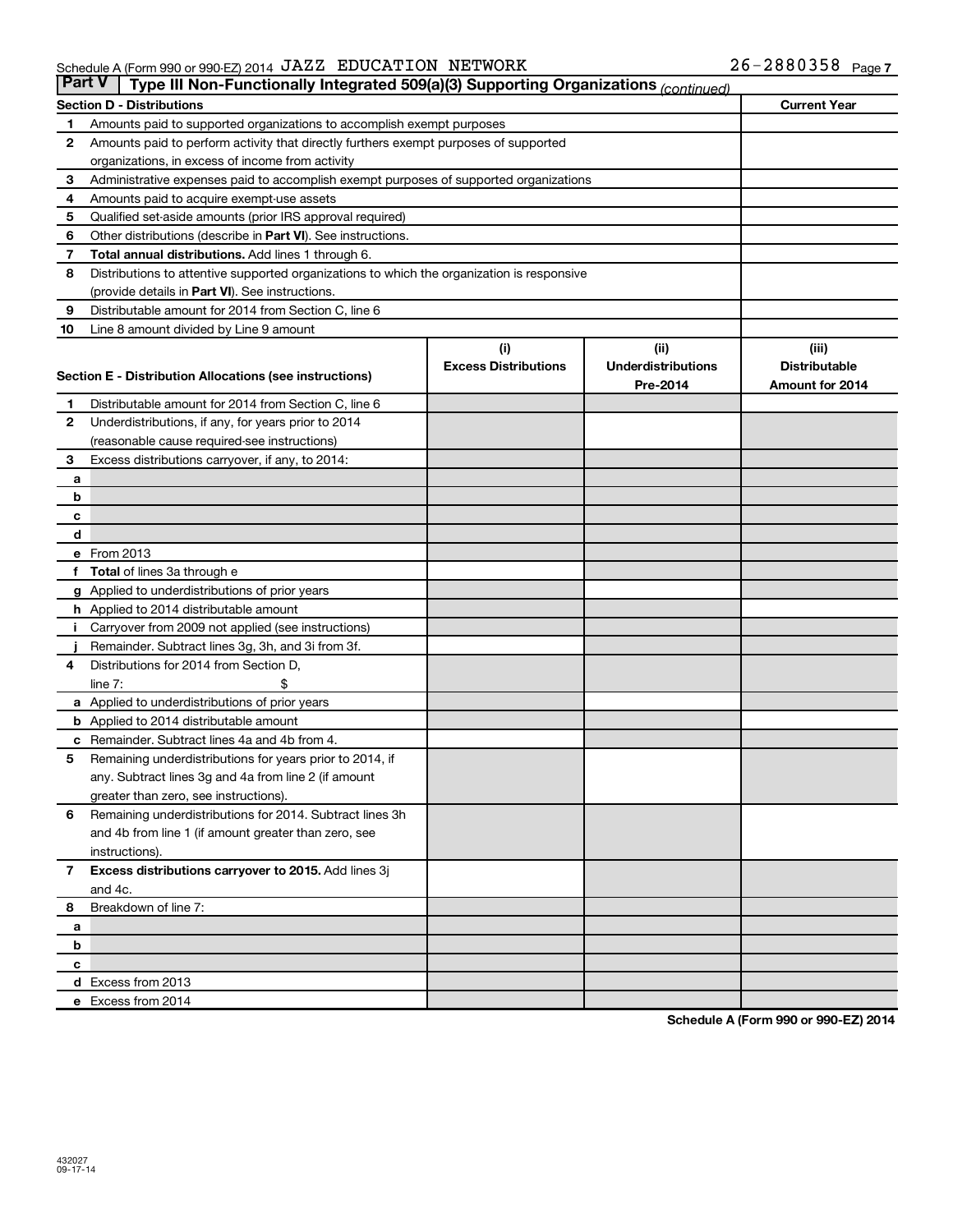Part VI | Supplemental Information. Provide the explanations required by Part II, line 10; Part II, line 17a or 17b; and Part III, line 12. Also complete this part for any additional information. (See instructions).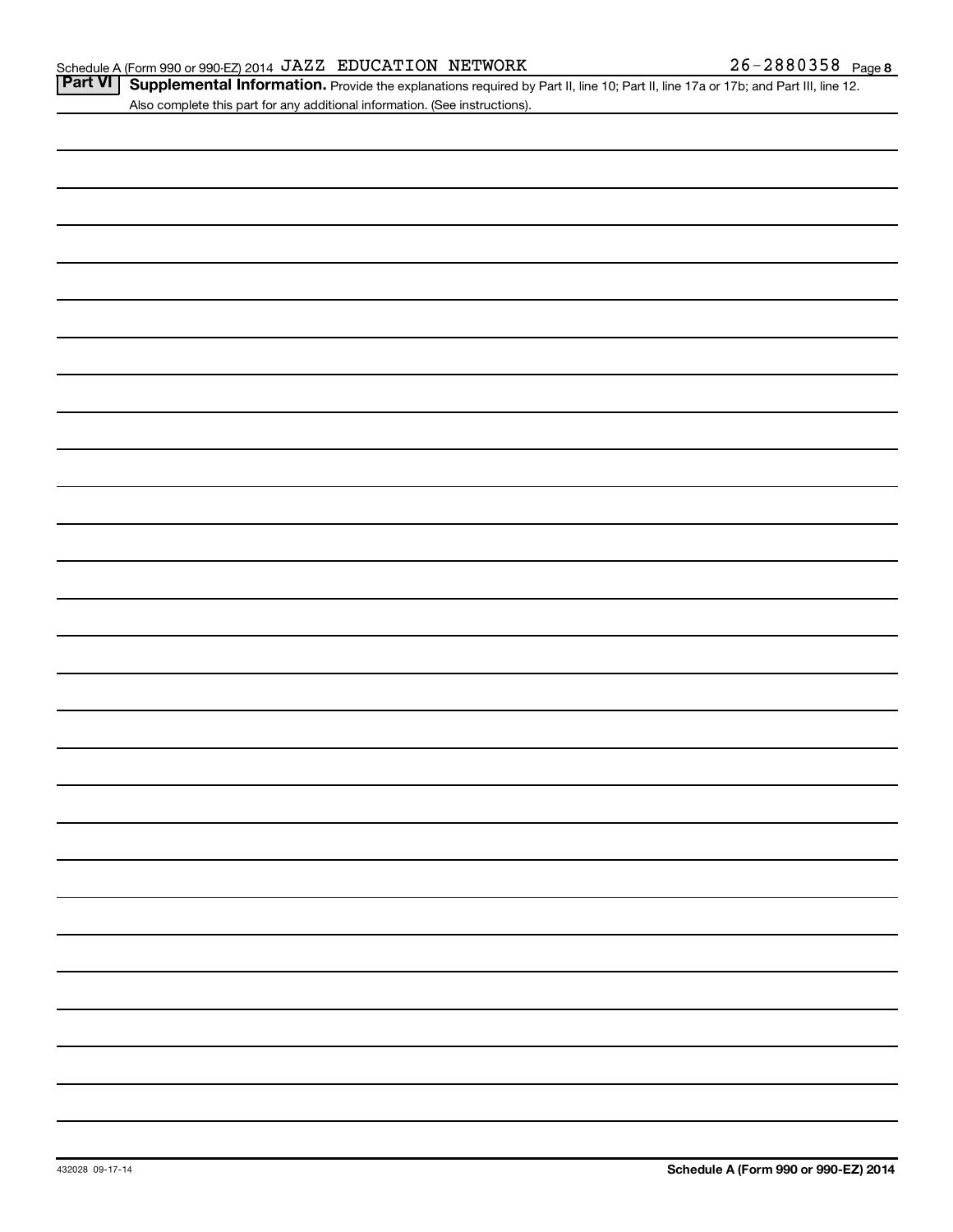### **Schedule B Schedule of Contributors**

**or 990-PF) | Attach to Form 990, Form 990-EZ, or Form 990-PF. | Information about Schedule B (Form 990, 990-EZ, or 990-PF) and** its instructions is at <sub>www.irs.gov/form990  $\cdot$ </sub>

OMB No. 1545-0047

**2014**

**Employer identification number** 

|  |  | <b>Name of the organization</b> |
|--|--|---------------------------------|
|--|--|---------------------------------|

#### JAZZ EDUCATION NETWORK 26-2880358

| Organization type (check one):                                            |  |  |  |  |  |  |
|---------------------------------------------------------------------------|--|--|--|--|--|--|
| Section:                                                                  |  |  |  |  |  |  |
| $\lfloor x \rfloor$ 501(c)( 3) (enter number) organization                |  |  |  |  |  |  |
| 4947(a)(1) nonexempt charitable trust not treated as a private foundation |  |  |  |  |  |  |
| 527 political organization                                                |  |  |  |  |  |  |
| 501(c)(3) exempt private foundation                                       |  |  |  |  |  |  |
| 4947(a)(1) nonexempt charitable trust treated as a private foundation     |  |  |  |  |  |  |
| 501(c)(3) taxable private foundation                                      |  |  |  |  |  |  |
|                                                                           |  |  |  |  |  |  |

Check if your organization is covered by the General Rule or a Special Rule.

**Note.**  Only a section 501(c)(7), (8), or (10) organization can check boxes for both the General Rule and a Special Rule. See instructions.

#### **General Rule**

 $\Box$ 

For an organization filing Form 990, 990-EZ, or 990-PF that received, during the year, contributions totaling \$5,000 or more (in money or property) from any one contributor. Complete Parts I and II. See instructions for determining a contributor's total contributions.

#### **Special Rules**

any one contributor, during the year, total contributions of the greater of **(1)** \$5,000 or **(2)** 2% of the amount on (i) Form 990, Part VIII, line 1h,  $\boxed{\text{X}}$  For an organization described in section 501(c)(3) filing Form 990 or 990-EZ that met the 33 1/3% support test of the regulations under sections 509(a)(1) and 170(b)(1)(A)(vi), that checked Schedule A (Form 990 or 990-EZ), Part II, line 13, 16a, or 16b, and that received from or (ii) Form 990-EZ, line 1. Complete Parts I and II.

year, total contributions of more than \$1,000 *exclusively* for religious, charitable, scientific, literary, or educational purposes, or for For an organization described in section 501(c)(7), (8), or (10) filing Form 990 or 990-EZ that received from any one contributor, during the the prevention of cruelty to children or animals. Complete Parts I, II, and III.  $\Box$ 

purpose. Do not complete any of the parts unless the General Rule applies to this organization because it received nonexclusively year, contributions exclusively for religious, charitable, etc., purposes, but no such contributions totaled more than \$1,000. If this box is checked, enter here the total contributions that were received during the year for an exclusively religious, charitable, etc., For an organization described in section 501(c)(7), (8), or (10) filing Form 990 or 990-EZ that received from any one contributor, during the religious, charitable, etc., contributions totaling \$5,000 or more during the year  $\ldots$  $\ldots$  $\ldots$  $\ldots$  $\ldots$  $\ldots$  $\Box$ 

**Caution.** An organization that is not covered by the General Rule and/or the Special Rules does not file Schedule B (Form 990, 990-EZ, or 990-PF),  **must** but it answer "No" on Part IV, line 2, of its Form 990; or check the box on line H of its Form 990-EZ or on its Form 990-PF, Part I, line 2, to certify that it does not meet the filing requirements of Schedule B (Form 990, 990-EZ, or 990-PF).

LHA For Paperwork Reduction Act Notice, see the Instructions for Form 990, 990-EZ, or 990-PF. Schedule B (Form 990, 990-EZ, or 990-PF) (2014)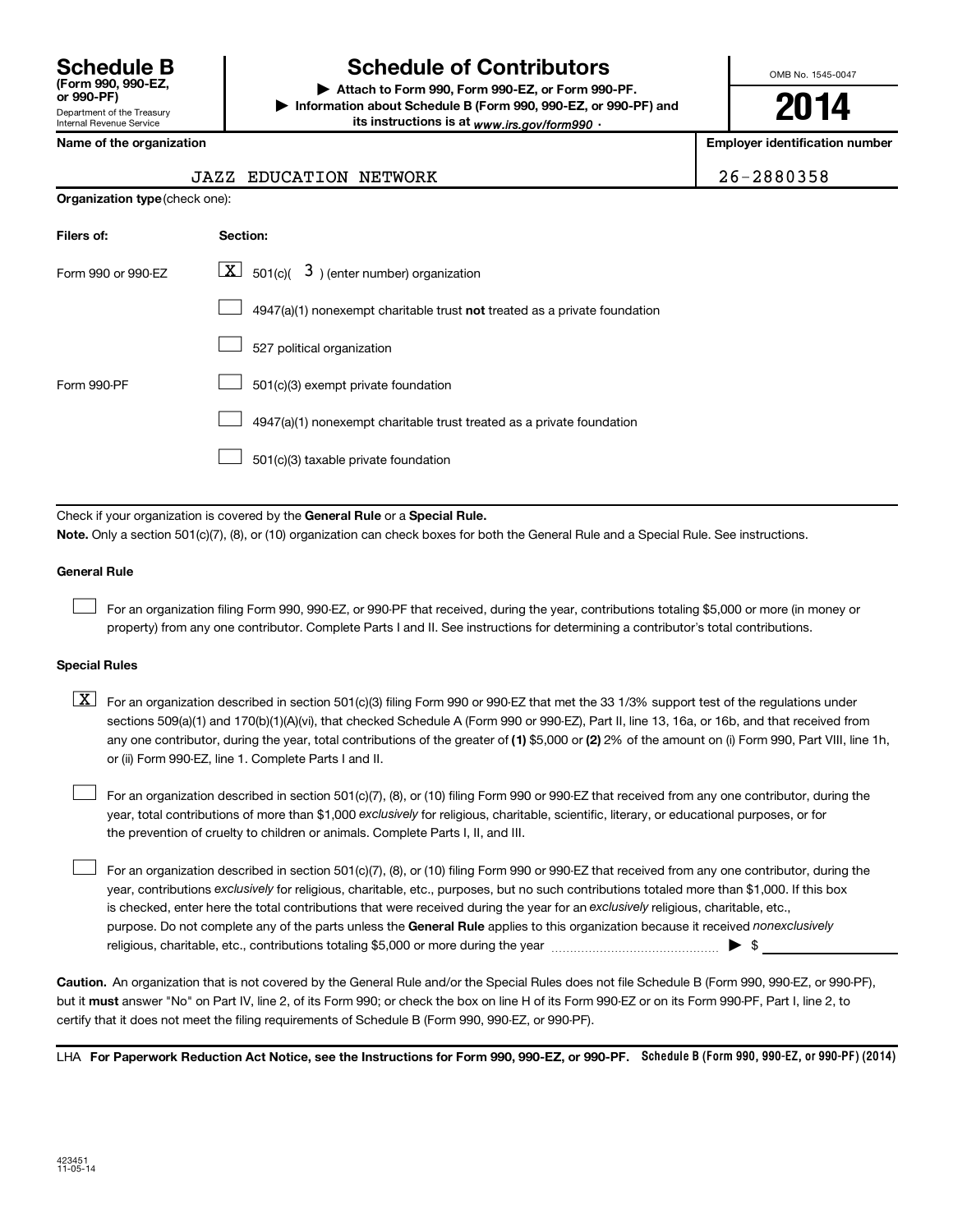#### Schedule B (Form 990, 990-EZ, or 990-PF) (2014)

|  | Name of organization |  |
|--|----------------------|--|
|  |                      |  |

JAZZ EDUCATION NETWORK 26-2880358

| Part I         | <b>Contributors</b> (see instructions). Use duplicate copies of Part I if additional space is needed.                            |                                            |                                                                                                                                            |  |  |
|----------------|----------------------------------------------------------------------------------------------------------------------------------|--------------------------------------------|--------------------------------------------------------------------------------------------------------------------------------------------|--|--|
| (a)<br>No.     | (b)<br>Name, address, and ZIP + 4                                                                                                | (c)<br><b>Total contributions</b>          | (d)<br>Type of contribution                                                                                                                |  |  |
| 1              | HERB ALPERT FOUNDATION<br>1414 6TH STREET<br>SANTA MONICA, CA 90401-2510                                                         | 15,000.<br>\$                              | $\mathbf{X}$<br>Person<br>Payroll<br>Noncash<br>(Complete Part II for<br>noncash contributions.)                                           |  |  |
| (a)<br>No.     | (b)<br>Name, address, and ZIP + 4                                                                                                | (c)<br><b>Total contributions</b>          | (d)<br>Type of contribution                                                                                                                |  |  |
| $\overline{a}$ | NATIONAL ENDOWMENT FOR THE ARTS<br>400 7TH STREET, SW<br>WASHINGTON, DC 20506                                                    | 19,710.<br>\$                              | $\mathbf{X}$<br>Person<br>Payroll<br><b>Noncash</b><br>(Complete Part II for<br>noncash contributions.)                                    |  |  |
| (a)<br>No.     | (b)<br>Name, address, and ZIP + 4                                                                                                | (c)<br><b>Total contributions</b>          | (d)<br>Type of contribution                                                                                                                |  |  |
| 3              | THE GOLDMAN SACHS GROUP, INC.<br>71 SOUTH WACKER DRIVE, SUITE 500<br>CHICAGO, IL 60606                                           | 7,500.<br>\$                               | $\mathbf{X}$<br>Person<br>Payroll<br><b>Noncash</b><br>(Complete Part II for<br>noncash contributions.)                                    |  |  |
| (a)            | (b)                                                                                                                              | (c)                                        | (d)                                                                                                                                        |  |  |
| No.<br>4       | Name, address, and ZIP + 4<br>SACRAMENTO TRADITIONAL JAZZ SOCIETY<br>FOUNDATION<br>106 K STREET, SUITE 1<br>SACRAMENTO, CA 95814 | <b>Total contributions</b><br>5,000.<br>\$ | Type of contribution<br>$\overline{\mathbf{X}}$<br>Person<br>Payroll<br><b>Noncash</b><br>(Complete Part II for<br>noncash contributions.) |  |  |
| (a)<br>No.     | (b)<br>Name, address, and ZIP + 4                                                                                                | (c)<br><b>Total contributions</b>          | (d)<br>Type of contribution                                                                                                                |  |  |
|                |                                                                                                                                  | \$                                         | Person<br>Payroll<br><b>Noncash</b><br>(Complete Part II for<br>noncash contributions.)                                                    |  |  |
| (a)<br>No.     | (b)<br>Name, address, and ZIP + 4                                                                                                | (c)<br><b>Total contributions</b>          | (d)<br>Type of contribution                                                                                                                |  |  |
|                |                                                                                                                                  | \$                                         | Person<br>Payroll<br><b>Noncash</b><br>(Complete Part II for<br>noncash contributions.)                                                    |  |  |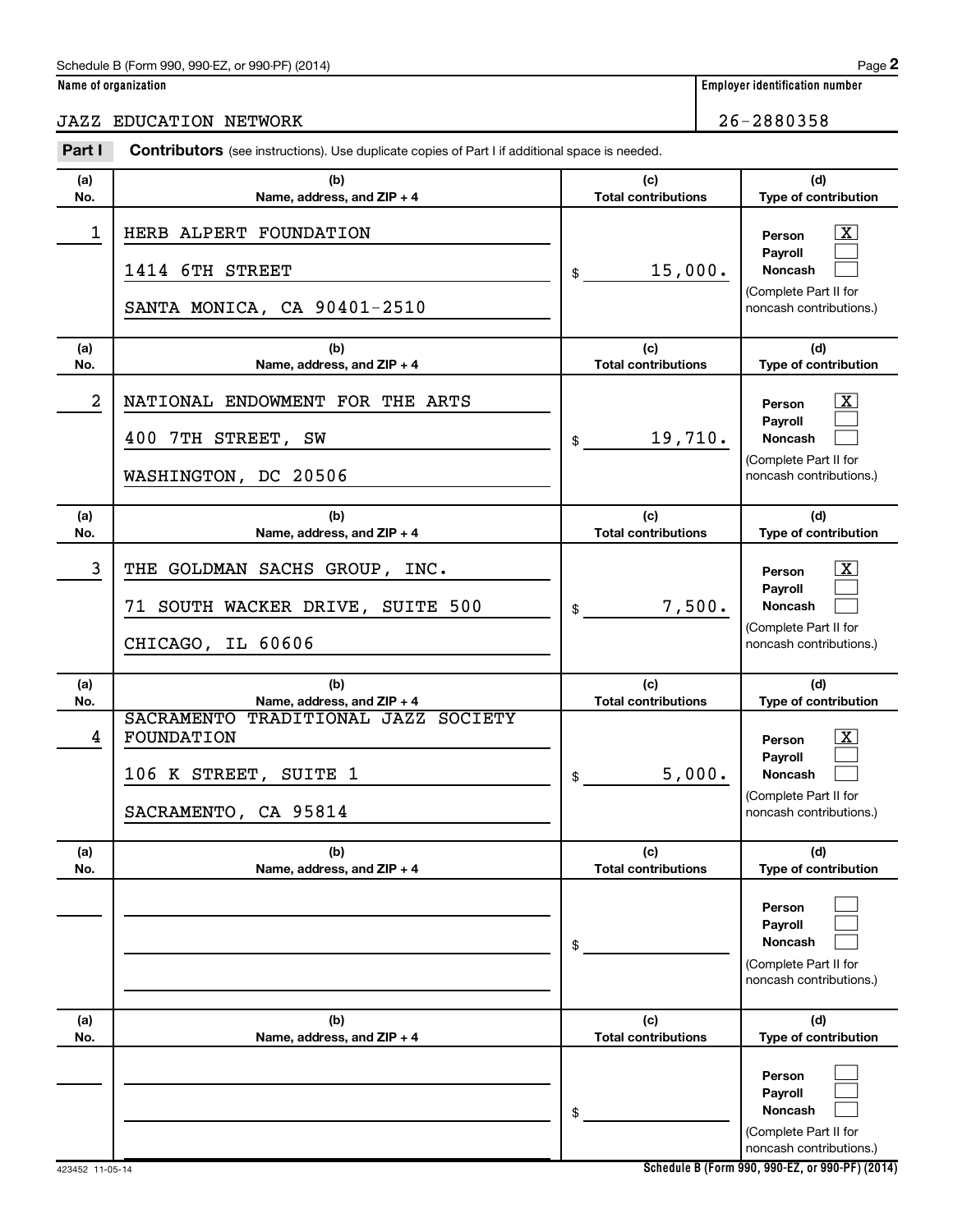## Part II Noncash Property (see instructions). Use duplicate copies of Part II if additional space is needed.

| (a)<br>No.<br>from<br>Part I | (b)<br>Description of noncash property given | (c)<br>FMV (or estimate)<br>(see instructions) | (d)<br>Date received |
|------------------------------|----------------------------------------------|------------------------------------------------|----------------------|
|                              |                                              |                                                |                      |
|                              |                                              | \$                                             |                      |
| (a)<br>No.<br>from<br>Part I | (b)<br>Description of noncash property given | (c)<br>FMV (or estimate)<br>(see instructions) | (d)<br>Date received |
|                              |                                              |                                                |                      |
|                              |                                              | \$                                             |                      |
| (a)<br>No.<br>from<br>Part I | (b)<br>Description of noncash property given | (c)<br>FMV (or estimate)<br>(see instructions) | (d)<br>Date received |
|                              |                                              |                                                |                      |
|                              |                                              |                                                |                      |
|                              |                                              | \$                                             |                      |
| (a)<br>No.<br>from<br>Part I | (b)<br>Description of noncash property given | (c)<br>FMV (or estimate)<br>(see instructions) | (d)<br>Date received |
|                              |                                              |                                                |                      |
|                              |                                              | \$                                             |                      |
| (a)                          |                                              |                                                |                      |
| No.<br>from<br>Part I        | (b)<br>Description of noncash property given | (c)<br>FMV (or estimate)<br>(see instructions) | (d)<br>Date received |
|                              |                                              |                                                |                      |
|                              |                                              | \$                                             |                      |
| (a)<br>No.<br>from<br>Part I | (b)<br>Description of noncash property given | (c)<br>FMV (or estimate)<br>(see instructions) | (d)<br>Date received |
|                              |                                              |                                                |                      |
|                              |                                              | \$                                             |                      |
|                              |                                              |                                                |                      |

JAZZ EDUCATION NETWORK 26-2880358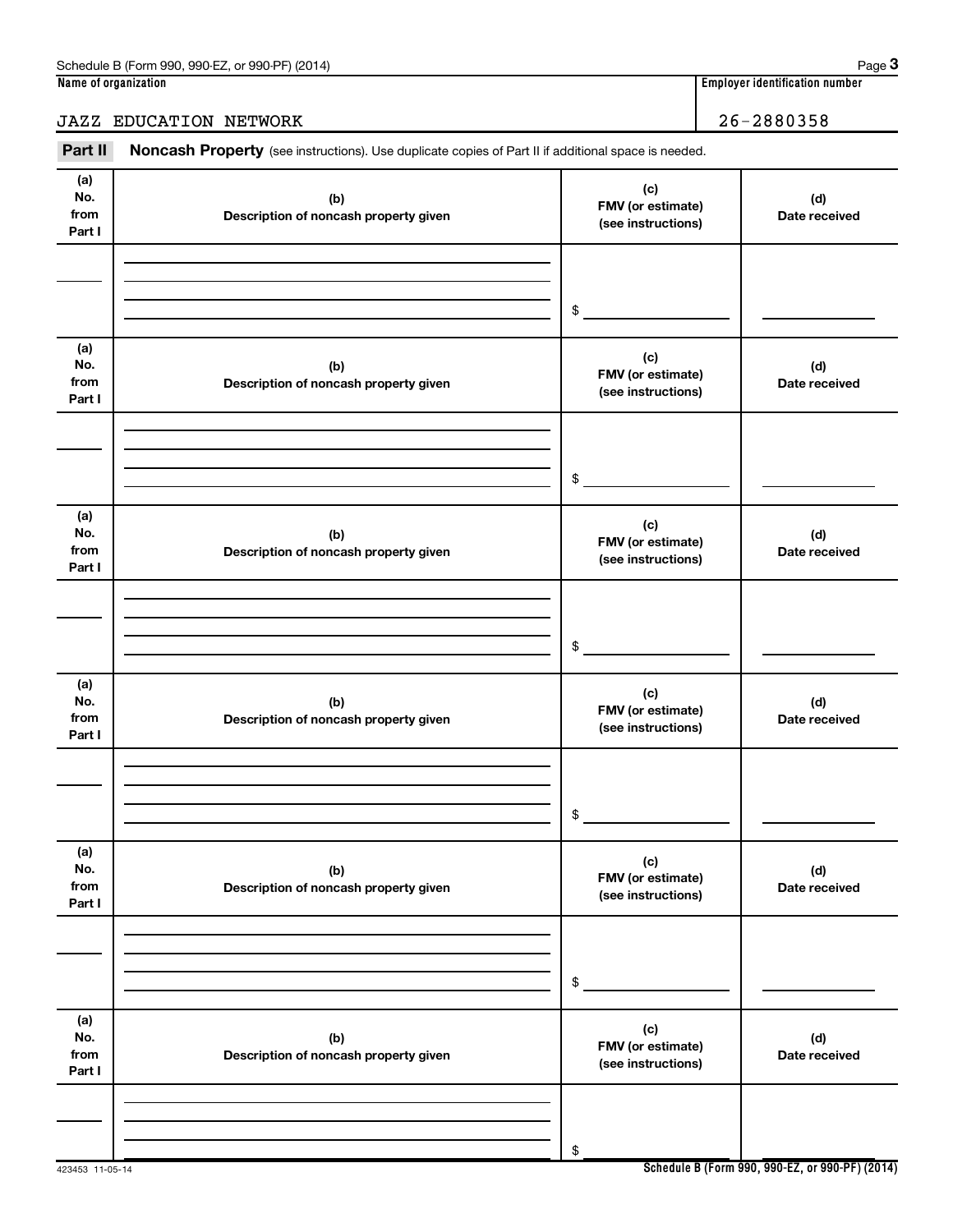| Name of organization      |                                                                                                                                                                                                                                         |                      |                                          | <b>Employer identification number</b>    |  |  |  |  |
|---------------------------|-----------------------------------------------------------------------------------------------------------------------------------------------------------------------------------------------------------------------------------------|----------------------|------------------------------------------|------------------------------------------|--|--|--|--|
|                           | <b>JAZZ EDUCATION NETWORK</b>                                                                                                                                                                                                           |                      |                                          | 26-2880358                               |  |  |  |  |
| Part III                  | <i>Exclusively</i> religious, charitable, etc., contributions to organizations described in section 501(c)(7), (8), or (10) that total more than \$1,000 for<br>the year from any one contributor. Complete columns (a) through (e) and |                      |                                          |                                          |  |  |  |  |
|                           | completing Part III, enter the total of exclusively religious, charitable, etc., contributions of \$1,000 or less for the year. (Enter this info. once.)                                                                                |                      |                                          | $\blacktriangleright$ \$                 |  |  |  |  |
| (a) No.                   | Use duplicate copies of Part III if additional space is needed.                                                                                                                                                                         |                      |                                          |                                          |  |  |  |  |
| from<br>Part I            | (b) Purpose of gift                                                                                                                                                                                                                     | (c) Use of gift      |                                          | (d) Description of how gift is held      |  |  |  |  |
|                           |                                                                                                                                                                                                                                         |                      |                                          |                                          |  |  |  |  |
|                           |                                                                                                                                                                                                                                         |                      |                                          |                                          |  |  |  |  |
|                           |                                                                                                                                                                                                                                         |                      |                                          |                                          |  |  |  |  |
|                           |                                                                                                                                                                                                                                         | (e) Transfer of gift |                                          |                                          |  |  |  |  |
|                           |                                                                                                                                                                                                                                         |                      |                                          |                                          |  |  |  |  |
|                           | Transferee's name, address, and ZIP + 4                                                                                                                                                                                                 |                      |                                          | Relationship of transferor to transferee |  |  |  |  |
|                           |                                                                                                                                                                                                                                         |                      |                                          |                                          |  |  |  |  |
|                           |                                                                                                                                                                                                                                         |                      |                                          |                                          |  |  |  |  |
| (a) No.                   |                                                                                                                                                                                                                                         |                      |                                          |                                          |  |  |  |  |
| from<br>Part I            | (b) Purpose of gift                                                                                                                                                                                                                     | (c) Use of gift      |                                          | (d) Description of how gift is held      |  |  |  |  |
|                           |                                                                                                                                                                                                                                         |                      |                                          |                                          |  |  |  |  |
|                           |                                                                                                                                                                                                                                         |                      |                                          |                                          |  |  |  |  |
|                           |                                                                                                                                                                                                                                         |                      |                                          |                                          |  |  |  |  |
|                           | (e) Transfer of gift                                                                                                                                                                                                                    |                      |                                          |                                          |  |  |  |  |
|                           |                                                                                                                                                                                                                                         |                      |                                          |                                          |  |  |  |  |
|                           | Transferee's name, address, and ZIP + 4                                                                                                                                                                                                 |                      | Relationship of transferor to transferee |                                          |  |  |  |  |
|                           |                                                                                                                                                                                                                                         |                      |                                          |                                          |  |  |  |  |
|                           |                                                                                                                                                                                                                                         |                      |                                          |                                          |  |  |  |  |
| (a) No.                   |                                                                                                                                                                                                                                         |                      |                                          |                                          |  |  |  |  |
| from<br>Part I            | (b) Purpose of gift                                                                                                                                                                                                                     | (c) Use of gift      |                                          | (d) Description of how gift is held      |  |  |  |  |
|                           |                                                                                                                                                                                                                                         |                      |                                          |                                          |  |  |  |  |
|                           |                                                                                                                                                                                                                                         |                      |                                          |                                          |  |  |  |  |
|                           |                                                                                                                                                                                                                                         |                      |                                          |                                          |  |  |  |  |
|                           | (e) Transfer of gift                                                                                                                                                                                                                    |                      |                                          |                                          |  |  |  |  |
|                           |                                                                                                                                                                                                                                         |                      |                                          |                                          |  |  |  |  |
|                           | Transferee's name, address, and ZIP + 4                                                                                                                                                                                                 |                      |                                          | Relationship of transferor to transferee |  |  |  |  |
|                           |                                                                                                                                                                                                                                         |                      |                                          |                                          |  |  |  |  |
|                           |                                                                                                                                                                                                                                         |                      |                                          |                                          |  |  |  |  |
|                           |                                                                                                                                                                                                                                         |                      |                                          |                                          |  |  |  |  |
| (a) No.<br>from<br>Part I | (b) Purpose of gift                                                                                                                                                                                                                     | (c) Use of gift      |                                          | (d) Description of how gift is held      |  |  |  |  |
|                           |                                                                                                                                                                                                                                         |                      |                                          |                                          |  |  |  |  |
|                           |                                                                                                                                                                                                                                         |                      |                                          |                                          |  |  |  |  |
|                           |                                                                                                                                                                                                                                         |                      |                                          |                                          |  |  |  |  |
|                           | (e) Transfer of gift                                                                                                                                                                                                                    |                      |                                          |                                          |  |  |  |  |
|                           |                                                                                                                                                                                                                                         |                      |                                          |                                          |  |  |  |  |
|                           | Transferee's name, address, and ZIP + 4                                                                                                                                                                                                 |                      |                                          | Relationship of transferor to transferee |  |  |  |  |
|                           |                                                                                                                                                                                                                                         |                      |                                          |                                          |  |  |  |  |
|                           |                                                                                                                                                                                                                                         |                      |                                          |                                          |  |  |  |  |
|                           |                                                                                                                                                                                                                                         |                      |                                          |                                          |  |  |  |  |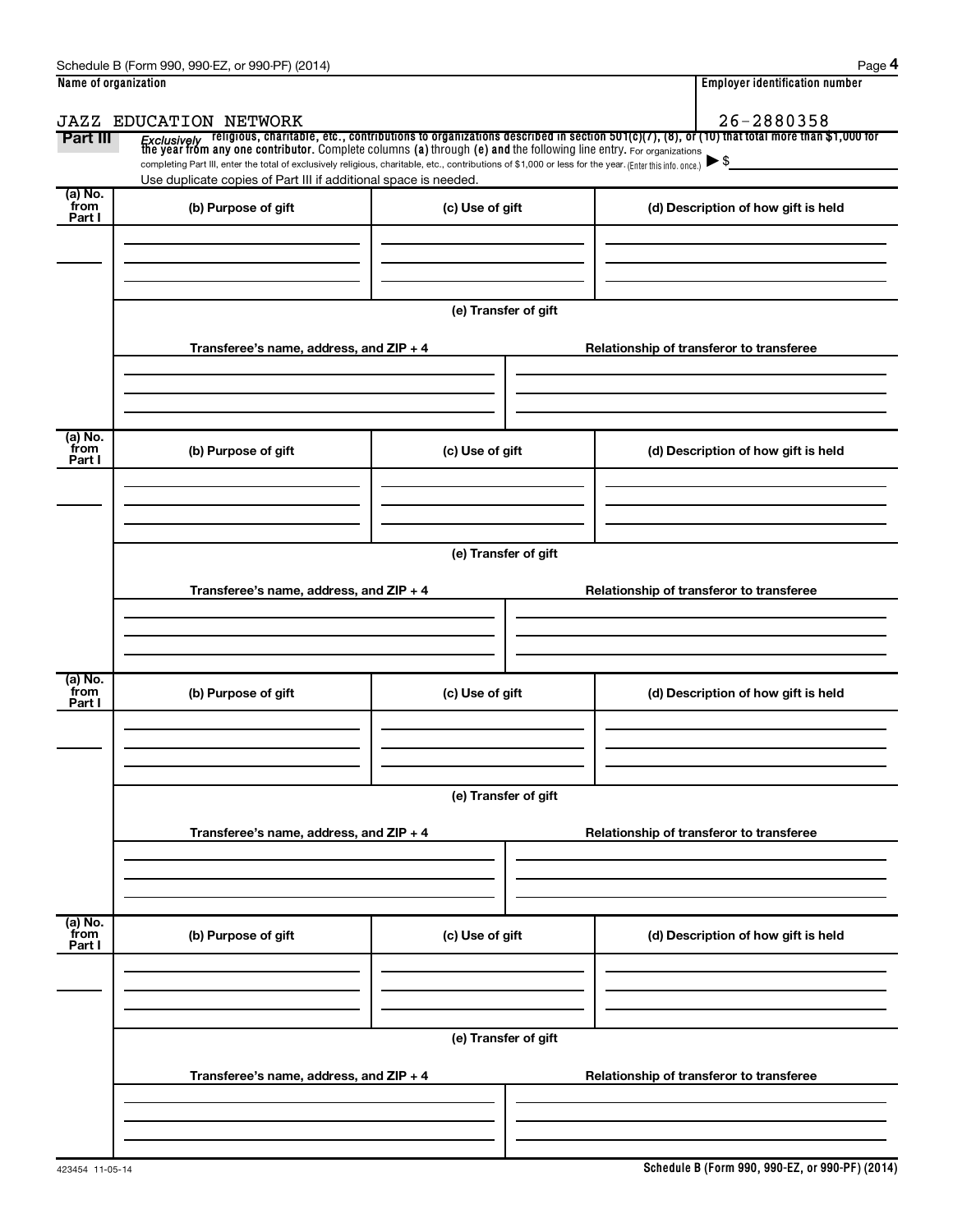|        |                                                      |                                                                                                        | <b>Supplemental Financial Statements</b>                                                                                                                                                                                       |  |    | OMB No. 1545-0047                                    |
|--------|------------------------------------------------------|--------------------------------------------------------------------------------------------------------|--------------------------------------------------------------------------------------------------------------------------------------------------------------------------------------------------------------------------------|--|----|------------------------------------------------------|
|        | <b>SCHEDULE D</b>                                    |                                                                                                        |                                                                                                                                                                                                                                |  |    |                                                      |
|        | (Form 990)                                           |                                                                                                        | Complete if the organization answered "Yes" to Form 990,<br>Part IV, line 6, 7, 8, 9, 10, 11a, 11b, 11c, 11d, 11e, 11f, 12a, or 12b.                                                                                           |  |    |                                                      |
|        | Department of the Treasury                           |                                                                                                        | <b>Open to Public</b><br>Inspection                                                                                                                                                                                            |  |    |                                                      |
|        | Internal Revenue Service<br>Name of the organization |                                                                                                        | Information about Schedule D (Form 990) and its instructions is at www.irs.gov/form990.                                                                                                                                        |  |    | <b>Employer identification number</b>                |
|        |                                                      | <b>JAZZ EDUCATION NETWORK</b>                                                                          |                                                                                                                                                                                                                                |  |    | 26-2880358                                           |
| Part I |                                                      |                                                                                                        | Organizations Maintaining Donor Advised Funds or Other Similar Funds or Accounts. Complete if the                                                                                                                              |  |    |                                                      |
|        |                                                      | organization answered "Yes" to Form 990, Part IV, line 6.                                              |                                                                                                                                                                                                                                |  |    |                                                      |
|        |                                                      |                                                                                                        | (a) Donor advised funds                                                                                                                                                                                                        |  |    | (b) Funds and other accounts                         |
| 1      |                                                      |                                                                                                        |                                                                                                                                                                                                                                |  |    |                                                      |
| 2      |                                                      | Aggregate value of contributions to (during year)                                                      |                                                                                                                                                                                                                                |  |    |                                                      |
| 3      |                                                      | Aggregate value of grants from (during year)                                                           |                                                                                                                                                                                                                                |  |    |                                                      |
| 4      |                                                      |                                                                                                        |                                                                                                                                                                                                                                |  |    |                                                      |
| 5      |                                                      |                                                                                                        | Did the organization inform all donors and donor advisors in writing that the assets held in donor advised funds                                                                                                               |  |    |                                                      |
|        |                                                      |                                                                                                        |                                                                                                                                                                                                                                |  |    | Yes<br>No                                            |
| 6      |                                                      |                                                                                                        | Did the organization inform all grantees, donors, and donor advisors in writing that grant funds can be used only                                                                                                              |  |    |                                                      |
|        |                                                      |                                                                                                        | for charitable purposes and not for the benefit of the donor or donor advisor, or for any other purpose conferring                                                                                                             |  |    |                                                      |
|        | impermissible private benefit?<br>Part II            |                                                                                                        | Conservation Easements. Complete if the organization answered "Yes" to Form 990, Part IV, line 7.                                                                                                                              |  |    | Yes<br>No                                            |
|        |                                                      |                                                                                                        |                                                                                                                                                                                                                                |  |    |                                                      |
| 1.     |                                                      | Purpose(s) of conservation easements held by the organization (check all that apply).                  |                                                                                                                                                                                                                                |  |    |                                                      |
|        |                                                      | Preservation of land for public use (e.g., recreation or education)<br>Protection of natural habitat   | Preservation of a historically important land area<br>Preservation of a certified historic structure                                                                                                                           |  |    |                                                      |
|        |                                                      | Preservation of open space                                                                             |                                                                                                                                                                                                                                |  |    |                                                      |
| 2      |                                                      |                                                                                                        | Complete lines 2a through 2d if the organization held a qualified conservation contribution in the form of a conservation easement on the last                                                                                 |  |    |                                                      |
|        | day of the tax year.                                 |                                                                                                        |                                                                                                                                                                                                                                |  |    |                                                      |
|        |                                                      |                                                                                                        |                                                                                                                                                                                                                                |  |    | Held at the End of the Tax Year                      |
| а      |                                                      |                                                                                                        |                                                                                                                                                                                                                                |  | 2a |                                                      |
| b      |                                                      | Total acreage restricted by conservation easements                                                     |                                                                                                                                                                                                                                |  | 2b |                                                      |
| c      |                                                      |                                                                                                        |                                                                                                                                                                                                                                |  | 2c |                                                      |
|        |                                                      |                                                                                                        | d Number of conservation easements included in (c) acquired after 8/17/06, and not on a historic structure                                                                                                                     |  |    |                                                      |
|        |                                                      |                                                                                                        | listed in the National Register [111] [12] International methods in the National Register [11] International methods in the National Register [11] International methods in the National Register [11] International methods i |  | 2d |                                                      |
| 3      |                                                      |                                                                                                        | Number of conservation easements modified, transferred, released, extinguished, or terminated by the organization during the tax                                                                                               |  |    |                                                      |
|        | $year \blacktriangleright$                           |                                                                                                        |                                                                                                                                                                                                                                |  |    |                                                      |
| 4      |                                                      | Number of states where property subject to conservation easement is located >                          |                                                                                                                                                                                                                                |  |    |                                                      |
| 5      |                                                      | Does the organization have a written policy regarding the periodic monitoring, inspection, handling of |                                                                                                                                                                                                                                |  |    |                                                      |
|        |                                                      | violations, and enforcement of the conservation easements it holds?                                    |                                                                                                                                                                                                                                |  |    | Yes<br>No                                            |
| 6      |                                                      |                                                                                                        | Staff and volunteer hours devoted to monitoring, inspecting, and enforcing conservation easements during the year $\blacktriangleright$                                                                                        |  |    |                                                      |
| 7      |                                                      |                                                                                                        | Amount of expenses incurred in monitoring, inspecting, and enforcing conservation easements during the year $\triangleright$ \$                                                                                                |  |    |                                                      |
| 8      |                                                      |                                                                                                        | Does each conservation easement reported on line 2(d) above satisfy the requirements of section 170(h)(4)(B)(i)                                                                                                                |  |    |                                                      |
|        |                                                      |                                                                                                        |                                                                                                                                                                                                                                |  |    | <b>No</b><br>Yes                                     |
| 9      |                                                      |                                                                                                        | In Part XIII, describe how the organization reports conservation easements in its revenue and expense statement, and balance sheet, and                                                                                        |  |    |                                                      |
|        |                                                      |                                                                                                        | include, if applicable, the text of the footnote to the organization's financial statements that describes the organization's accounting for                                                                                   |  |    |                                                      |
|        | conservation easements.                              |                                                                                                        |                                                                                                                                                                                                                                |  |    |                                                      |
|        | Part III                                             |                                                                                                        | Organizations Maintaining Collections of Art, Historical Treasures, or Other Similar Assets.                                                                                                                                   |  |    |                                                      |
|        |                                                      | Complete if the organization answered "Yes" to Form 990, Part IV, line 8.                              |                                                                                                                                                                                                                                |  |    |                                                      |
|        |                                                      |                                                                                                        | 1a If the organization elected, as permitted under SFAS 116 (ASC 958), not to report in its revenue statement and balance sheet works of art,                                                                                  |  |    |                                                      |
|        |                                                      |                                                                                                        | historical treasures, or other similar assets held for public exhibition, education, or research in furtherance of public service, provide, in Part XIII,                                                                      |  |    |                                                      |
|        |                                                      | the text of the footnote to its financial statements that describes these items.                       |                                                                                                                                                                                                                                |  |    |                                                      |
| b      |                                                      |                                                                                                        | If the organization elected, as permitted under SFAS 116 (ASC 958), to report in its revenue statement and balance sheet works of art, historical                                                                              |  |    |                                                      |
|        | relating to these items:                             |                                                                                                        | treasures, or other similar assets held for public exhibition, education, or research in furtherance of public service, provide the following amounts                                                                          |  |    |                                                      |
|        |                                                      |                                                                                                        |                                                                                                                                                                                                                                |  |    |                                                      |
|        |                                                      |                                                                                                        | (i) Revenue included in Form 990, Part VIII, line 1 [2000] [2010] CHERRY REVENUES TO REVENUES THE REVENUES TO REVENUES THE REVENUES THE REVENUES THE REVENUES THE REVENUES THE REVENUES THE REVENUES THE REVENUES THE REVENUES |  |    | $\blacktriangleright$ \$                             |
| 2      |                                                      |                                                                                                        | If the organization received or held works of art, historical treasures, or other similar assets for financial gain, provide                                                                                                   |  |    | $\triangleright$ \$                                  |
|        |                                                      | the following amounts required to be reported under SFAS 116 (ASC 958) relating to these items:        |                                                                                                                                                                                                                                |  |    |                                                      |
| а      |                                                      |                                                                                                        |                                                                                                                                                                                                                                |  |    |                                                      |
|        |                                                      |                                                                                                        |                                                                                                                                                                                                                                |  |    | $\blacktriangleright$ \$<br>$\blacktriangleright$ \$ |
|        |                                                      |                                                                                                        |                                                                                                                                                                                                                                |  |    |                                                      |

432051 10-01-14 **For Paperwork Reduction Act Notice, see the Instructions for Form 990. Schedule D (Form 990) 2014** LHA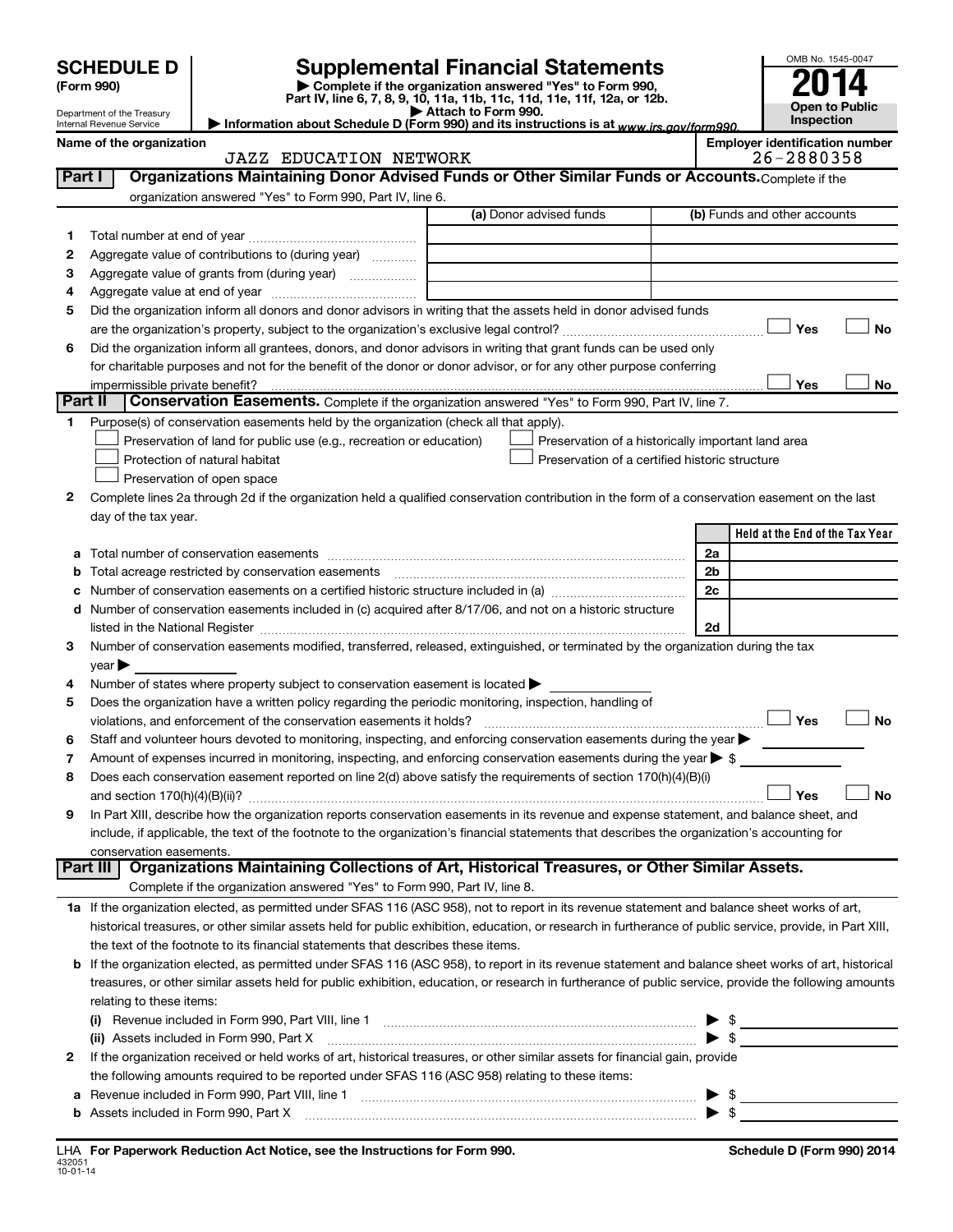|               | Schedule D (Form 990) 2014                                                                                                                                                                                                     | <b>JAZZ EDUCATION NETWORK</b>           |                |                                    |                                 | 26-2880358 Page 2                                |           |
|---------------|--------------------------------------------------------------------------------------------------------------------------------------------------------------------------------------------------------------------------------|-----------------------------------------|----------------|------------------------------------|---------------------------------|--------------------------------------------------|-----------|
| Part III      | Organizations Maintaining Collections of Art, Historical Treasures, or Other Similar Assets (continued)                                                                                                                        |                                         |                |                                    |                                 |                                                  |           |
| 3             | Using the organization's acquisition, accession, and other records, check any of the following that are a significant use of its collection items                                                                              |                                         |                |                                    |                                 |                                                  |           |
|               | (check all that apply):                                                                                                                                                                                                        |                                         |                |                                    |                                 |                                                  |           |
| a             | Public exhibition                                                                                                                                                                                                              | d                                       |                | Loan or exchange programs          |                                 |                                                  |           |
| b             | Scholarly research                                                                                                                                                                                                             | e                                       | Other          |                                    |                                 |                                                  |           |
| c             | Preservation for future generations                                                                                                                                                                                            |                                         |                |                                    |                                 |                                                  |           |
|               | Provide a description of the organization's collections and explain how they further the organization's exempt purpose in Part XIII.                                                                                           |                                         |                |                                    |                                 |                                                  |           |
| 5             | During the year, did the organization solicit or receive donations of art, historical treasures, or other similar assets                                                                                                       |                                         |                |                                    |                                 |                                                  |           |
|               |                                                                                                                                                                                                                                |                                         |                |                                    |                                 | Yes                                              | No        |
|               | Part IV<br>Escrow and Custodial Arrangements. Complete if the organization answered "Yes" to Form 990, Part IV, line 9, or                                                                                                     |                                         |                |                                    |                                 |                                                  |           |
|               | reported an amount on Form 990, Part X, line 21.                                                                                                                                                                               |                                         |                |                                    |                                 |                                                  |           |
|               | 1a Is the organization an agent, trustee, custodian or other intermediary for contributions or other assets not included                                                                                                       |                                         |                |                                    |                                 |                                                  |           |
|               |                                                                                                                                                                                                                                |                                         |                |                                    |                                 | Yes                                              | <b>No</b> |
|               | b If "Yes," explain the arrangement in Part XIII and complete the following table:                                                                                                                                             |                                         |                |                                    |                                 |                                                  |           |
|               |                                                                                                                                                                                                                                |                                         |                |                                    |                                 | Amount                                           |           |
|               |                                                                                                                                                                                                                                |                                         |                |                                    | 1c                              |                                                  |           |
|               |                                                                                                                                                                                                                                |                                         |                |                                    | 1d                              |                                                  |           |
|               | Distributions during the year manufactured and an account of the year manufactured and the year manufactured and the year manufactured and the year manufactured and the year manufactured and the year manufactured and the y |                                         |                |                                    | 1e                              |                                                  |           |
|               |                                                                                                                                                                                                                                |                                         |                |                                    | 1f                              |                                                  |           |
|               | 2a Did the organization include an amount on Form 990, Part X, line 21, for escrow or custodial account liability?                                                                                                             |                                         |                |                                    |                                 | Yes                                              | No        |
|               | b If "Yes," explain the arrangement in Part XIII. Check here if the explanation has been provided in Part XIII                                                                                                                 |                                         |                |                                    |                                 |                                                  |           |
| <b>Part V</b> | <b>Endowment Funds.</b> Complete if the organization answered "Yes" to Form 990, Part IV, line 10.                                                                                                                             |                                         |                |                                    |                                 |                                                  |           |
|               |                                                                                                                                                                                                                                | (a) Current year                        | (b) Prior year | (c) Two years back                 |                                 | (d) Three years back $\vert$ (e) Four years back |           |
| 1a            | Beginning of year balance                                                                                                                                                                                                      |                                         |                |                                    |                                 |                                                  |           |
| b             |                                                                                                                                                                                                                                |                                         |                |                                    |                                 |                                                  |           |
|               | Net investment earnings, gains, and losses                                                                                                                                                                                     |                                         |                |                                    |                                 |                                                  |           |
|               |                                                                                                                                                                                                                                |                                         |                |                                    |                                 |                                                  |           |
|               | e Other expenditures for facilities                                                                                                                                                                                            |                                         |                |                                    |                                 |                                                  |           |
|               | and programs                                                                                                                                                                                                                   |                                         |                |                                    |                                 |                                                  |           |
|               | Administrative expenses                                                                                                                                                                                                        |                                         |                |                                    |                                 |                                                  |           |
| g             | End of year balance                                                                                                                                                                                                            |                                         |                |                                    |                                 |                                                  |           |
| 2             | Provide the estimated percentage of the current year end balance (line 1g, column (a)) held as:                                                                                                                                |                                         | %              |                                    |                                 |                                                  |           |
|               | Board designated or quasi-endowment<br>Permanent endowment                                                                                                                                                                     | %                                       |                |                                    |                                 |                                                  |           |
|               | Temporarily restricted endowment                                                                                                                                                                                               | %                                       |                |                                    |                                 |                                                  |           |
|               | The percentages in lines 2a, 2b, and 2c should equal 100%.                                                                                                                                                                     |                                         |                |                                    |                                 |                                                  |           |
|               | 3a Are there endowment funds not in the possession of the organization that are held and administered for the organization                                                                                                     |                                         |                |                                    |                                 |                                                  |           |
|               | by:                                                                                                                                                                                                                            |                                         |                |                                    |                                 |                                                  | Yes<br>No |
|               | (i)                                                                                                                                                                                                                            |                                         |                |                                    |                                 | 3a(i)                                            |           |
|               |                                                                                                                                                                                                                                |                                         |                |                                    |                                 | 3a(ii)                                           |           |
|               |                                                                                                                                                                                                                                |                                         |                |                                    |                                 | 3b                                               |           |
|               | Describe in Part XIII the intended uses of the organization's endowment funds.                                                                                                                                                 |                                         |                |                                    |                                 |                                                  |           |
|               | Land, Buildings, and Equipment.<br><b>Part VI</b>                                                                                                                                                                              |                                         |                |                                    |                                 |                                                  |           |
|               | Complete if the organization answered "Yes" to Form 990, Part IV, line 11a. See Form 990, Part X, line 10.                                                                                                                     |                                         |                |                                    |                                 |                                                  |           |
|               | Description of property                                                                                                                                                                                                        | (a) Cost or other<br>basis (investment) |                | (b) Cost or other<br>basis (other) | (c) Accumulated<br>depreciation | (d) Book value                                   |           |
|               |                                                                                                                                                                                                                                |                                         |                |                                    |                                 |                                                  |           |
|               |                                                                                                                                                                                                                                |                                         |                |                                    |                                 |                                                  |           |
|               |                                                                                                                                                                                                                                |                                         |                |                                    |                                 |                                                  |           |
|               |                                                                                                                                                                                                                                |                                         |                |                                    |                                 |                                                  |           |
|               |                                                                                                                                                                                                                                |                                         |                |                                    |                                 |                                                  |           |
|               | Total. Add lines 1a through 1e. (Column (d) must equal Form 990, Part X, column (B), line 10c.)                                                                                                                                |                                         |                |                                    |                                 |                                                  | 0.        |
|               |                                                                                                                                                                                                                                |                                         |                |                                    |                                 | $P^{\prime}$                                     |           |

**Schedule D (Form 990) 2014**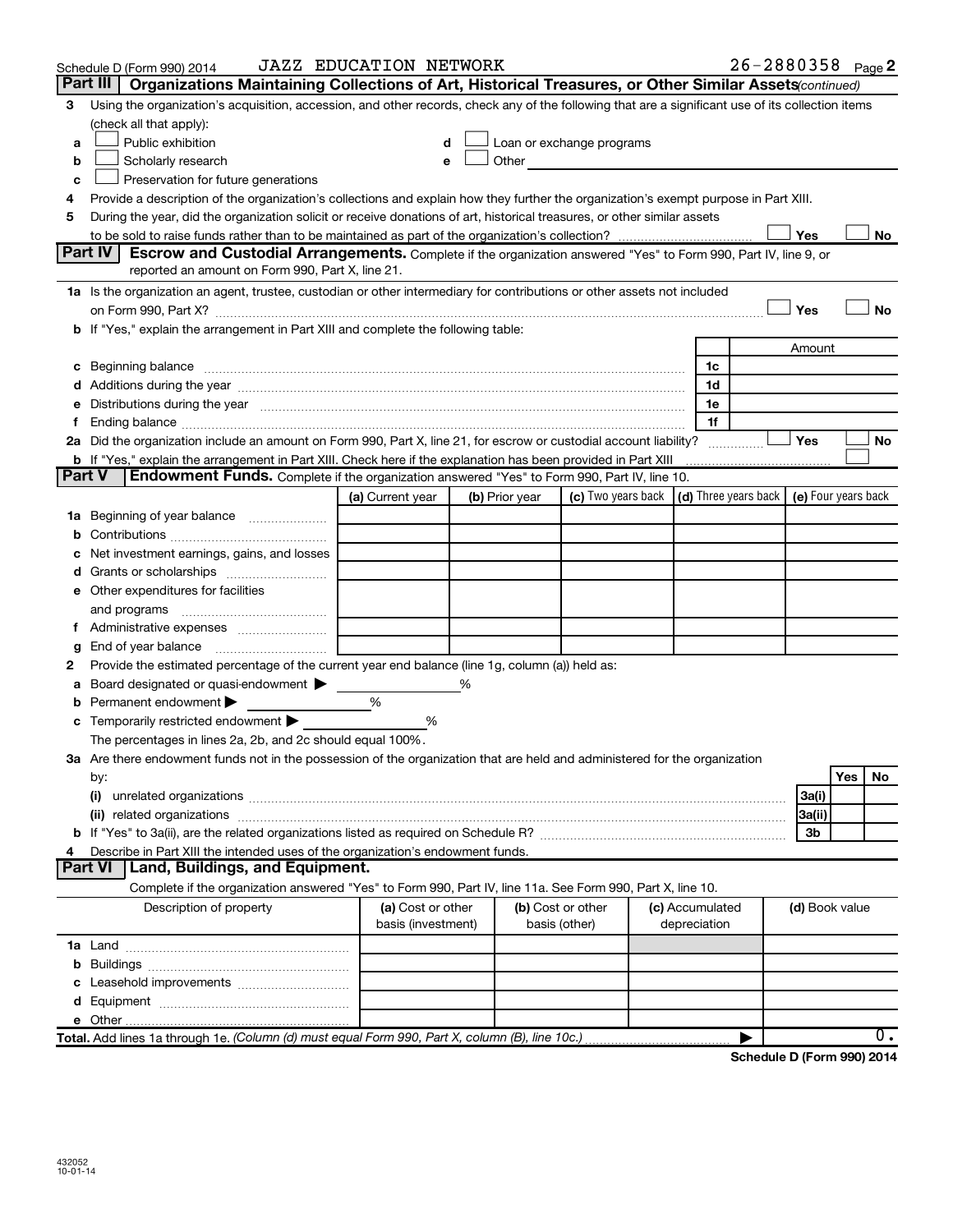| Complete if the organization answered "Yes" to Form 990, Part IV, line 11b. See Form 990, Part X, line 12.<br>(a) Description of security or category (including name of security) | (b) Book value  |                | (c) Method of valuation: Cost or end-of-year market value |                |
|------------------------------------------------------------------------------------------------------------------------------------------------------------------------------------|-----------------|----------------|-----------------------------------------------------------|----------------|
|                                                                                                                                                                                    |                 |                |                                                           |                |
|                                                                                                                                                                                    |                 |                |                                                           |                |
| (3) Other                                                                                                                                                                          |                 |                |                                                           |                |
| (A)                                                                                                                                                                                |                 |                |                                                           |                |
| (B)                                                                                                                                                                                |                 |                |                                                           |                |
| (C)                                                                                                                                                                                |                 |                |                                                           |                |
| (D)                                                                                                                                                                                |                 |                |                                                           |                |
| (E)                                                                                                                                                                                |                 |                |                                                           |                |
| (F)                                                                                                                                                                                |                 |                |                                                           |                |
| (G)                                                                                                                                                                                |                 |                |                                                           |                |
|                                                                                                                                                                                    |                 |                |                                                           |                |
| (H)                                                                                                                                                                                |                 |                |                                                           |                |
| <b>Total.</b> (Col. (b) must equal Form 990, Part X, col. (B) line 12.) $\blacktriangleright$                                                                                      |                 |                |                                                           |                |
| Part VIII Investments - Program Related.                                                                                                                                           |                 |                |                                                           |                |
| Complete if the organization answered "Yes" to Form 990, Part IV, line 11c. See Form 990, Part X, line 13.<br>(a) Description of investment                                        | (b) Book value  |                | (c) Method of valuation: Cost or end-of-year market value |                |
|                                                                                                                                                                                    |                 |                |                                                           |                |
| (1)                                                                                                                                                                                |                 |                |                                                           |                |
| (2)                                                                                                                                                                                |                 |                |                                                           |                |
| (3)                                                                                                                                                                                |                 |                |                                                           |                |
| (4)                                                                                                                                                                                |                 |                |                                                           |                |
| (5)                                                                                                                                                                                |                 |                |                                                           |                |
| (6)                                                                                                                                                                                |                 |                |                                                           |                |
| (7)                                                                                                                                                                                |                 |                |                                                           |                |
| (8)                                                                                                                                                                                |                 |                |                                                           |                |
| (9)                                                                                                                                                                                |                 |                |                                                           |                |
| Complete if the organization answered "Yes" to Form 990, Part IV, line 11d. See Form 990, Part X, line 15.                                                                         | (a) Description |                |                                                           | (b) Book value |
| (1)                                                                                                                                                                                |                 |                |                                                           |                |
| (2)                                                                                                                                                                                |                 |                |                                                           |                |
| (3)                                                                                                                                                                                |                 |                |                                                           |                |
| (4)                                                                                                                                                                                |                 |                |                                                           |                |
| (5)                                                                                                                                                                                |                 |                |                                                           |                |
| (6)                                                                                                                                                                                |                 |                |                                                           |                |
| (7)                                                                                                                                                                                |                 |                |                                                           |                |
| (8)                                                                                                                                                                                |                 |                |                                                           |                |
| (9)                                                                                                                                                                                |                 |                |                                                           |                |
| Total. (Column (b) must equal Form 990, Part X, col. (B) line 15.)                                                                                                                 |                 |                |                                                           |                |
| <b>Other Liabilities.</b><br>Part X                                                                                                                                                |                 |                |                                                           |                |
| Complete if the organization answered "Yes" to Form 990, Part IV, line 11e or 11f. See Form 990, Part X, line 25.                                                                  |                 |                |                                                           |                |
| (a) Description of liability                                                                                                                                                       |                 | (b) Book value |                                                           |                |
| Federal income taxes<br>(1)                                                                                                                                                        |                 |                |                                                           |                |
| (2)                                                                                                                                                                                |                 |                |                                                           |                |
| (3)                                                                                                                                                                                |                 |                |                                                           |                |
| (4)                                                                                                                                                                                |                 |                |                                                           |                |
|                                                                                                                                                                                    |                 |                |                                                           |                |
|                                                                                                                                                                                    |                 |                |                                                           |                |
| (5)                                                                                                                                                                                |                 |                |                                                           |                |
| (6)                                                                                                                                                                                |                 |                |                                                           |                |
| (7)                                                                                                                                                                                |                 |                |                                                           |                |
| (8)                                                                                                                                                                                |                 |                |                                                           |                |
| (9)<br>Total. (Column (b) must equal Form 990, Part X, col. (B) line 25.) ▶                                                                                                        |                 |                |                                                           |                |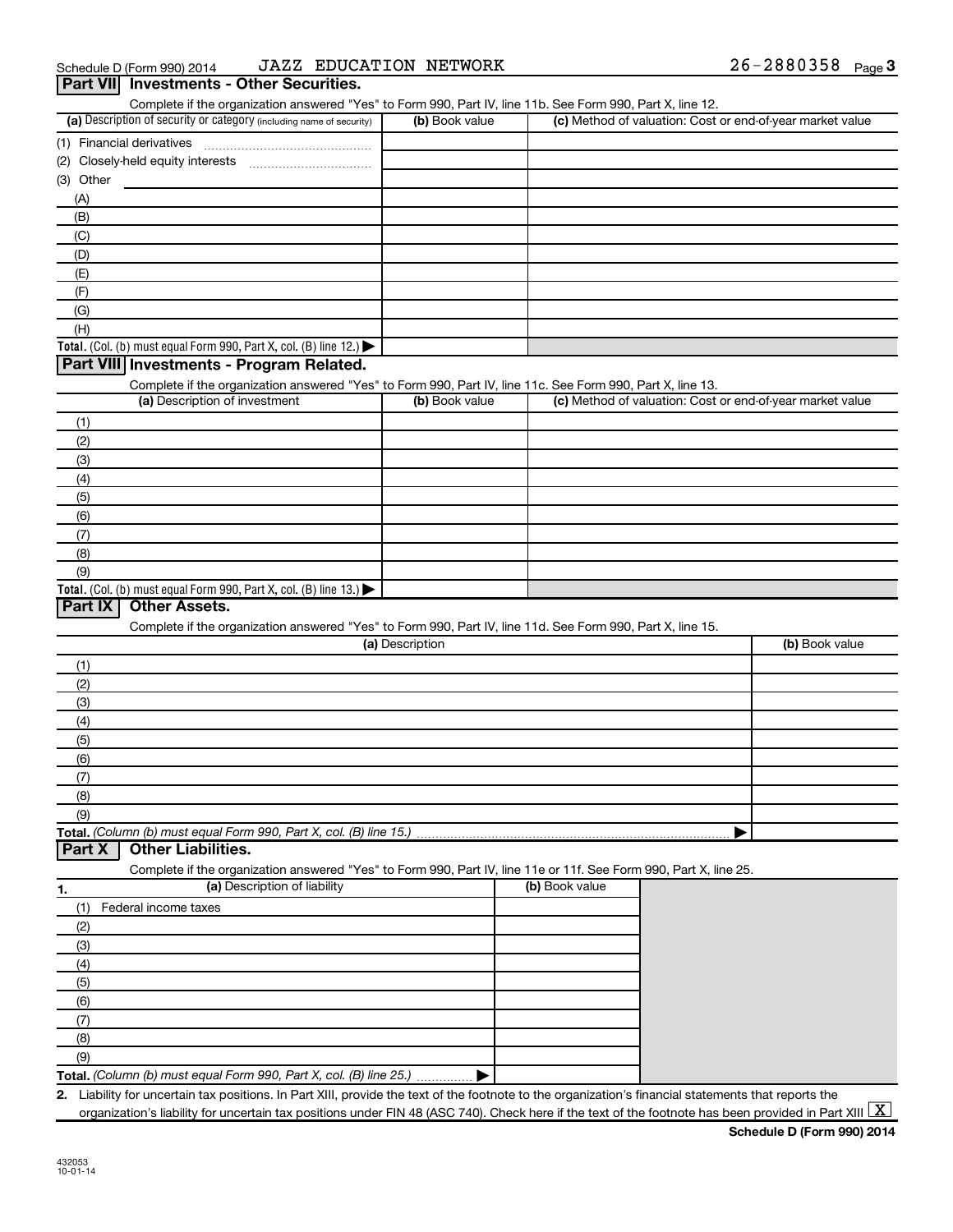|    | <b>JAZZ EDUCATION NETWORK</b><br>Schedule D (Form 990) 2014                                                            |                |                | $26 - 2880358$ Page 4 |
|----|------------------------------------------------------------------------------------------------------------------------|----------------|----------------|-----------------------|
|    | Reconciliation of Revenue per Audited Financial Statements With Revenue per Return.<br>Part XI                         |                |                |                       |
|    | Complete if the organization answered "Yes" to Form 990, Part IV, line 12a.                                            |                |                |                       |
| 1  | Total revenue, gains, and other support per audited financial statements                                               |                | $\overline{1}$ | 441,770.              |
| 2  | Amounts included on line 1 but not on Form 990, Part VIII, line 12:                                                    |                |                |                       |
| a  |                                                                                                                        | 2a             |                |                       |
|    |                                                                                                                        | 2 <sub>b</sub> |                |                       |
| c  |                                                                                                                        | 2 <sub>c</sub> |                |                       |
| d  |                                                                                                                        | 2d             |                |                       |
| е  | Add lines 2a through 2d                                                                                                |                | 2е             | 0.                    |
| 3  |                                                                                                                        |                | 3              | 441,770.              |
| 4  | Amounts included on Form 990, Part VIII, line 12, but not on line 1:                                                   |                |                |                       |
|    | Investment expenses not included on Form 990, Part VIII, line 7b [ <i>[[[[[[[[[[[[]]]</i> ]                            | 4a             |                |                       |
| b  |                                                                                                                        |                |                |                       |
| c. | Add lines 4a and 4b                                                                                                    | 4с             | 0.             |                       |
|    |                                                                                                                        | 5              | 441,770.       |                       |
|    |                                                                                                                        |                |                |                       |
|    | Part XII Reconciliation of Expenses per Audited Financial Statements With Expenses per Return.                         |                |                |                       |
|    | Complete if the organization answered "Yes" to Form 990, Part IV, line 12a.                                            |                |                |                       |
| 1  |                                                                                                                        |                | $\mathbf{1}$   | 384,492.              |
| 2  | Amounts included on line 1 but not on Form 990, Part IX, line 25:                                                      |                |                |                       |
| a  |                                                                                                                        | 2a             |                |                       |
|    |                                                                                                                        | 2 <sub>b</sub> |                |                       |
|    |                                                                                                                        | 2 <sub>c</sub> |                |                       |
| d  |                                                                                                                        | 2d             |                |                       |
| е  | Add lines 2a through 2d <b>contained a contained a contained a contained a</b> contained a contained a contact the set |                | 2е             |                       |
| з  |                                                                                                                        |                | 3              | 384,492.              |
| 4  | Amounts included on Form 990, Part IX, line 25, but not on line 1:                                                     |                |                |                       |
| a  | Investment expenses not included on Form 990, Part VIII, line 7b [11, 111, 120]                                        | 4a             |                |                       |
|    | Other (Describe in Part XIII.) [100] [2010] [2010] [2010] [2010] [2010] [2010] [2010] [2010] [2010] [2010] [20         | 4 <sub>b</sub> |                |                       |
| c. | Add lines 4a and 4b                                                                                                    |                | 4с             |                       |
|    | Part XIII Supplemental Information.                                                                                    |                | 5              | 384,492.              |

Provide the descriptions required for Part II, lines 3, 5, and 9; Part III, lines 1a and 4; Part IV, lines 1b and 2b; Part V, line 4; Part X, line 2; Part XI, lines 2d and 4b; and Part XII, lines 2d and 4b. Also complete this part to provide any additional information.

#### PART X, LINE 2:

|  |  | THE COMPANY NO LONGER DISCLOSES UNCERTAIN TAX POSITIONS IN ITS FINANCIAL |  |  |  |
|--|--|--------------------------------------------------------------------------|--|--|--|
|  |  |                                                                          |  |  |  |

STATEMENTS AS ALLOWED BY RECENT FASB ACCOUNTING GUIDANCE.